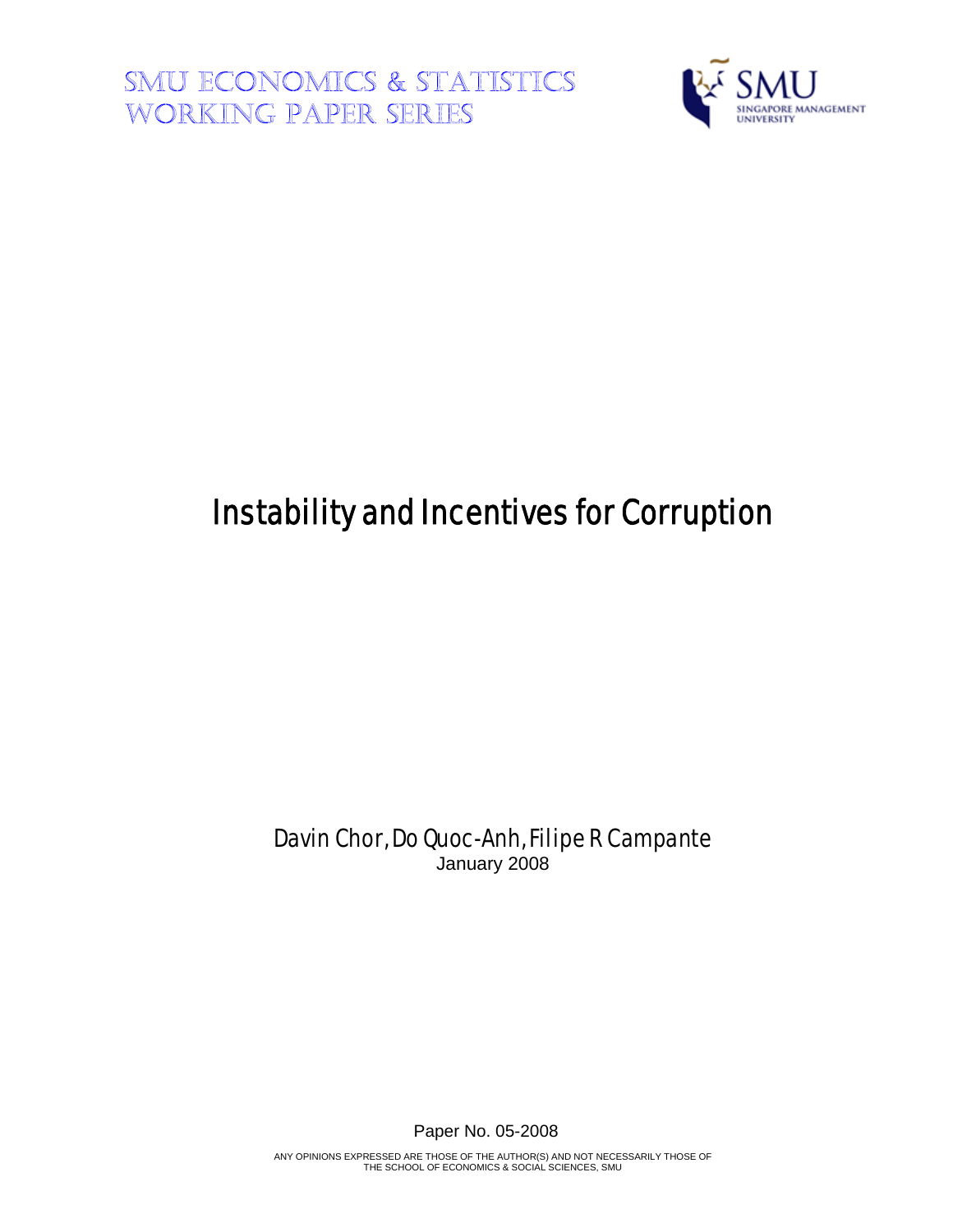# Instability and the Incentives for Corruption<sup>∗</sup>

Filipe R. Campante<sup>†</sup> Davin Chor<sup>‡</sup> Quoc-Anh Do<sup>§</sup>

This version: January 2008

## Abstract

We investigate the relationship between corruption and political stability, from both theoretical and empirical perspectives. We propose a model of incumbent behavior that features the interplay of two effects: A horizon effect, whereby greater instability leads the incumbent to embezzle more during his short window of opportunity; and a *demand effect*, by which the private sector is more willing to bribe stable incumbents. The horizon effect dominates at low levels of stability, since firms are unwilling to pay high bribes and unstable incumbents have strong incentives to embezzle, whereas the demand effect gains salience in more stable regimes. Together, these two effects generate a nonmonotonic, U-shaped relationship between total corruption and stability. On the empirical side, we find a robust U-shaped pattern between country indices of corruption perception and various measures of incumbent stability, including historically-observed average tenures of chief executives and governing parties: Regimes that are very stable or very unstable display higher levels of corruption when compared to those in an intermediate range of stability. These results suggest that minimizing corruption may require an electoral system that features some reelection incentives, but with an eventual term limit.

Keywords: Corruption, Political Stability, Incumbent Tenure, Term Limits JEL Classification: D72, E62, K4, O11

<sup>∗</sup>We owe special thanks to Philippe Aghion, Alberto Alesina, and Andrei Shleifer for their patient guidance and helpful comments. We also thank the editor, Enrico Spolaore, and two anonymous referees for many suggestions that improved the paper. Thanks also to Daron Acemoglu, Beatriz Armendariz, Abhijit Banerjee, Leon Berkelmans, Michael Kremer, David Laibson, James Robinson, Francesco Trebbi, Matt Weinzierl, as well as seminar participants at Harvard, the 10th Spring Meeting of Young Economists (Geneva), the Political Economics Student Conference (Cambridge, MA), the 9th World Congress of the Econometric Society (London), and the 20th Annual Meeting of the European Economic Association (Amsterdam). Mary-Ann Tan and Lucas Brose provided outstanding research assistance. All remaining errors are ours.

<sup>†</sup>Harvard Kennedy School, Harvard University; filipe campante@ksg.harvard.edu

<sup>‡</sup>School of Economics, Singapore Management University; davinchor@smu.edu.sg

<sup>§</sup>Department of Economics, Harvard University; do@fas.harvard.edu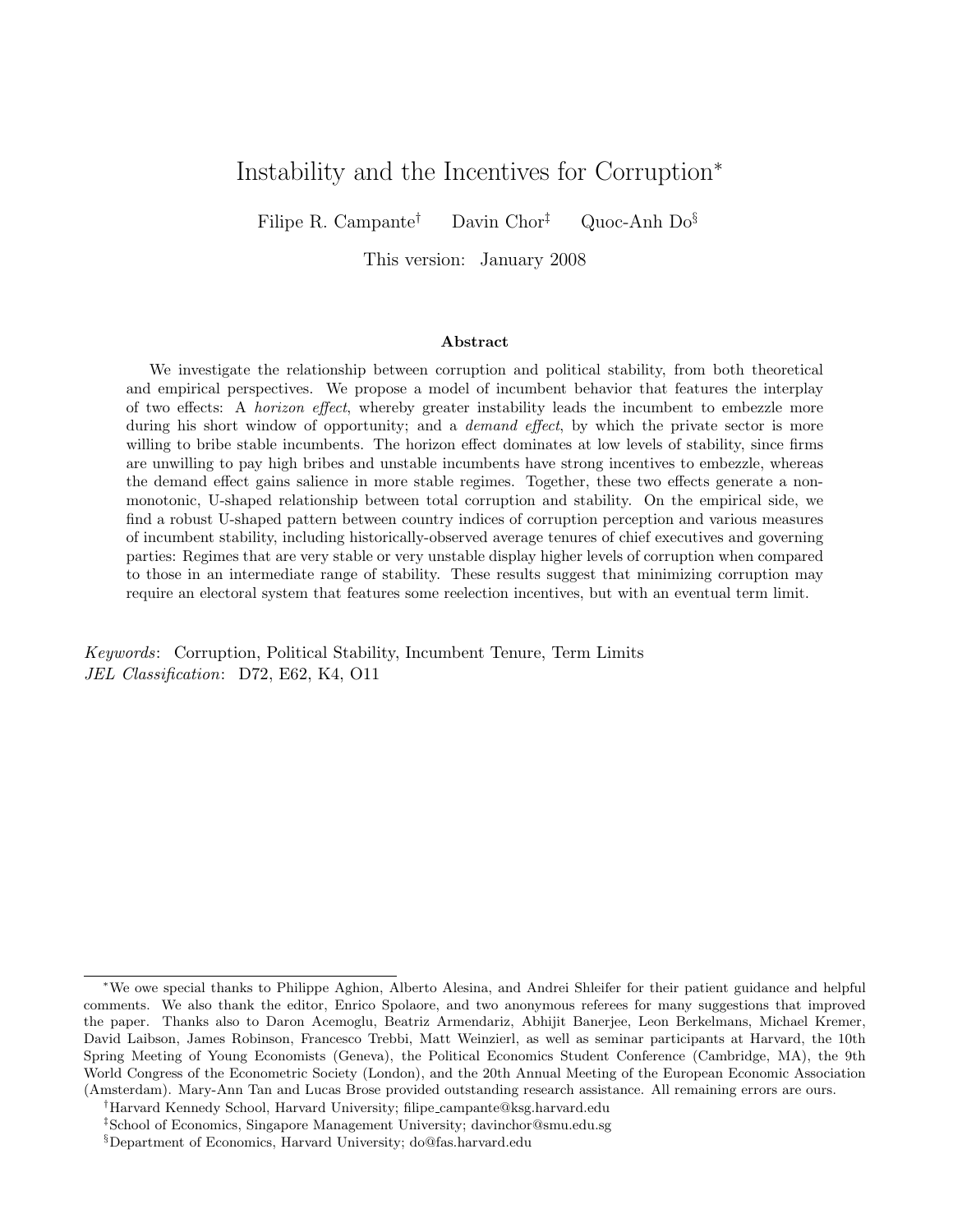# 1 Introduction

This paper investigates how political stability affects the incentives of incumbents to engage in corrupt behavior. At a basic level, access to public office provides opportunities for extracting corruption rents, and the possibility of losing office naturally constrains an incumbent's window of opportunity for doing so. In addition, many lucrative projects that generate these rents, such as the exploitation of a natural resource or construction contracts, often take time to deliver their full monetary returns, and can be halted if the incumbent is removed or if the opposition has sufficient clout to block the project. One would thus expect that an incumbent's security of tenure and his ability to marshal support for his favored projects, both crucial components of political stability, should be key in determining his willingness and ability to extract these rents.<sup>1</sup> We tackle this relationship between incumbent stability and corruption from both theoretical and empirical perspectives.

As a conceptual starting point, it is important to recognize that the term "corruption" encompasses a wide range of related, but nevertheless distinct, ways in which public officials may improperly derive private gain, such as embezzling or misappropriating public funds, accepting kickbacks for favors or licenses, or engaging in nepotism.<sup>2</sup> A key insight of this paper is that political stability can have contrasting effects on different forms of corrupt activity.

On the one hand, a lower level of stability shortens the incumbent's effective decision-making horizon, which can lead to more corrupt behavior along the lines of Olson's (1991) "roving bandit". An incumbent who is very unstable would find it optimal to steal more today instead of letting the pool of resources accumulate into the future, given the uncertainty over whether he will still be in power tomorrow. We can thus expect corruption in the form of direct embezzlement – the diversion of public resources straight into one's pocket – to decrease as the incumbent's position becomes more stable. This *horizon effect* can be thought of as a "supply"-driven effect, as it has to do with the willingness of the public official to supply or divert resources towards corruption.<sup>3</sup>

On the other hand, other forms of corruption entail a long-term relationship between the incumbent and a third party, for example when a bribe is paid by a private firm for a resource concession that will take several years to exploit. In this situation, the private sector's willingness to pay bribes actually increases with political stability, as businesses will be more inclined to wheel-and-deal with an incumbent whose

<sup>&</sup>lt;sup>1</sup>Note that we do not limit our concept of stability to the violent or unconstitutional removal of the incumbent, as is often the narrower use of the term "political instability".

 $2$ Nye (1967), Rose-Ackerman (1999), Svensson (2005), and Glaeser and Goldin (2006) among others have drawn similar distinctions on the different manifestations of corruption. Olken (2007) uncovers an interesting example of how incumbents appear to substitute between different forms of corruption. In a field experiment involving road-building projects in Indonesia, the use of an external audit led to a decrease in direct stealing of project funds, but resulted instead in an increase in nepotism in hiring decisions related to the projects.

<sup>3</sup>This horizon effect will be mitigated if there is a possibility that the incumbent can return to power some time after being ousted. Such a political return will presumably be likelier when there is more turnover and instability in the political environment. We have explored this possibility in an extension using an infinite-horizon Bellman approach, in which we find that this "resurrection" effect dampens the horizon effect, but does not reverse it.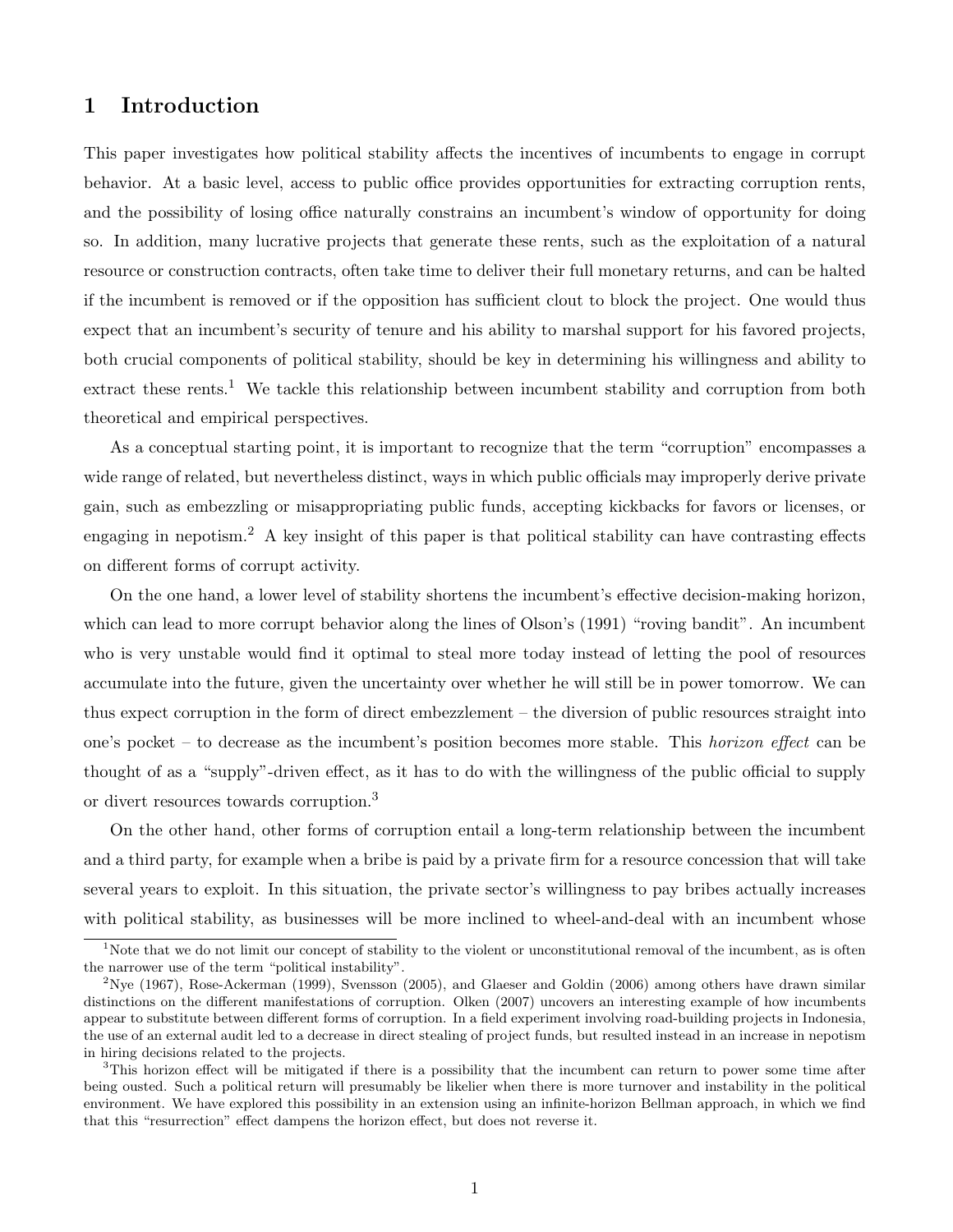position they assess to be more secure. Put otherwise, a stable regime is more conducive for an incumbent and the private sector to develop the connections through which the flow of bribes will run. We dub this effect the *demand effect*, since it is driven by the private sector's demand for corruption.<sup>4</sup>

This paper's first point is to develop a model that formalizes the interplay between these two effects. In our set-up, a self-interested incumbent makes an optimal allocation of public resources to two different forms of corrupt activity, namely direct "embezzlement" and third-party "licensing". (These labels serve as a shorthand for the multiple types of activities typically regarded as corruption, with the main distinction being that "licensing" involves an interaction with the private sector.) However, the incumbent's position is potentially unstable, in that there is some probability each period that he will be ousted or that his policies will be blocked.

We show that the two aforementioned effects combine to generate a non-monotonic relationship between total corruption and stability that approximates a U-shape. At low levels of stability, the horizon effect unambiguously prevails, and total corruption falls as the incumbent's stability improves. On the other hand, the demand effect dominates in more stable regimes, leading to a positive relationship between total corruption and stability over higher ranges of the latter. The underlying logic is intuitive: The private sector is reluctant to bribe an unstable incumbent, so direct stealing will be the main source of corruption revenues in highly unstable regimes. In the face of a small increase in stability over this low range, the private sector remains pensive about investing heavily in bribes, leaving the unstable incumbent with few opportunities to substitute from embezzlement into licensing. This marginal increase in stability therefore reduces total corruption because it lengthens the incumbent's expected horizon and directly decreases his incentive to embezzle. However, over higher ranges of stability, bribery becomes more enticing, and this opens the door for the demand effect, since the prospect of long-term deals raises the private sector's demand for corruption. Corruption thus increases with stability in relatively stable regimes, as long as the incumbent's ability to extract rents from the private sector is sufficiently high so as to make bribery an important source of corruption revenues.

The picture that emerges from our model is consistent with a lot of anecdotal evidence. On one end of the spectrum, countries such as Brazil (in the early 1990s) and Pakistan have grappled with a combination of low stability and high corruption. For example, Easterly (2003) surmises that"political instability has made Pakistan's successive governments more like Mancur Olson's (2000) 'roving bandit', who loots only for today" [p.464]. Conversely, autocratic regimes such as Mexico under the Institutional Revolutionary Party (PRI), Kenya under Daniel Arap Moi, and Indonesia under Suharto were stable for long periods, but saw extensive corruption as the ruling elite exercised a monopoly over rent-seeking activities. Last but not least, competitive democracies fall conveniently in the category of intermediate stability and lower levels

<sup>&</sup>lt;sup>4</sup>The idea of modeling corruption as the outcome of demand and supply forces within an unofficial market is not new, with Shleifer and Vishny (1993) being a seminal piece. One contribution of our paper is to analyze how political stability interacts with these demand-supply effects to influence the level of corruption.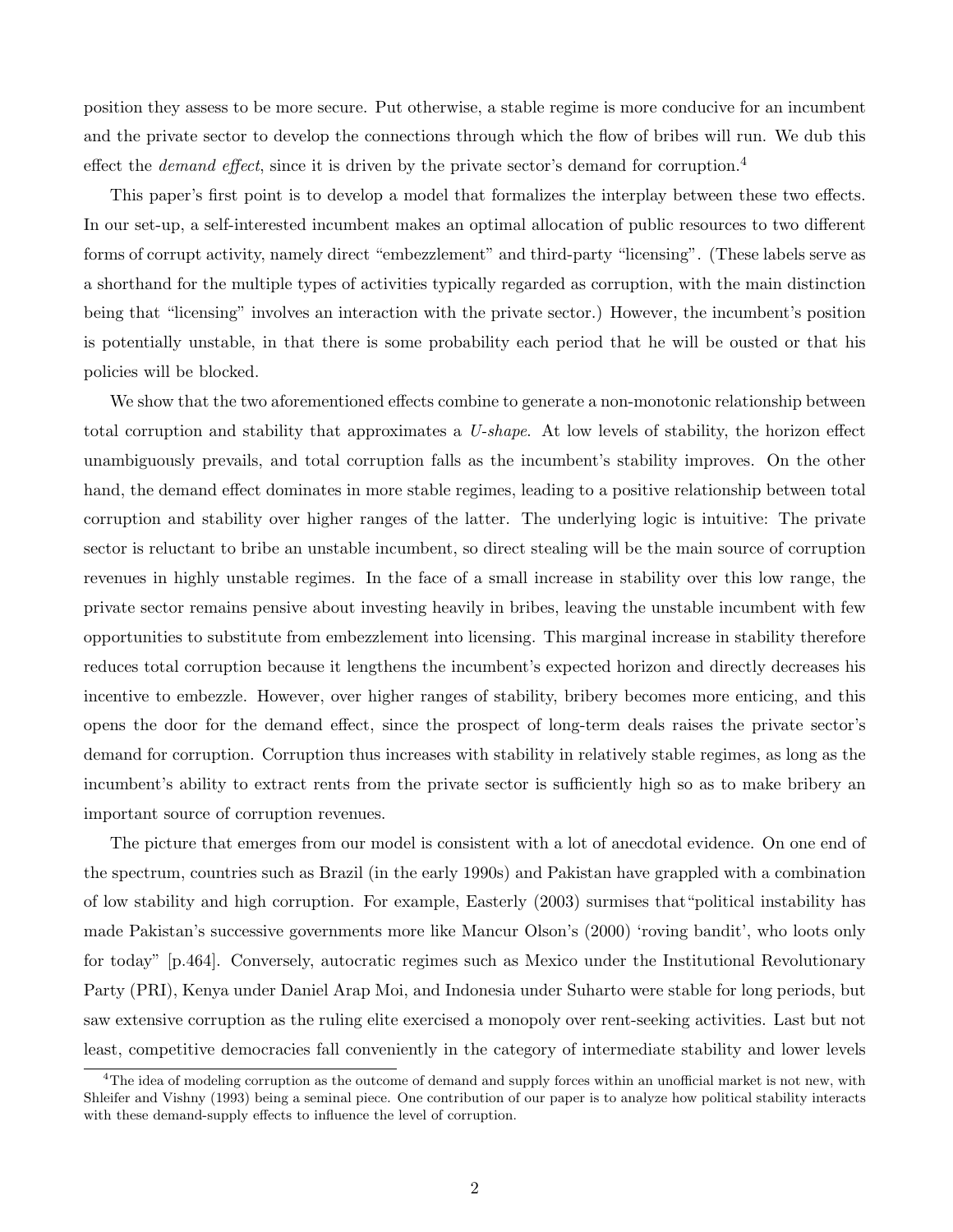of corruption.<sup>5</sup> We discuss in detail how our theory is relevant for understanding individual countries' experiences with corruption with a pair of case studies, for Brazil and Mexico. These countries provide sharp illustrations of the horizon and demand effects, with observers having written about how corruption has ebbed and flowed in these countries as political stability has fluctuated.

The paper's second main point is empirical: We uncover a U-shaped pattern between the countrylevel indices of corruption perception commonly used in empirical work, and various measures of political stability.<sup>6</sup> The strength of this pattern, which is documented extensively in Section 3, can be verified along many dimensions. This U-shaped relationship shows up consistently in our main specification using the Kaufmann, Kraay and Mastruzzi (2006, henceforth KKM) corruption perception measure, even after we control for a battery of additional determinants of corruption deemed important in the literature. It is also robust to the use of the Transparency International and International Country Risk Guide indices, two additional measures that are also widely used in empirical work. We obtain these results using two different measures of political stability: (i) the historically-observed average tenure of a country's chief executive; and (ii) the average tenure of the party in power. (We also find supportive results using a more indirect measure of stability, the governing coalition's share of seats in the legislative.) Our findings hold both in a cross-section of countries (where we average the relevant variables over time), as well as when estimation is performed on the yearly data using dynamic panel GMM techniques which help to allay concerns over endogeneity arising from country-specific unobservables or reverse causality. Finally, we find support for a corollary concerning the relationship between corruption and the size of government. Our model predicts that the latter variable is positively correlated to stability, and hence also stands in a U-shaped pattern with corruption; we do indeed find some evidence for such a pattern in the data.

Our analysis yields meaningful policy implications regarding what institutional settings might be optimal for keeping corruption at bay. The non-monotonic relationship between corruption and political stability identified in our theory and supported in our empirical analysis suggests that a combination of the possibility of reelection and the presence of term limits is necessary: The former counteracts the incentives to embezzle posed by the horizon effect, whereas the latter keeps the demand effect in check.

# 1.1 Related Literature

Our paper falls within an extensive literature on the causes of corruption.<sup>7</sup> It builds on a well-established body of empirical work which has identified various systematic determinants of corruption, including ethnolinguistic fractionalization (Mauro 1995), the presence of economic rents (Ades and Di Tella 1999),

<sup>&</sup>lt;sup>5</sup>As further illustration, it has been suggested that the reason why the Baltic countries had a better track record on corruption than other transition economies was that "because [their] governments are [relatively] weak and fast-changing, they are also limited in their ability to advance their financial backers' interests" (The Economist, 11 Dec 2004, p.48). This is precisely the spirit behind the demand effect that we have outlined.

<sup>&</sup>lt;sup>6</sup>Interestingly, in one of the first cross-country studies on corruption, Mauro (1995) reported a positive correlation between the Business International corruption index for 1980-1983 and a subjective index of political stability from the same source. However, his paper did not explore the possibility of a non-monotonic relationship.

 $7$ For an overview of issues, see Bardhan (1997), Lambsdorff (1999), and Svensson (2005).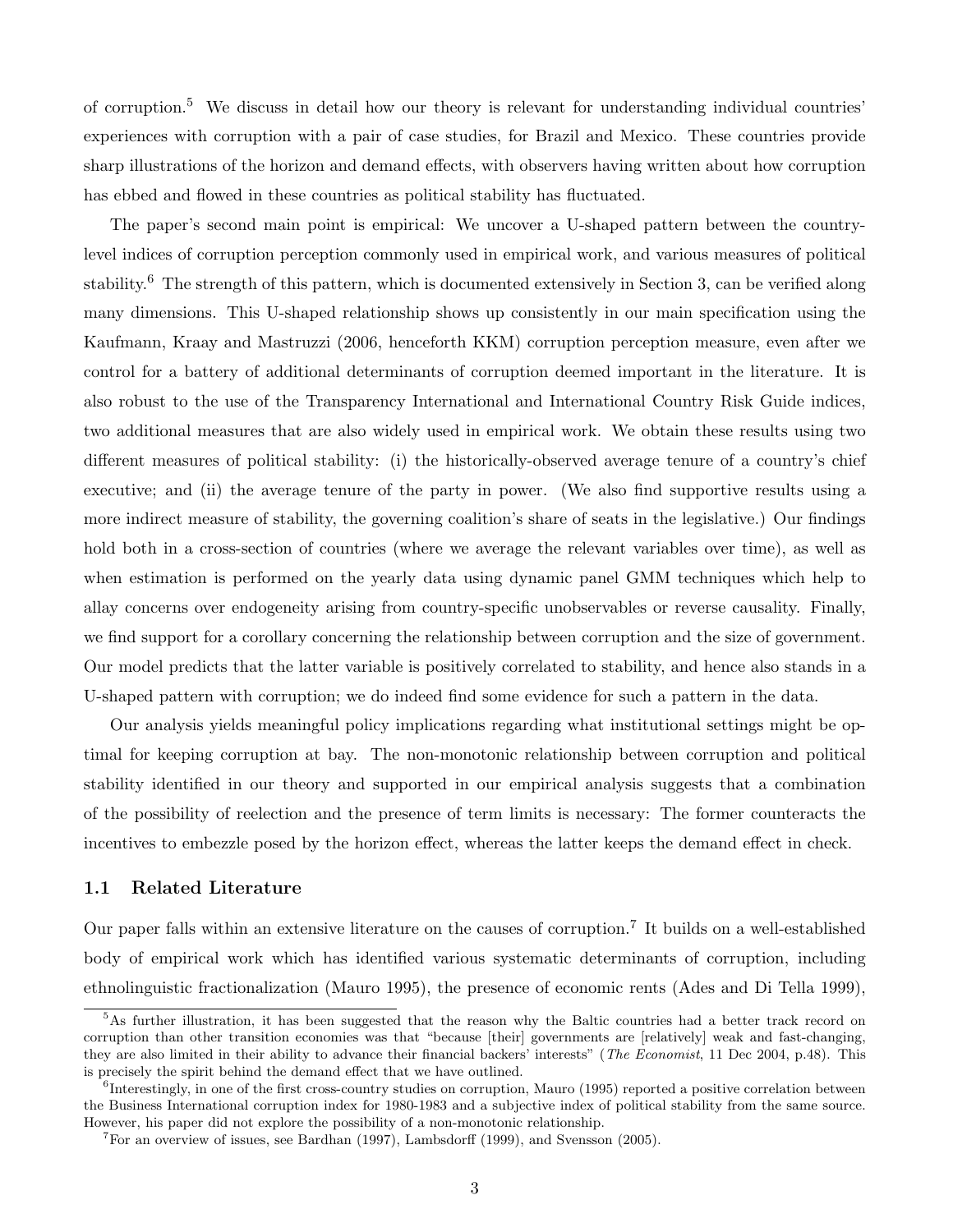the level of democracy (Treisman 2000), and electoral rules (Persson, Tabellini and Trebbi 2003). As we will show, our empirical results are robust to the inclusion of these controls, which suggests that political stability also belongs on this list as a key proximate determinant of the incentives for corruption. While political stability has previously been linked to outcomes such as aggregate growth (Alesina and Perotti 1996, Alesina et al. 1996), this is one of the first attempts (to the best of our knowledge) to model and estimate a link to corruption.

Several earlier studies have alluded to a potential link between corruption and stability. Olson's (1991, 2000) and DeLong and Shleifer's (1992) discussions of the importance of decision-making horizons on the behavior of incumbents, and to some extent the models of electoral accountability such as Barro (1973) and Ferejohn (1986), include forces similar to our horizon effect.<sup>8</sup> As for the demand effect, similar considerations are implicit in Rose-Ackerman's (1999) discussion of the role of checks and balances on the government in curbing corruption. Along similar lines, Fredriksson and Svensson (2003) analyze how corruption and instability interact in influencing policy in a lobbying model. While their paper contains ideas that resemble the horizon and demand effects, it does not deal directly with the impact of stability on corruption, taking instead the incumbent's propensity for corruption as an exogenous parameter. In a different but related context, Acemoglu (2005) also obtains a U-shaped relationship between a ruler's incentives to act in detriment of public welfare and the inherent strength of the state, arising from a similar interplay between his incentives to invest in the economy and his ability to extract rents. While his mechanism operates via investment in public goods, ours is based on the possibility of accumulating resources into the future.

Most recently, and quite importantly, a growing body of work based on micro-level measures of corruption has emerged that strongly affirms the empirical relevance of the key mechanisms underlying our theory. Using evidence from Brazilian municipality audits, Ferraz and Finan (2007) compare mayors who are in their first term in office to those who are in their second term, which by law has to be their last one. They show that mayors in their mandatory last term tend to be more corrupt, a result which is entirely consistent with the horizon effect. More direct support comes from Gamboa-Cavazos, Garza-Cantú and Salinas (2006), who explicitly test an extension of our model. They obtain measures of local corruption reported by private firms in Mexico, and regress them on measures of the stability of state governors, namely the number of years left in office and their legislative support. Their finding of a U-shaped relationship between corruption and these stability variables is an important piece of evidence that complements the cross-country results we obtain, and further strengthens the case for our framework.<sup>9</sup> The paper proceeds as follows. Section 2 presents the model and our key theoretical results. While we present the model in

<sup>8</sup>Shleifer and Vishny's (1993) prediction that weak decentralized governments would exhibit more corruption also hints at a relationship with political stability. Their mechanism, however, is the lack of coordination among different public officials, whom private firms need to bribe to obtain licenses that are complementary to each other. Our model, by contrast, focuses on public officials who deal with corruption opportunities that are essentially unrelated.

 $9$ Le, Mehlkop and Graeff (2004) find mixed evidence when investigating the cross-country relationship between corruption and stability, but their analysis uses measures of stability that focus more narrowly on political violence and unrest.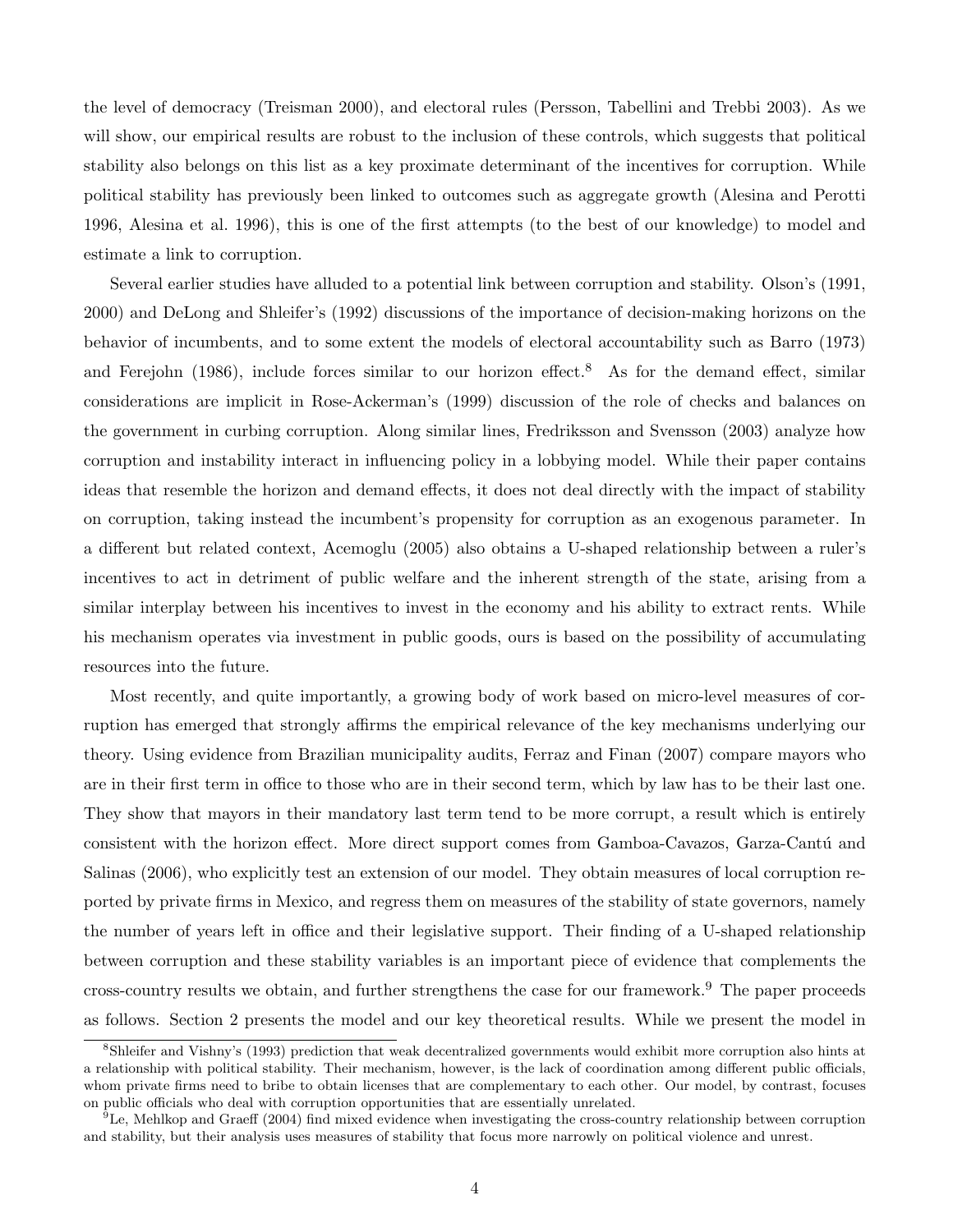a more general setting in which the incumbent can divert some resources towards bolstering his stability, for pedagogical purposes, we first build up the intuition from a baseline case in which the incumbent treats his stability as an exogenous parameter. We also discuss here two country case studies that provide further illustration for the horizon and demand effects that we propose. We then turn in Section 3 to the cross-country evidence on the U-shaped relationship between corruption and political stability. Section 4 concludes.

# 2 Theory: How Instability Shapes the Incentives for Corruption

# 2.1 The Model

# 2.1.1 Basic Setup

We consider an infinite-horizon economy with an initial pool of available resources,  $K_0$ , the allocation of which is controlled by an incumbent. There is some probability  $\alpha$  that the incumbent and his policies survive from one period to the next;  $\alpha$  thus measures the incumbent's stability. For simplicity, this incumbent derives personal utility only from diverting resources towards his corruption rents. At any given point in time, t, resources can be diverted through either: (i) "Embezzlement",  $E_t$ , which entails direct stealing, or (ii) "Licensing",  $L_t$ , which involves granting private sector firms control over some of the resources in exchange for an upfront bribe payment. In addition, the incumbent can choose to spend some amount,  $P_t$ , out of the initial pool of resources to boost his own stability (and thereby increase his probability of staying in power to enjoy future rents):  $\alpha$  is an increasing function of  $P_t$ ,  $\alpha(P_t)$ .<sup>10</sup>

The distinctive characteristic of the forms of corruption we gather under the "licensing" label is that they entail an interaction between the incumbent and private sector firms. Let  $\pi(L_t, \alpha(P_t))$  denote the exante expected value of profits reaped by the private firm from the license  $L_t$ . The key assumption here is that  $\pi$  is an increasing function of stability. (In deriving the equilibrium below, we will in fact impose the simplifying assumption that the licenses become void when the incumbent is ousted, but we do not need to go to this extreme.) This captures the idea that, to the extent that there is an intertemporal dimension in the corrupt relationship, the presence of the incumbent in power is valuable to the firm with whom he maintains that relationship: An unstable incumbent will be less likely to be able to deliver on his side of the deal, and hence will be less valuable to his prospective private-sector partner. In particular, we specify that  $\pi(L_t, 0) = 0$ , so that firms have no interest in bribing an unstable incumbent who has zero probability of being in power in the next period.<sup>11</sup> We assume that the incumbent has the ability to extract a fraction  $\sigma$  of expected profits as an upfront bribe payment for the license;  $\sigma$  thus measures the

 $10$ In the event that the incumbent is ousted, we assume he receives a zero payoff in all subsequent periods.

 $11$ This description of the "demand side" of the corrupt relationship can be reconciled with a model of "political cycles" in which an incumbent might increase the number of licenses issued just before an election, when his stability is at its lowest. In our setup, this increased supply would be met by a low level of demand given the unstable position of the incumbent, and hence fetch a low "price" per license. It is therefore possible for corruption rents from licensing to fall during such periods of low stability.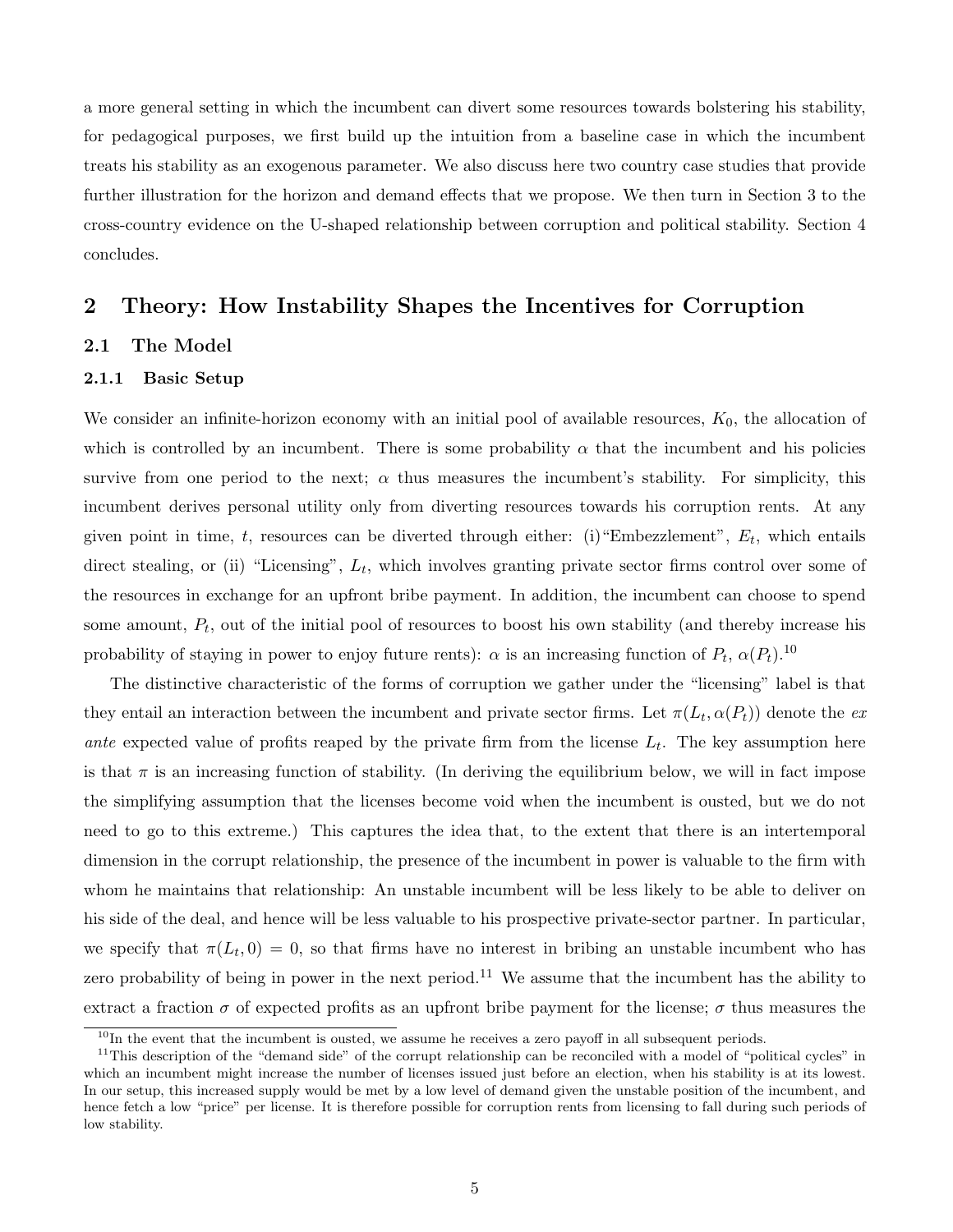incumbent's bargaining power with respect to the private sector.

Finally, in each period, the remaining untouched resources are transformed into the pool of resources available in the next period, subject to diminishing returns:  $K_{t+1} = A(K_t - E_t - L_t - P_t)^\gamma$ . This has the interpretation of being a growth equation with technological parameter A. In other words, what is not embezzled, licensed, or spent in boosting stability, is left for the "rest of the economy" and accumulates over time. This sequence of events is summarized in Figure 1:

# [INSERT FIGURE 1]

The incumbent's problem is one of maximizing his expected income.<sup>12</sup> The sequence problem for the incumbent can be described by:

$$
\max_{E_t \ge 0, \ L_t \ge 0, \ P_t \ge 0} \sum_{t=0}^{\infty} \alpha(P_t)^t [E_t + \sigma \pi(L_t, \alpha(P_t))] \quad \text{where} \quad K_{t+1} = A(K_t - E_t - L_t - P_t)^{\gamma} \tag{1}
$$

Our definition of corruption in each period,  $\Gamma_t$ , is the amount of illicit income that the incumbent receives, normalized by the resources available at the start of the period, namely:

$$
\Gamma_t = \frac{E_t + \sigma \pi (L_t, \alpha(P_t))}{K_t} \tag{2}
$$

The normalization ensures that the measure of corruption is not subject to scale effects, so that larger countries are not deemed more corrupt simply because there are more resources available.

#### 2.1.2 Stability

We now elaborate on our formulation of incumbent stability. The variable  $P_t$  captures the idea that the stability of the incumbent can be affected by the resource allocation decisions he makes. Concretely, one can think of  $P_t$  as an amalgam of expenditures that can improve his stability in different ways, including: public goods spending that is valued by the masses, such as on education, healthcare or infrastructure; expenditures that can be used to restrain public opposition, such as military or police spending; and patronage strategically dispensed to cultivate political support from key voters or political players. While we will refer to  $P_t$  as "public goods provision", the important thing for our purposes is that this expenditure boosts the incumbent's stability but also diverts resources away from his own pocket. Following this discussion, we specify stability to be a function of the incumbent's choice of  $P_t$ , denoted by  $g(P_t)$ , where  $g(\cdot)$  is increasing and concave, with  $g(0) = 0$ . This function enables us to describe how effective public goods provision is in bolstering the incumbent's position.

In practice, however, an incumbent's stability also depends on some factors that he cannot easily affect. We incorporate this feature by assuming that overall stability also depends on the intrinsic stability of

 $12$ We implicitly assume that the incumbent can smooth his consumption over time, for example, by depositing the income in an offshore account. We treat such funds as unrecoverable by the state should the incumbent be ousted. For simplicity, there is no time discounting in addition to what is implicitly introduced by the stability parameter.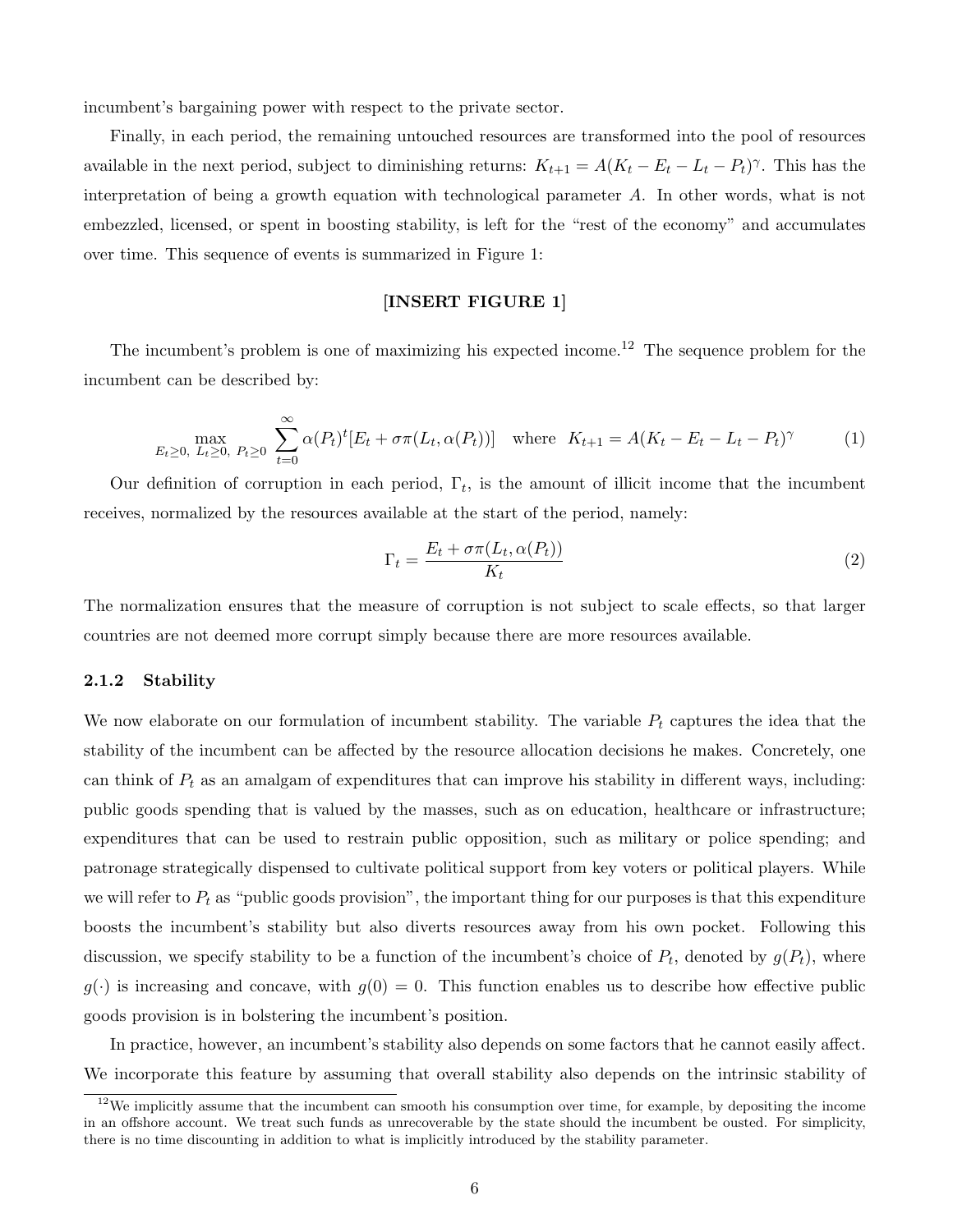the polity, denoted by  $\zeta \in [0,1]$ . We interpret  $\zeta$  as an exogenous, "systemic" level of stability capturing underlying features such as the ethnic composition of the population or cultural norms, which are largely beyond the incumbent's control. Note that these deep-seated features can in turn be mapped into a desired level of public goods provision,  $P_{\zeta}$ , defined by  $g(P_{\zeta}) = \zeta$ . For instance, following Alesina, Baqir and Easterly (1999), a more fractionalized polity with a lower  $\zeta$  would in equilibrium have a lower desired level of public goods provision, since each individual attaches a smaller value to public goods consumption by other people who do not belong to his/her ethnic group.

In sum, we specify stability (with a slight abuse of notation) to be  $\alpha = \alpha(\zeta, g(P))$ , where the latter expression allows us to distinguish between the components of stability that are under the incumbent's control, and those that are beyond it.

# 2.2 Benchmark Case: Exogenous Stability

It is useful to start by presenting a benchmark special case of the model in which stability is entirely beyond the incumbent's control, namely where  $q(P)$  and hence  $\alpha$  are constants. This special case conveys the basic intuition in its sharpest form; we will then move on to show how the intuition generalizes, and how new testable predictions can be obtained in the more general model.

#### 2.2.1 Characterizing the Equilibrium

For ease of exposition, we focus on a simple case for the private sector's expected profit function:  $\pi(L_t, \alpha) =$  $\alpha A_F L_t$ , where  $A_F$  is the private sector technology parameter. This corresponds to a situation where the license is valid for one period only, period  $t + 1$ , and production is undertaken with an AK technology, subject to the possibility that the license will be voided in the event of a discontinuation of the incumbent's policies.<sup>13</sup> The problem in (1) can now be re-formulated as a Bellman equation with value-function  $V(\cdot)$ :

$$
V(K_0) = \max_{E_0 \ge 0, \ L_0 \ge 0} \{ E_0 + \sigma \alpha A_F L_0 + \alpha V(K_1) \} \quad \text{where} \quad K_1 = A(K_0 - E_0 - L_0)^\gamma \tag{3}
$$

It is easy to show, from the first-order conditions with respect to  $E_0$  and  $L_0$ , that one of these quantities must be zero, except in a knife-edge scenario. (This is a consequence of the linear functional forms in this baseline model. In an appendix available upon request, we have also established our results with an objective function which is jointly concave in both embezzlement and licensing revenues, and which therefore allows both forms of corruption to coexist in equilibrium.) Which of these two cases will prevail depends on the parameters of the model. If  $\sigma \alpha A_F < 1$ , then the marginal gain from a small increment in  $E_0$  exceeds that from a similar increment in  $L_0$ . In this case, the incumbent does not allocate any resources to licensing, and corruption takes only the form of embezzlement. Conversely, if  $\sigma \alpha A_F > 1$ , then the incumbent reaps private revenues through licensing only. The analysis is most interesting when

<sup>&</sup>lt;sup>13</sup>The basic results in the propositions below hold for a fairly general class of functional forms for  $\pi(L_t, \alpha)$  satisfying  $\pi_L > 0$ ,  $\pi_{\alpha} > 0$  and  $\pi_{L\alpha} > 0$ .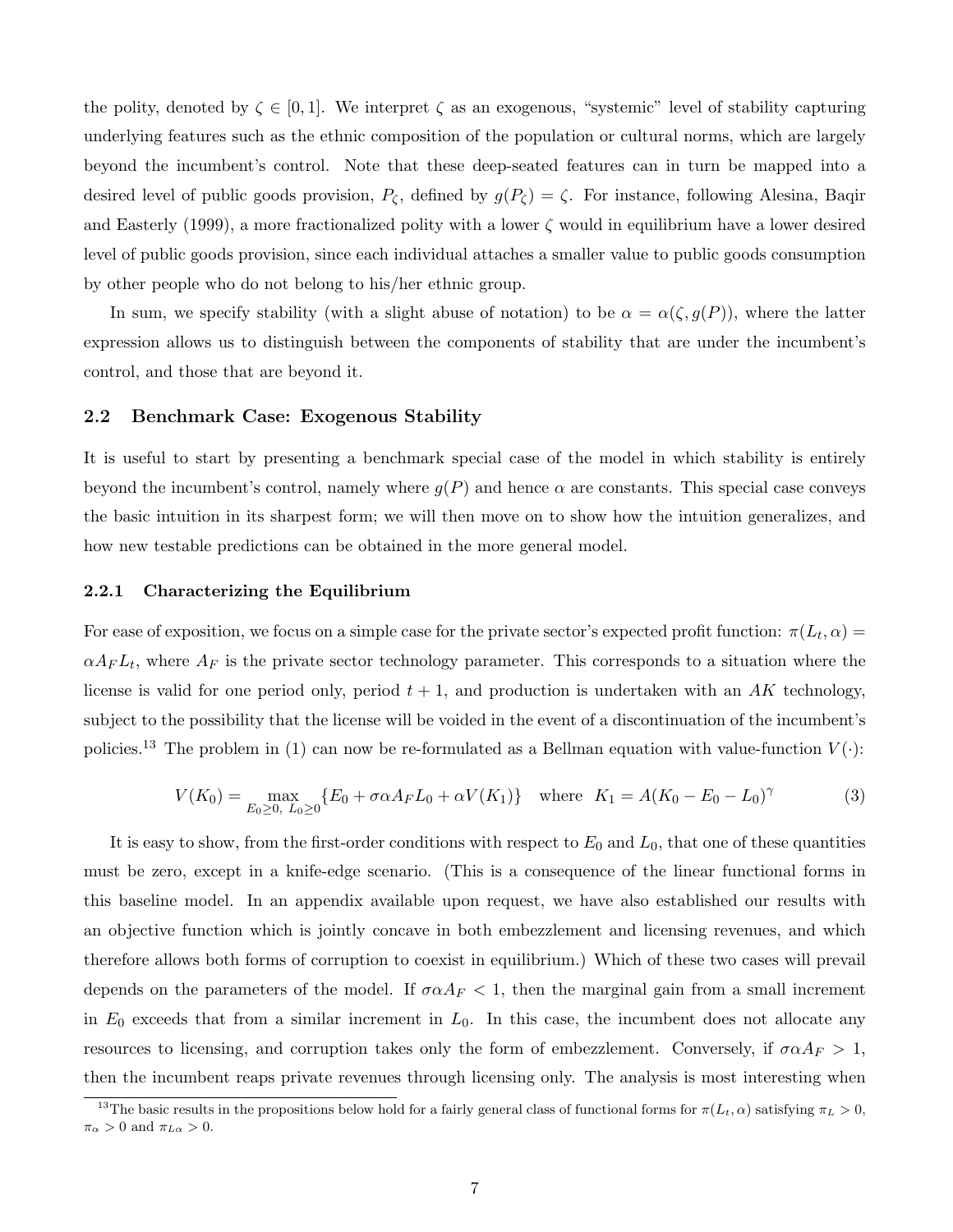the cut-off value of  $\alpha$  separating the two cases,  $\alpha^* \equiv \frac{1}{\sigma^4}$  $\frac{1}{\sigma A_F}$ , lies in the interval [0, 1], which happens when  $\sigma A_F > 1$ . Intuitively, this condition means that the incumbent's ability to extract surplus and the private technology parameter are high enough, so that licensing is attractive over part of the relevant [0, 1] range for  $\alpha$ . We now characterize the two cases:

**Case 1:**  $\sigma \alpha A_F < 1$ , ie  $\alpha < \frac{1}{\sigma A_F}$ .

In this case,  $L_t = 0$  for all  $t \geq 0$ . Using the FOCs, the Envelope Thorem, and (2) one can solve for the level of embezzlement-related corruption:

$$
\Gamma_0 = 1 - \frac{(A\alpha\gamma)^{\frac{1}{1-\gamma}}}{K_0}
$$
\n
$$
\Gamma_t = 1 - \alpha\gamma, \quad \forall \ t \ge 1
$$
\n(4)

Observe that corruption depends on the initial endowment of resources,  $K_0$ , only in the very first period  $(t = 0)$ ; from  $t = 1$  onwards, the model is in a "steady state" in which corruption remains constant, given the parameter values.<sup>14</sup>

**Case 2:**  $\sigma \alpha A_F > 1$ , ie  $\alpha > \frac{1}{\sigma A_F}$ .

Here, the marginal gain from a small increment in  $L_0$  exceeds that from a similar increase in  $E_0$ . The incumbent now does not allocate any resources to embezzlement, and corruption takes only the form of licensing revenues. From the FOCs and (2), this yields the following expression for corruption:

$$
\Gamma_0 = \sigma A_F \alpha \left[ 1 - \frac{(A\alpha \gamma)^{\frac{1}{1-\gamma}}}{K_0} \right]
$$
\n
$$
\Gamma_t = \sigma A_F \alpha (1 - \alpha \gamma), \quad \forall \ t \ge 1
$$
\n(5)

#### 2.2.2 Corruption and Stability

We now analyze the comparative statics for corruption with respect to stability, focusing on the steady state  $(t \ge 1)$ .<sup>15</sup> Consider first Case 1. It is straightforward to see from (4) that  $\Gamma_t$  is decreasing in  $\alpha$ , hence corruption is decreasing in stability for  $\alpha < \alpha^*$ . Here, the one force at play is the *horizon effect* operating through the incentives to embezzle: More unstable incumbents have a greater incentive to steal resources now instead of leaving them to future periods when they are likely to be out of office. While firms do have some incentive to offer bribes to the incumbent so long as  $\alpha > 0$ , the expected returns from these licenses

 $14$ In this basic framework, we thus have a "*cleaning-up*" property, in which any amount of the period-0 endowment in excess of the steady state value of  $K_t$  is consumed immediately and the economy reaches a steady state with a constant level of corruption in one period. This "cleaning-up" property holds whenever the incumbent's per-period utility is linear in  $E_t$ .

<sup>&</sup>lt;sup>15</sup>The difference between comparative statics in steady state and in transition has to do with whether the pool of resources at the start of the period is exogenous, or whether this is taken to be the steady state value of  $K_t$ . More precisely, a change in  $\alpha$  will shift the economy towards a new steady state;  $\Gamma_0$  thus captures the short-run behavior of corruption in transition, while  $\Gamma_t$  (t  $\geq$  1) describes the behavior of corruption in the new steady state. From the expressions in (4) and (5), it is clear that the response of corruption to  $\alpha$  is qualitatively similar in both transition and steady state, so long as  $K_0$  is sufficiently large. Note also that a quick substitution of  $\alpha = \frac{1}{\sigma A_F}$  into the expressions for  $\Gamma_0$  and  $\Gamma_t$  from the two cases shows that corruption is indeed a continuous function of stability for all periods.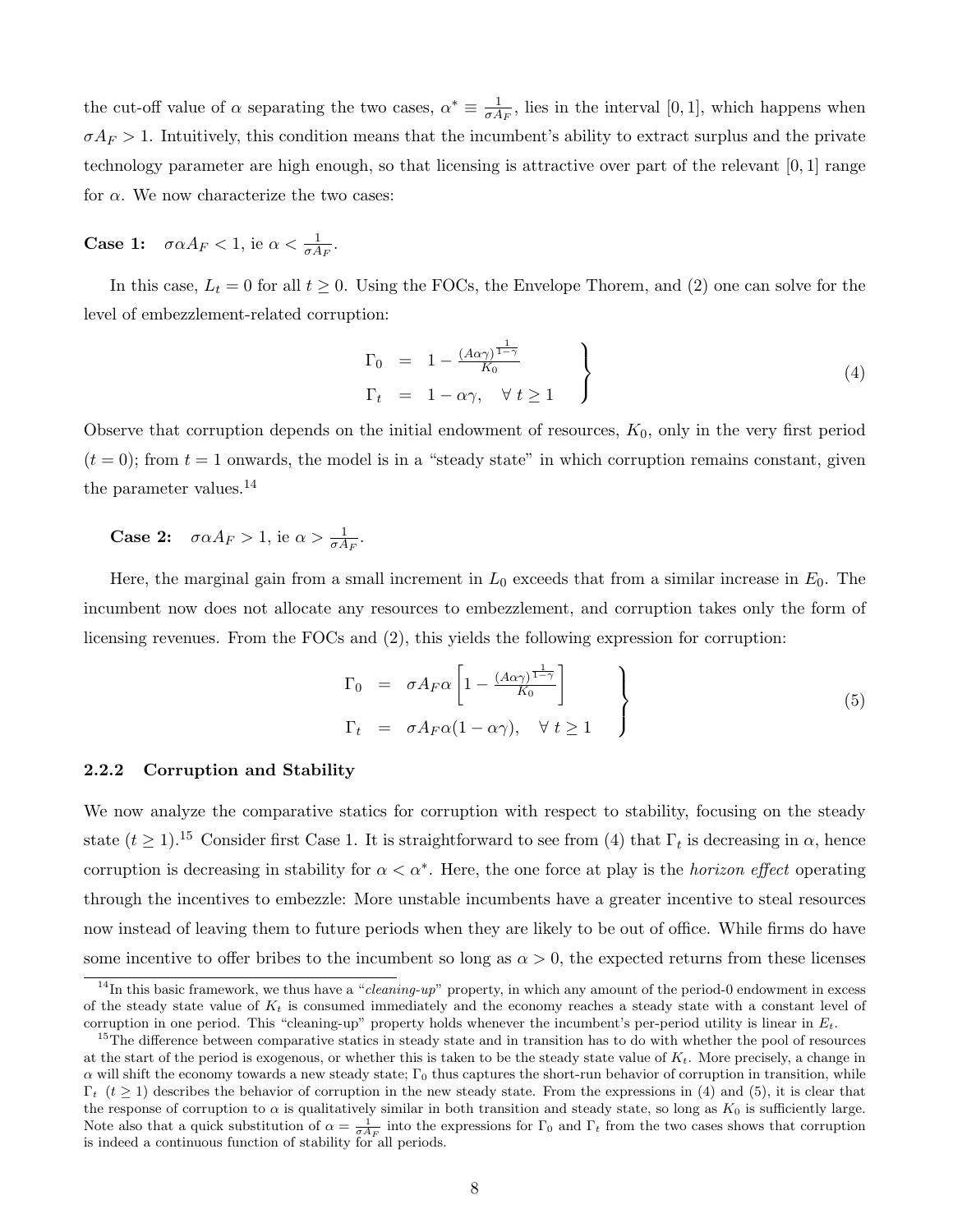are small, so that any bribes offered are insufficient to persuade the incumbent to substitute away from embezzlement.

Turning to Case 2, notice from (5) that  $\alpha$  now enters the expression for  $\Gamma_t$  in two places, which generate opposite effects on the level of corruption. The influence of  $\alpha$  on corruption thus involves a rich interplay between a horizon effect – since the optimal amount of licensing also takes into consideration the tradeoff with respect to leaving resources to the future – and a new *demand effect*, whereby firms are willing to pay higher bribes to more stable incumbents. It is the latter effect that tends to make corruption increase in stability. It turns out that when  $\gamma$  is sufficiently small  $(\gamma \leq \frac{1}{2})$  $\frac{1}{2}$ , diminishing returns set in fast enough in the accumulation equation for  $K_t$ , so that it is relatively unattractive for the incumbent to set resources aside for the future. In this situation, the demand effect unambiguously prevails over the horizon effect. If on the other hand we have  $\gamma > \frac{1}{2}$ , the demand effect still prevails over some range of stability, so long as licensing represents a sufficiently large source of corruption rents for the incumbent ( $\sigma A_F$  is large enough). Now, however, the horizon effect may kick in again at the highest levels of stability, as very stable incumbents may find it worthwhile to allow some resources to accumulate into the future instead of disbursing more licenses.<sup>16</sup> In short, the general lesson is that corruption will be increasing over some range of stability, while possibly but not necessarily becoming decreasing in stability at the highest levels of  $\alpha$ .

Bringing these two cases together, we have our central proposition on how stability affects corruption in steady state:

**Proposition 1** Suppose that  $K_0 > A^{\frac{1}{1-\gamma}}(\alpha \gamma)^{\frac{\gamma}{1-\gamma}}$  (so that  $K_0$  exceeds the steady state level of resources in the economy), and  $\sigma A_F > \max\{2\gamma, 1\}$ . Then:

(*i*) If  $\gamma \leq \frac{1}{2}$  $\frac{1}{2}$ , steady-state corruption is decreasing in stability  $\alpha$  for  $\alpha < \alpha^* \equiv \frac{1}{\sigma A}$  $\frac{1}{\sigma A_F}$ , and increasing in  $\alpha$ for  $\alpha > \alpha^*$ .

(ii) If  $\gamma > \frac{1}{2}$ , steady-state corruption is decreasing in stability  $\alpha$  for  $\alpha < \alpha^*$ , increasing in  $\alpha$  for  $\alpha^* < \alpha < \alpha^{**} \equiv \frac{1}{24}$  $\frac{1}{2\gamma}$ , and decreasing in  $\alpha$  for  $\alpha > \alpha^{**}$ .

In words, our model generates a steady state where at first corruption decreases with stability, and eventually starts to increase (with a possibility that it starts to decrease once again for very high levels of stability). Put differently, we end up with a non-monotonic relationship between corruption and stability, which will look like a U-shape so long as diminishing returns play an important role in the accumulation of resources: Very stable and very unstable incumbents will tend to be more corrupt than those at an intermediate range of stability.

The logic that drives this result is very intuitive, and it is the key message of our paper. In the range of low stability, firms are unwilling to pay high bribes to unstable incumbents, so that embezzlement

<sup>&</sup>lt;sup>16</sup>Specifically, we have from (5) that  $\frac{d\Gamma_t}{d\alpha} = \sigma A_F (1 - 2\alpha \gamma)$ , for all  $t \ge 1$ . A necessary and sufficient condition for  $\frac{d\Gamma_t}{d\alpha} \ge 0$  for all  $\alpha \in [\alpha^*, 1]$  is  $\gamma \leq \frac{1}{2}$ . If  $\gamma > \frac{1}{2}$ , then corruption will increase for  $\alpha < \frac{1}{2\gamma} \equiv \alpha^{**}$ , while  $\frac{d\Gamma_t}{d\alpha} < 0$  for values of  $\alpha$  that exceed  $\alpha^{**}$ . Note that a necessary and sufficient condition to ensure that  $0 < \alpha^* < 1$  and  $\alpha^{**} > \alpha^*$  is  $\sigma A_F > \max\{2\gamma, 1\}$ , so that revenues from licensing will be sufficiently large to allow the demand effect to gain salience over some range of  $\alpha$ .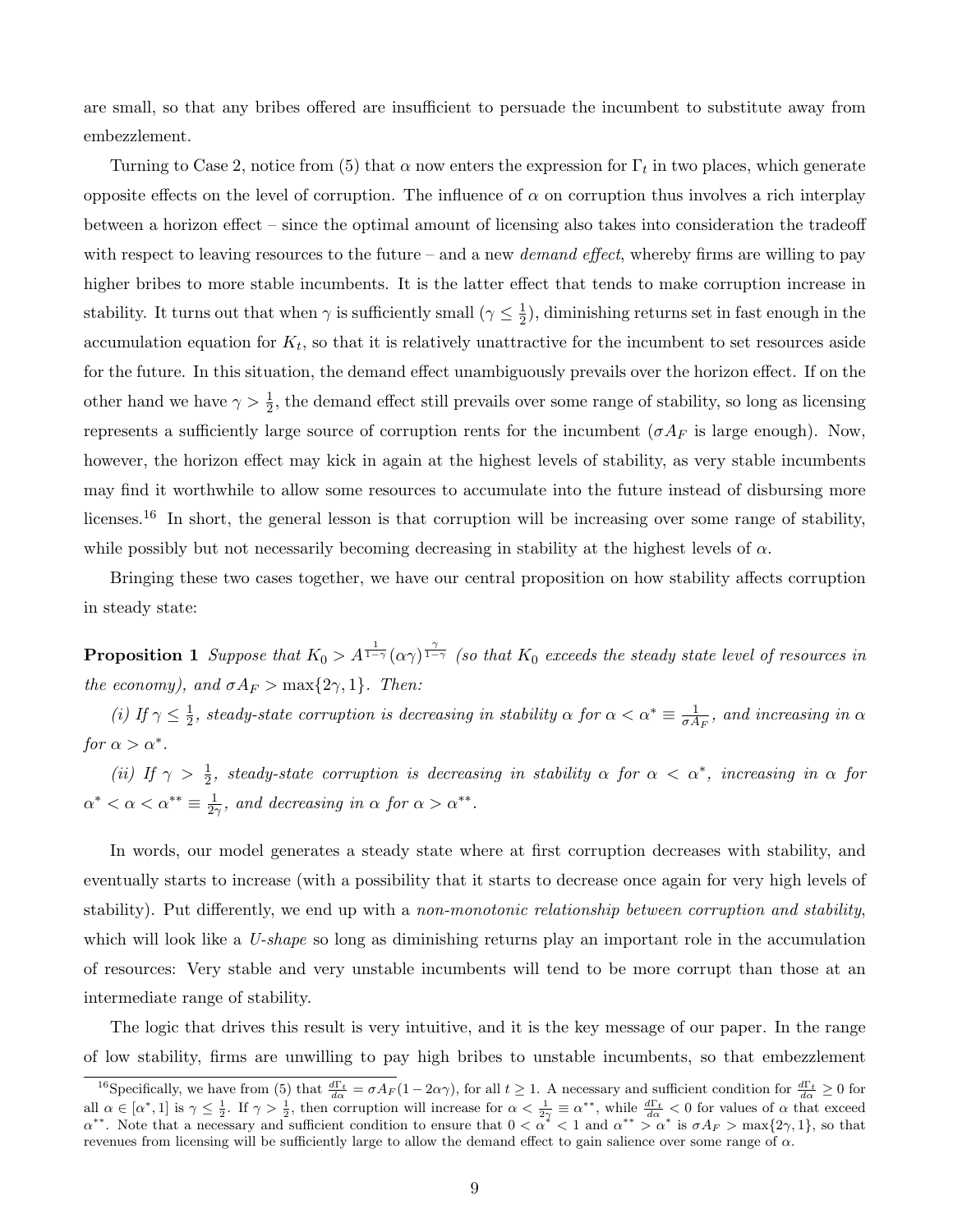becomes the main means for self-enrichment. As a result, the horizon effect dominates: Corruption falls as the incumbent's stability improves and the incentive to embezzle decreases. Beyond a certain level of stability, however, licensing becomes the more profitable option, as sufficiently stable incumbents are able to extract larger bribes from firms. Therefore, the demand effect kicks in over the range of high stability so long as  $\sigma A_F$  is sufficiently large: Corruption increases as stability improves, since firms are willing to offer ever larger amounts of bribes. This demand effect is sure to dominate over at least some range of high stability, although the horizon effect, which naturally affects both types of corruption, may under some circumstances regain the upper hand at the very highest levels of stability. The overall U-shaped pattern, by which we mean that corruption decreases in stability for lower levels of  $\alpha$ , then eventually starts to increase, is the key testable prediction of our model.

Furthermore, the model yields several interesting predictions on the effects of parameter shifts:

#### **Proposition 2** Based on the expressions for steady-state corruption in  $(4)$  and  $(5)$ :

(i) Corruption is weakly increasing in the incumbent's bargaining power vis- $\hat{a}$ -vis the private sector,  $\sigma$ , and the productivity of the private sector technology,  $A_F$ .

(ii) Over the range of  $\alpha$  where the demand effect dominates, in response to a given rise in  $\sigma$  or  $A_F$ , the increase in corruption is larger when the incumbent is more stable (ie  $\alpha$  is higher).

**Proof of Proposition 2.** By inspection of (4) and (5), it is clear that  $\sigma$  and  $A_F$  increase corruption from licensing while not affecting corruption from embezzlement. This establishes part (i) of the proposition. For part (ii), it is easy to check from (5) that the cross-derivative with respect to  $\sigma A_F$  and  $\alpha$  is positive, whenever  $\Gamma_t$  is increasing in  $\alpha$ .

This proposition lends itself to a natural interpretation. Part (i) follows from the fact that corruption revenues from the private sector rise when either the bargaining position of the government is strengthened or when the private sector technology improves. As for part (ii), notice that  $\sigma$  and  $A_F$  affect the corruption revenues from licensing, but not from embezzlement. As a result, these parameters gain salience in the range of  $\alpha$  where licensing dominates, resulting in a larger increase in corruption when the incumbent is more stable. Note that our formulation takes  $\sigma$  to be independent of  $\alpha$ , but one could also expect more stable incumbents to command more bargaining power over the private sector. Incorporating this simple extension would only reinforce the upward-sloping relationship between corruption and stability for the high levels of  $\alpha$  where the demand effect prevails.

# 2.3 General Case: Endogenous Stability

Armed with the intuition from this benchmark case, we now turn to consider the general formulation in which the incumbent can divert resources to bolster his stability:  $\alpha = \alpha(\zeta, g(P))$ . For concreteness, we think of  $P_{\zeta}$ , the desired level of public goods provision defined in section 2.1.2, as establishing a "ceiling"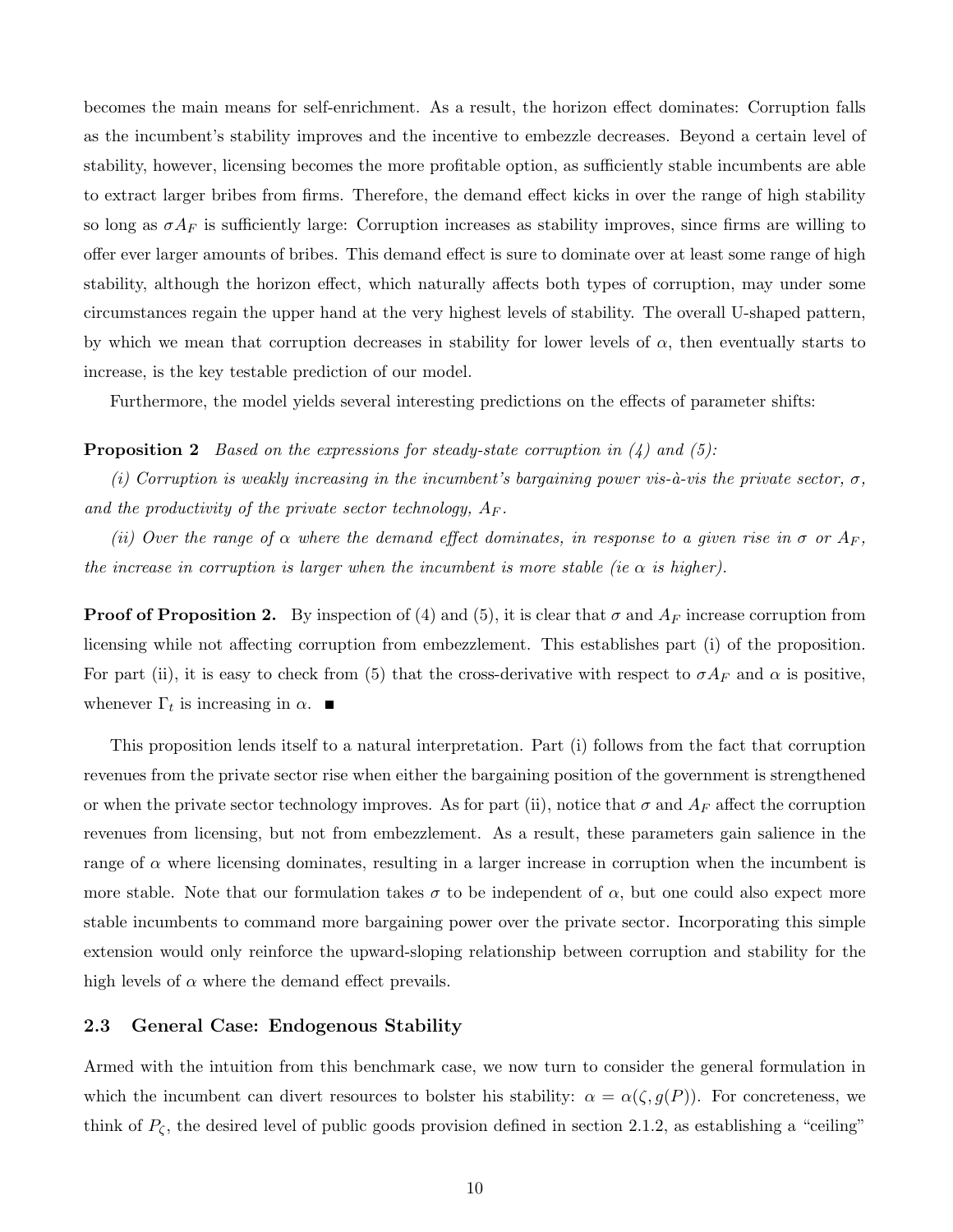on stability, whereby any shortfall of public goods provision with respect to this level will weaken the incumbent's position. We thus model stability,  $\alpha$ , as:

$$
\alpha = \min(\zeta, g(P))
$$

Note that this boils down to an assumption that public goods provision and intrinsic stability are (perfect) complements from the standpoint of how they contribute to  $\alpha$ . In other words, polities that are intrinsically more stable allow an incumbent to better translate spending on public goods into enhanced stability. Two things are worth stressing in that regard, the first one being that we do not need perfect complementarity: Our results hold as long as there is sufficient complementarity between the endogenous and exogenous components of stability, so that  $\zeta$  and  $g(P)$  co-vary together. Second, while this complementarity is ultimately an empirical question (to which our results will speak indirectly), we believe there is a priori good reason to consider it plausible. To the extent that the systemic component  $\zeta$  is tied to deeper features of the polity such as ethnic fractionalization, if  $\zeta$  and P were instead substitutes, one would then expect to see higher levels of endogenous public goods provision in more ethnically fractionalized countries, to try to compensate for the poor systemic stability in these polities. This would be at odds however with the empirical evidence that fractionalization tends to be associated with less public goods spending (Alesina, Baqir and Easterly 1999). Moreover, one might then expect to observe no specific relationship between ethnic fractionalization and overall political stability,  $\alpha(\zeta, g(P))$ , whereas it has instead been established that the correlation between these two variables is indeed clearly negative (Alesina et al. 2003).

The incumbent's problem from the benchmark case, (3), can now be adapted as follows:

$$
V(K_0) = \max_{E_0 \ge 0, L_0 \ge 0, P_0 \ge 0} \{E_0 + \sigma \min(\zeta, g(P_0)) A_F L_t + \min(\zeta, g(P_0)) V(K_1) \}
$$
(6)  
where  $K_1 = A(K_0 - E_0 - L_0 - P_0)^{\gamma}$ 

We can now state a result that mirrors Proposition 1 on the non-monotonic relationship between corruption and stability:

**Proposition 3** Suppose that  $g(P)$  belongs to the class of increasing concave functions  $g(P) = (cP)^{\rho}$ , where  $c > 0$  and  $0 < \rho < 1$ . Moreover, suppose that A and  $K_0$  are sufficiently large, and that  $\sigma A_F > 2$ . Then there exists  $\tilde{\alpha}^*, \tilde{\alpha}^{**} \in [0,1]$ , with  $\tilde{\alpha}^* < \tilde{\alpha}^{**}$ , such that:

(i) If  $\gamma \leq \frac{1}{2}$  $\frac{1}{2}$ , steady-state corruption is decreasing in stability  $\alpha$  for  $\alpha < \tilde{\alpha}^*$ , and increasing in  $\alpha$  for  $\alpha > \tilde{\alpha}^*.$ 

(ii) If  $\gamma > \frac{1}{2}$ , steady-state corruption is decreasing in stability  $\alpha$  for  $\alpha < \tilde{\alpha}^*$ , increasing in  $\alpha$  for  $\tilde{\alpha}^* < \alpha < \tilde{\alpha}^{**}$ , and decreasing in  $\alpha$  for  $\alpha > \tilde{\alpha}^{**}$ .

The proof of this proposition is similar to, albeit more extended than, that for the baseline model (details available in a separate appendix upon request). Intuitively, when there is sufficient complementarity between  $\zeta$  and  $g(P)$ , both of them co-vary together. At low levels of  $\zeta$ , the incumbent thus has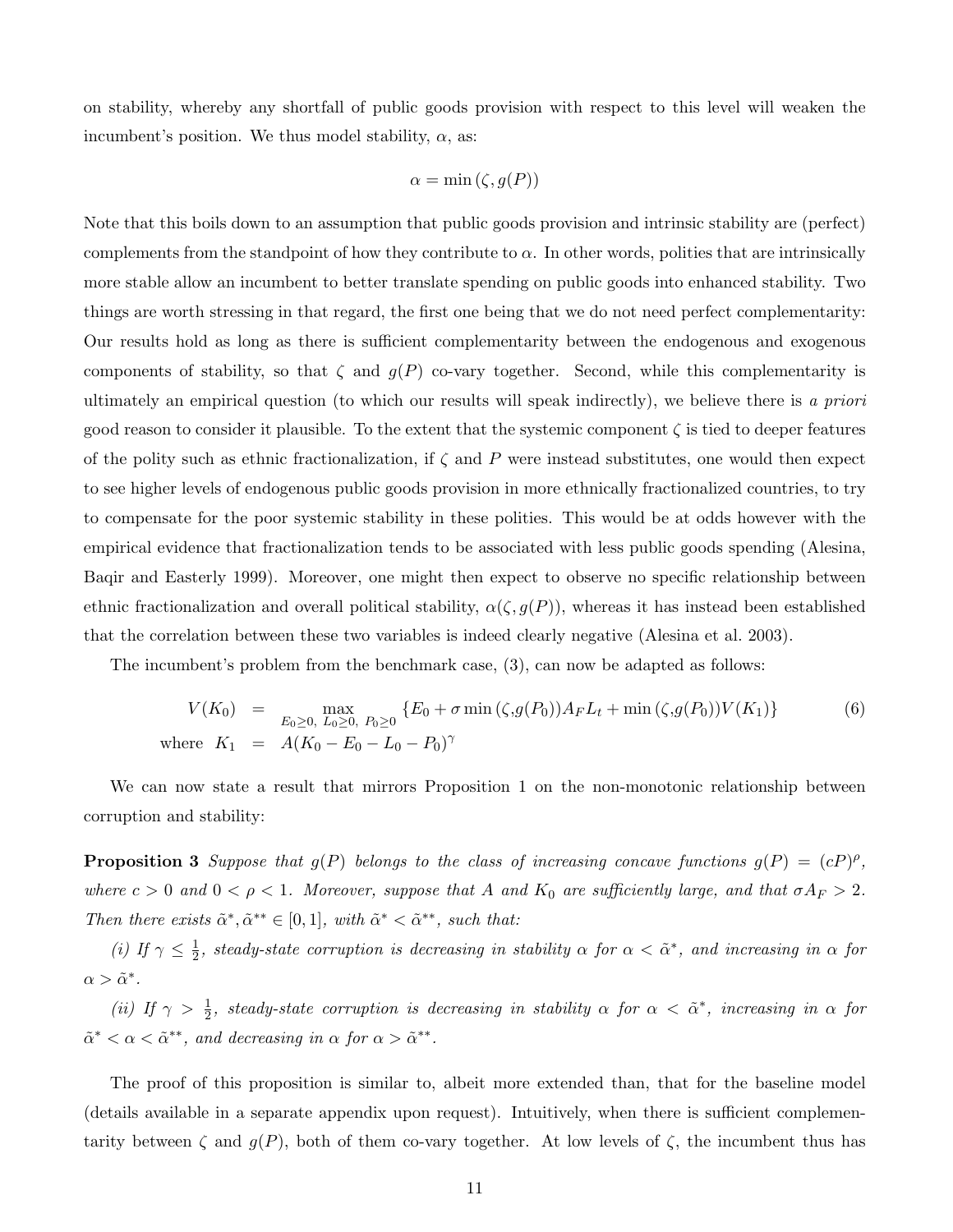little incentive to set aside resources for public goods, since this has little incremental effect on his actual stability, so that corruption will be high when  $\alpha$  is low. On the other hand, at high levels of  $\zeta$ , there is some incentive to raise P; nevertheless, since the mechanism for improving stability (the function  $g(\cdot)$ ) exhibits diminishing returns, this rise in  $P$  is relatively moderate and does not detract from the fact that a significant quantum of resources is still being allocated to embezzlement or licensing. In short, corruption remains high when  $\alpha$  is high. It is moreover straightforward to see that the comparative statics from Proposition 2 continue to hold in this extension.

On a separate note, we are now in a position to derive a testable implication concerning how corruption and stability co-vary with the level of public goods provision. In our model, we interpret public goods provision as equivalent to the size of government, given that  $P$  is the only form of government expenditure. This yields the following result:

Proposition 4 [Size of Government] Given the same parameter conditions as in Proposition 3, if corruption is U-shaped with respect to stability, then corruption also stands in a U-shaped relationship with respect to the size of government.

**Proof of Proposition 4.** Public goods provision is weakly increasing in the level of intrinsic stability, given the complementarity between  $\zeta$  and P. Thus, the relationship between corruption and the size of government inherits the same shape as that between corruption and (intrinsic) stability.  $\blacksquare$ 

In words, governments which are either very small or very large are associated with more corruption, but those of an intermediate size witness lower levels of corruption. In our model, the reason for this pattern is that governments are very small or very large because they are (respectively) intrinsically highly unstable or highly stable, and both of these extremes are associated with high levels of corruption.

## 2.4 Case Studies

The logic of our model can be vividly illustrated through a couple of country case studies. These examples highlight how the horizon and demand effects can be useful for understanding individual country's experiences with corruption and political stability over time.

## 2.4.1 Brazil

Brazil in the 1990s is a clear example of a country that started with very low levels of stability and high levels of corruption, but which later transitioned into a less corrupt regime as stability improved. Its experience is therefore consistent with the "downward-sloping arm" of the U-shape between corruption and stability, driven by the horizon effect.<sup>17</sup>

In the 1980s, Brazil underwent a transition from military rule to democracy. Soon afterwards however, in 1992, the first directly elected president in 29 years, Fernando Collor de Mello, became the first Brazilian

<sup>&</sup>lt;sup>17</sup>What follows draws upon Skidmore (1999), Geddes and Ribeiro Neto (1999) and Souza (1999).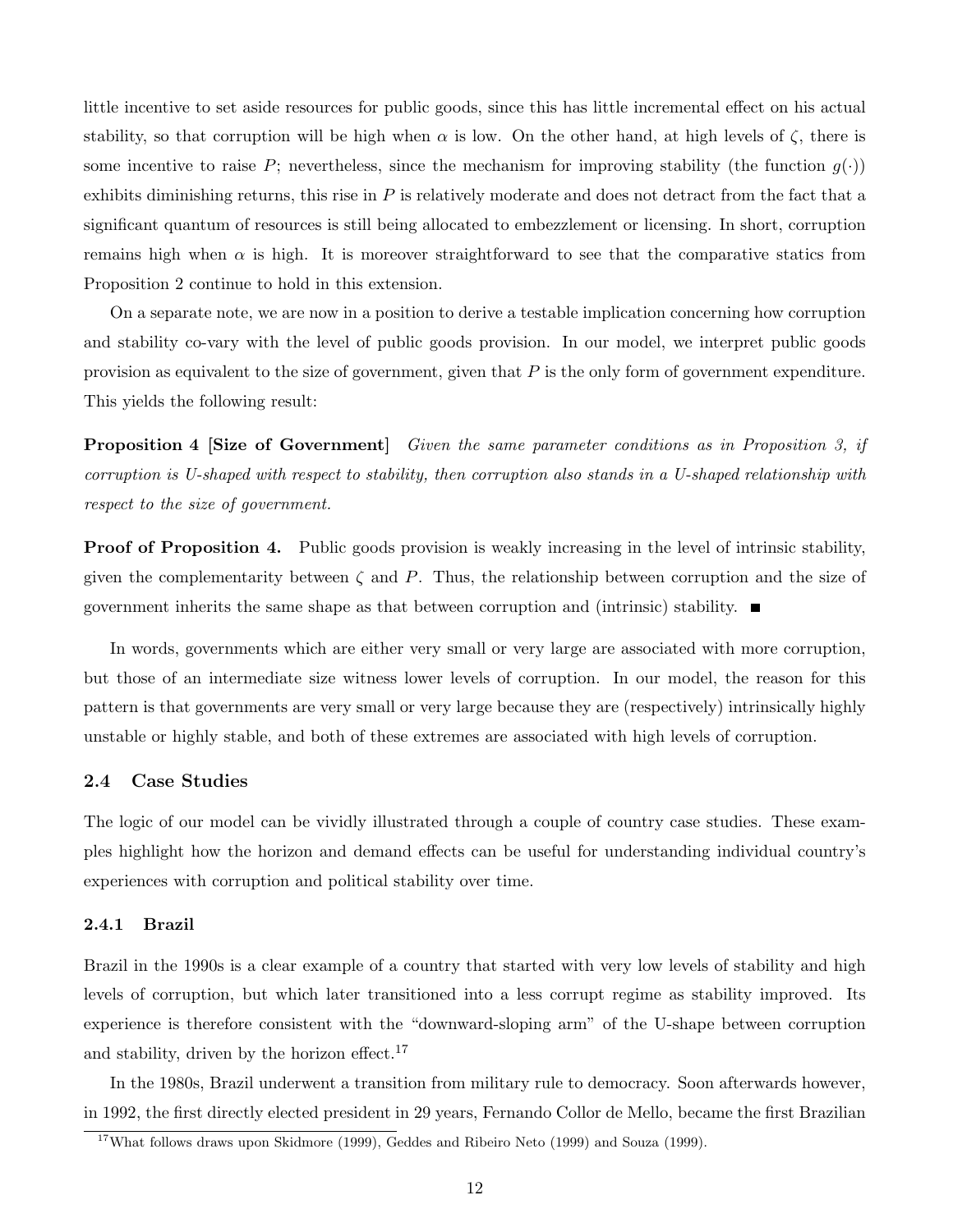president to be impeached, as evidence of widespread and rampant corruption mounted against him and his closest associates. According to Geddes and Ribeiro Netto (1999, p.22), it is apparent that "corruption did increase in Brazil during the 1980s and early 1990s. . . The amounts of money described and numbers of people implicated in corruption schemes investigated. . . are substantially greater than those described in earlier inquiries." Similarly, Skidmore (1999, p.8) describes the levels of corruption during the Collor administration as "unprecedented".

One feature consistently stressed by many scholars that have studied this period was the high level of instability. The electoral rules created during the democratic transition led to a proliferation of political parties, so that it became extremely hard for the chief executive to build a stable coalition. No less than 17 parties were represented in Congress by 1990, with the three largest delegations not adding up to a simple majority. Collor's party, despite his winning the presidential election, held only 6.3% of the legislative seats as the new administration took office. That the president was impeached during his third year in office is itself illustrative of how unstable his administration was. The president's ability to push through his policies was severely limited, and Geddes and Ribeiro Neto (1999) argue explicitly that this institutional setup was central in explaining the increase in corruption.

Observers have also linked the short time horizons of public officials during this period to the high levels of corruption, which is precisely what we have termed the horizon effect. For instance, Geddes and Ribeiro Neto (1999) stress that, in light of their unimpressive professional status, "many of the appointed members of Collor's original team could expect only a short term in office. . . [and] the temptation to 'take the money and run' increased" (p.42). In short, there is clear evidence of a link between an environment of high instability and high levels of corruption, with a strong embezzlement component.

Following Collor's impeachment, the corruption situation is widely seen to have improved as stability increased over time under the Itamar Franco (1992-1994) and the Fernando Henrique Cardoso administrations (1995-2002), as is consistent with our theory. The coalition that elected Cardoso held nearly one-half of all congressional seats, and was reputed to be "fairly stable", while Cardoso himself came "from a party of respectable size and reasonable coherence" (p.45). Add to this the approval in 1997 of a constitutional amendment allowing for reelection to executive offices, and what emerged was a context of significantly improved stability. Consequently, Geddes and Ribeiro Neto (1999) argue that the 'take the money and run' temptation "lessened in post-Collor administrations. Franco's appointees... had every reason to expect their careers in public life to continue afterward [and] Cardoso's appointments to high-ranking positions include many of the best economists in the country, as well as able professionals in other fields... [S]uch appointees have a longer time horizon" (p.42). At the same time, various institutional measures to fight corruption were also implemented. These included a law to regulate government procurement (Lei de Licitações), which is acknowledged to have been an effective tool in reducing corruption (Gonçalves da Silva 2000), as well as a law requiring public officeholders to disclose personal assets and income sources, both introduced in 1993. Such measures culminated with the establishment in 2001 of the Controladoria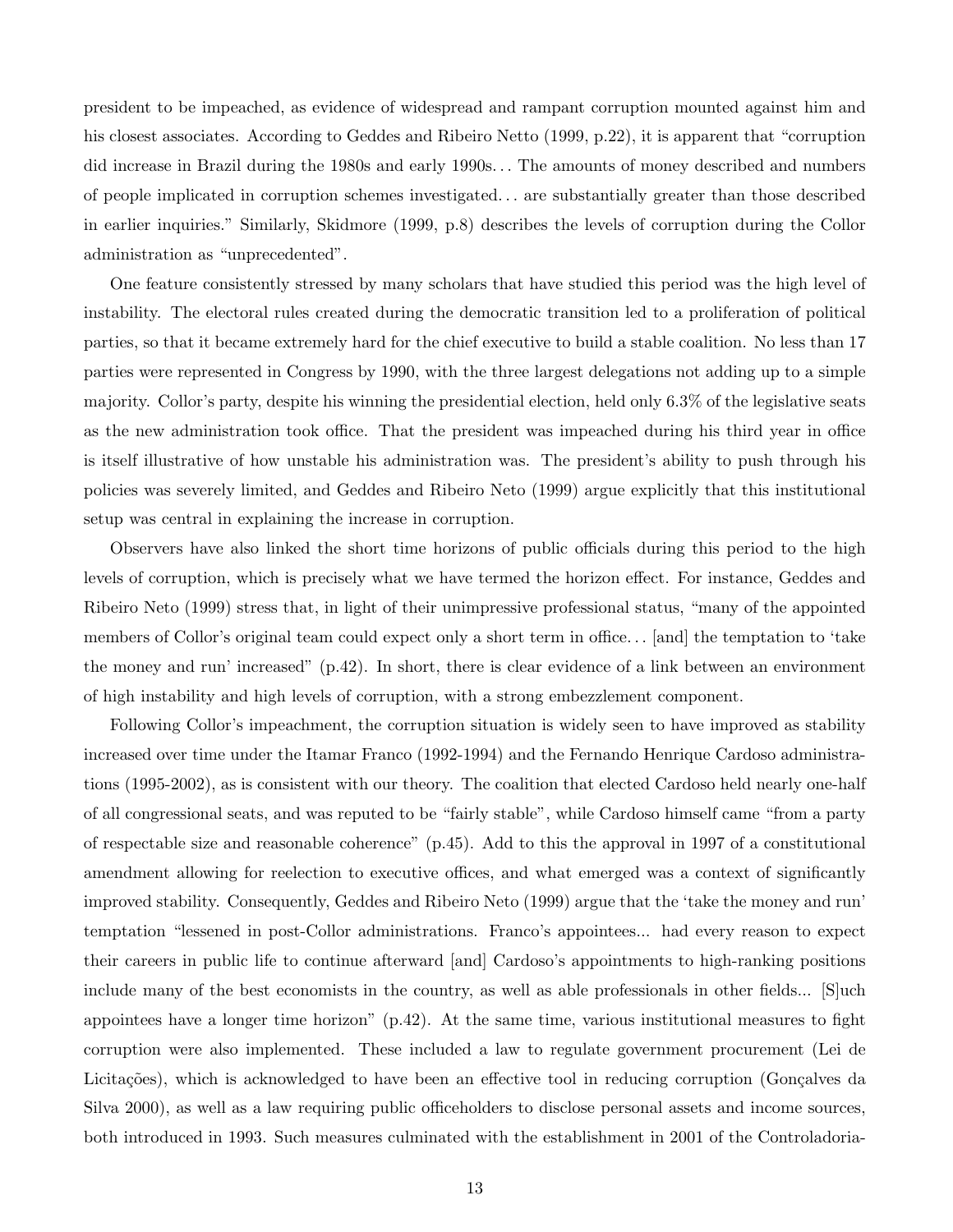Geral da União, a widely praised anti-corruption agency at the ministerial level (Ferraz and Finan 2007). We thus conclude that the case of Brazil in the 1990s provides support for the mechanisms behind the "downward-sloping arm" of the U-shape in our theory.

#### 2.4.2 Mexico

Mexico illustrates the converse phenomenon: A country that started with very high levels of stability and corruption, which later became less corrupt as the absolute stability of the regime weakened.

Starting in 1929, the Institutional Revolutionary Party (PRI) was in power in Mexico for more than seven decades without interruption. This was undoubtedly a very stable regime, under control of the president whose powers were "almost those of a monarch" (Preston and Dillon 2004, p.52). The president himself selected party candidates for congressional posts, and turned the PRI-dominated legislature into a rubber-stamping machine for his decisions. Although reelection was prohibited, long political horizons were guaranteed by the fact that the president got to pick the party's candidate for his succession – which amounted to anointing his successor, in a process nicknamed dedazo ("finger tap") – and the "unwritten rule that former presidents and their families would not be criticized, let alone prosecuted" (p.57).

Our theory would therefore predict high levels of corruption as a result, as is indeed the conclusion of just about every observer. According to Preston and Dillon (2004), "among the system's basic codes of conduct, corruption seemed to be one of the most fundamental" (p.57). Moreover, the demand effect would predict that licensing and bribery would have been an important part of the way corruption manifested itself. This is confirmed by existing accounts: "With business heavily dependent on government contracts, the lines between the public and private sectors were often blurred. An executive receiving a substantial government contract would include in his cost calculations, as a matter of course, a commission for the official who approved the deal... [G]overnment officials often became silent partners in the deals they authorized" (p.184). Indeed, this link between stability and corruption in the PRI regime has not gone unnoticed: "Authoritarian rule tended to breed corruption. Because PRI officials were finally accountable to no one but the President, it behooved special interests to ply them with bribes, and with the President drawn from the same party over the decades, incoming administrations had little incentive to clean house or punish abuses by their predecessors" (p.326).

Starting in the 1990s, however, stability started to decrease towards a more moderate level consistent with a better-functioning democracy, and this transition appears to have been accompanied by some reduction in corruption, in line with our model. Ernesto Zedillo became president in 1994 after the *dedazo* system was disrupted by the assassination of Carlos Salinas' anointed successor. Zedillo implemented reforms in the electoral process that reduced the party's control over election results, and in 1997, for the first time in modern Mexican history, the PRI was left with less than 50% of the seats in the lower house of Congress. As a culmination of this process, the opposition won the 2000 presidential elections behind Vicente Fox. Fox's party, however, controlled less than 40% of the seats in both houses. Under these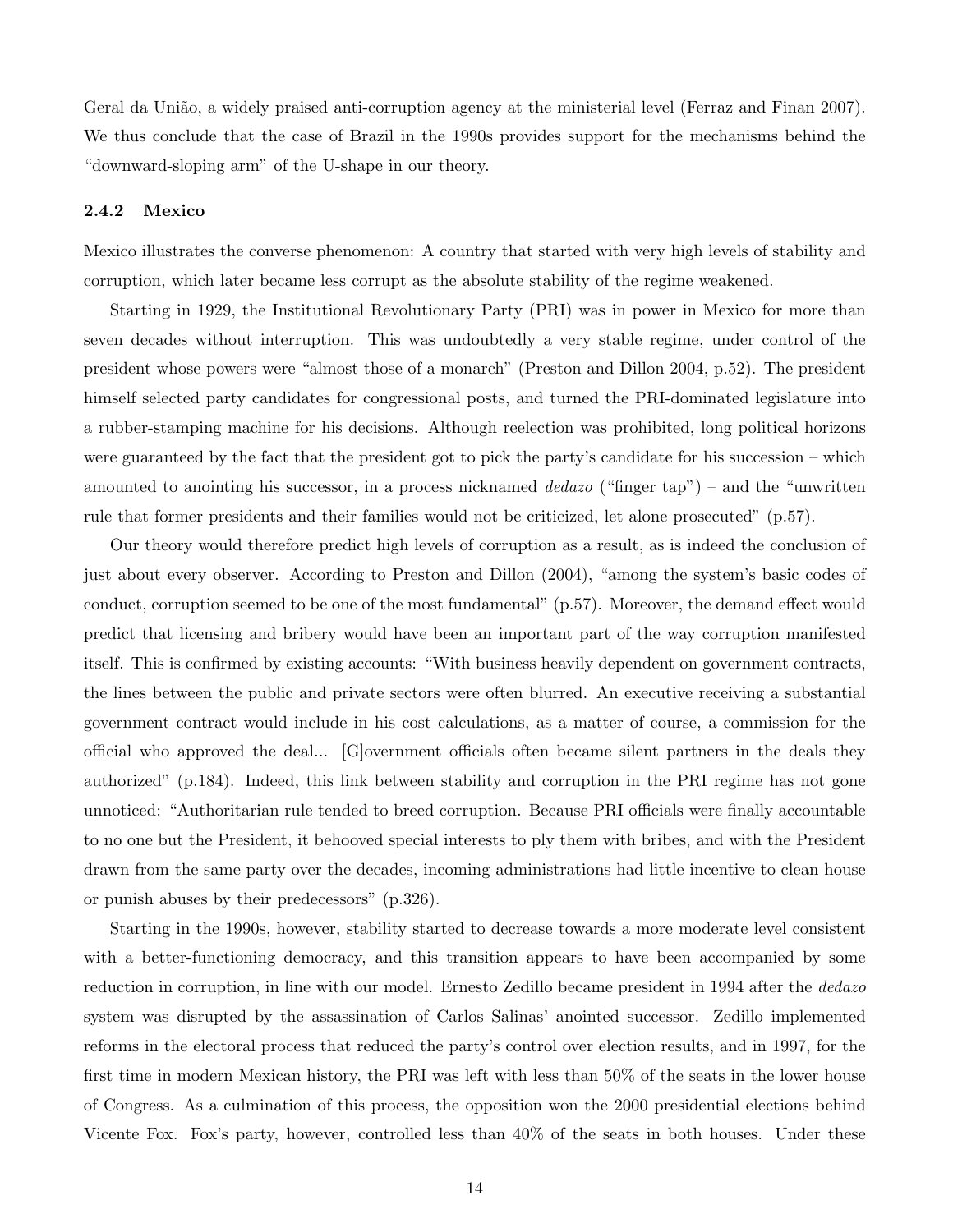circumstances, "democratic checks were restricting his powers to a degree faced by no previous Mexican president... [T]he Congress had become far more assertive, defeating a considerable percentage of the bills he proposed and rewriting everything" (p.514).

While there is widespread disappointment that Fox did not live up fully to high public expectations on corruption eradication, it has nevertheless been argued that the administration "actually made important investments in the future of clean government ... bringing the anticorruption agency up to global standards" (Rosenberg 2003). An acclaimed "freedom of information act" was also implemented. This suggests that corruption has decreased somewhat. In short, the Mexican experience of falling corruption as stability improved is consistent with the "upward-sloping arm" of our U-shape.

# 3 Empirics: Cross-Country Evidence

Having developed a set of theoretical predictions on the relationship between corruption and stability, we turn now to the cross-country empirical evidence. We first discuss the measures we employ, particularly the variables that we use to capture stability (Section 3.1). Using this data, we demonstrate a systematic U-shaped pattern linking corruption and stability, one that is remarkably robust to the use of different corruption indices as well as measures of incumbent stability (Section 3.2). We also find suggestive evidence of a U-shaped relationship between corruption and the size of government, consistent with a key corollary of the model (Section 3.3).

# 3.1 Measures of Corruption Perception and Political Stability

## 3.1.1 Corruption Perception

Corruption is a particularly difficult phenomenon to quantify, much less compare across countries, given the illicit nature of such transactions. Following much of the cross-country empirical literature, we focus therefore on indices of corruption perception that are based on institutional assessments or surveys.<sup>18</sup> Our main dependent variable is the "Control of Corruption" measure from Kaufmann, Kraay and Mastruzzi (2006), a comprehensive effort that pools together country governance indices from disparate sources. In all, 31 indices from 25 different organizations (such as Gallup International, the World Bank, and the World Economic Forum) were collected and aggregated using an unobserved components methodology, yielding an extensive dataset with more than 150 countries. KKM reports scores between 1996-2002 at two-year intervals, and thereafter for 2002-2005 on an annual basis.

We also use two other leading corruption indicators to corroborate our results, namely the Corruption Perceptions Index (CPI) and the International Country Risk Guide (ICRG). The CPI is released annually by Transparency International, a global anti-corruption civic organization. Like KKM, it also combines institutional assessments of corruption, but uses a non-parametric aggregation procedure instead. The

<sup>&</sup>lt;sup>18</sup>See Kaufmann, Kraay and Mastruzzi (2007) for a detailed response to criticisms against such corruption measures.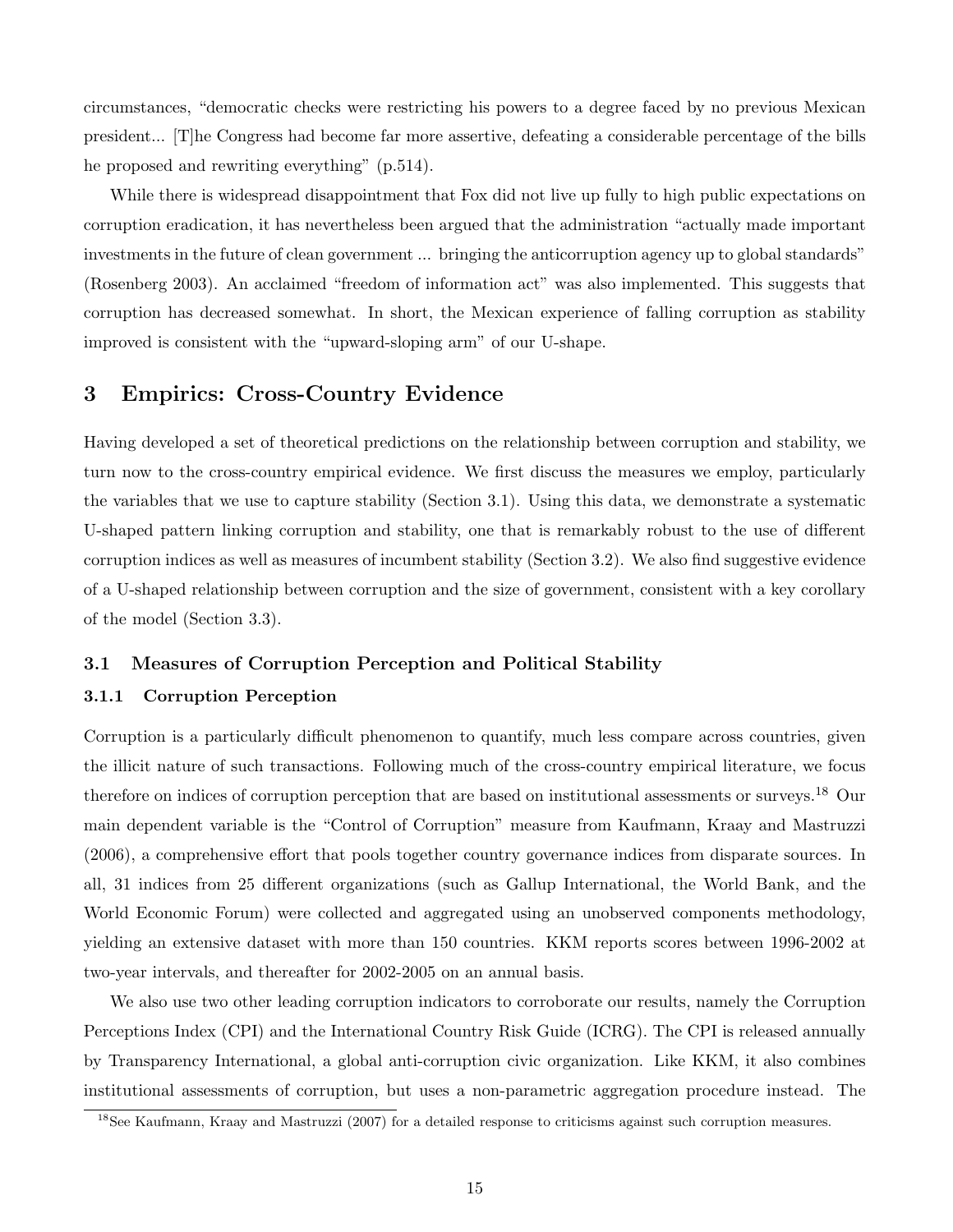CPI is deliberately more selective in its choice of indices included in the aggregation; the 2005 CPI, for example, was based on 16 indices from 10 different organizations (see Lambsdorff 2005 for details). As a result, the CPI is available for slightly fewer countries, exceeding 100 countries only after 2001. The aggregation approach adopted by KKM and the CPI is intended to reduce the effects of biases that might be inherent in any single source index. To further screen out potentially less reliable data points, we dropped all observations that were based on fewer than three source indices in our analysis. (None of our conclusions change if we instead use all the data points; results available on request.)

Our third and final corruption index – the  $ICRG$  – is based on a distinct methodology independently developed by Political Risk Services, a private country risk assessment agency. The ICRG country ratings cover a broad set of political and economic categories, including one component on corruption within the political system. These ratings are available on a commercial basis – ICRG clients are understood to include firms seeking business opportunities overseas – and so the ICRG corruption score focuses on aspects of corruption that are pertinent to the conduct of private business. The ICRG is released on a monthly basis for up to 140 countries. We averaged the monthly corruption scores to obtain an annual measure, when all 12 months of corruptions ratings were available.<sup>19</sup>

For comparability, we linearly re-scaled all three measures so that they range between −2.5 and 2.5, with higher values corresponding to more perceived corruption. Overall, the three indices are very highly correlated. The KKM and CPI country mean scores (averaged over 2002-2005) sport a high correlation coefficient of 0.98. The correlation with the 2002-2005 ICRG country average is only slightly lower (0.88 with KKM and 0.90 with the CPI), which suggests that the ICRG may be picking up on slightly different dimensions of country corruption.<sup>20</sup> These indices provide a natural starting point for our empirical tests of the U-shaped relationship between total corruption and political stability, since they in principle provide assessments of overall corruption, without excluding specific corrupt activities – such as embezzlement or licensing – that are subject to the different effects highlighted in our theory. The CPI, for example, states that its component sources are selected from surveys that do not emphasize one form of corruption over another (Lambsdorff 2005, p.5).<sup>21</sup> While the ICRG focuses more on political corruption such as close ties between politicians and firms, it does not exclude more direct and petty forms of extortion and bribery that hinder the regular conduct of business activities.

<sup>&</sup>lt;sup>19</sup>It should be noted that the ICRG is a component index used in KKM, but not in the CPI.

 $^{20}$ The high level of agreement between alternative corruption perception indices is also noted by Svensson (2005).

<sup>&</sup>lt;sup>21</sup> "It has been suggested in numerous publications that distinctions should be made between these forms of corruption, e.g. between nepotism and corruption in the form of monetary transfers. Yet, none of the data included in the CPI emphasize one form of corruption at the expense of other forms. The sources can be said to aim at measuring the same broad phenomenon. As also emphasized in the background documents of previous years, the sources do not distinguish between administrative and political corruption, nor between petty and grand corruption." (Lambsdorff 2005)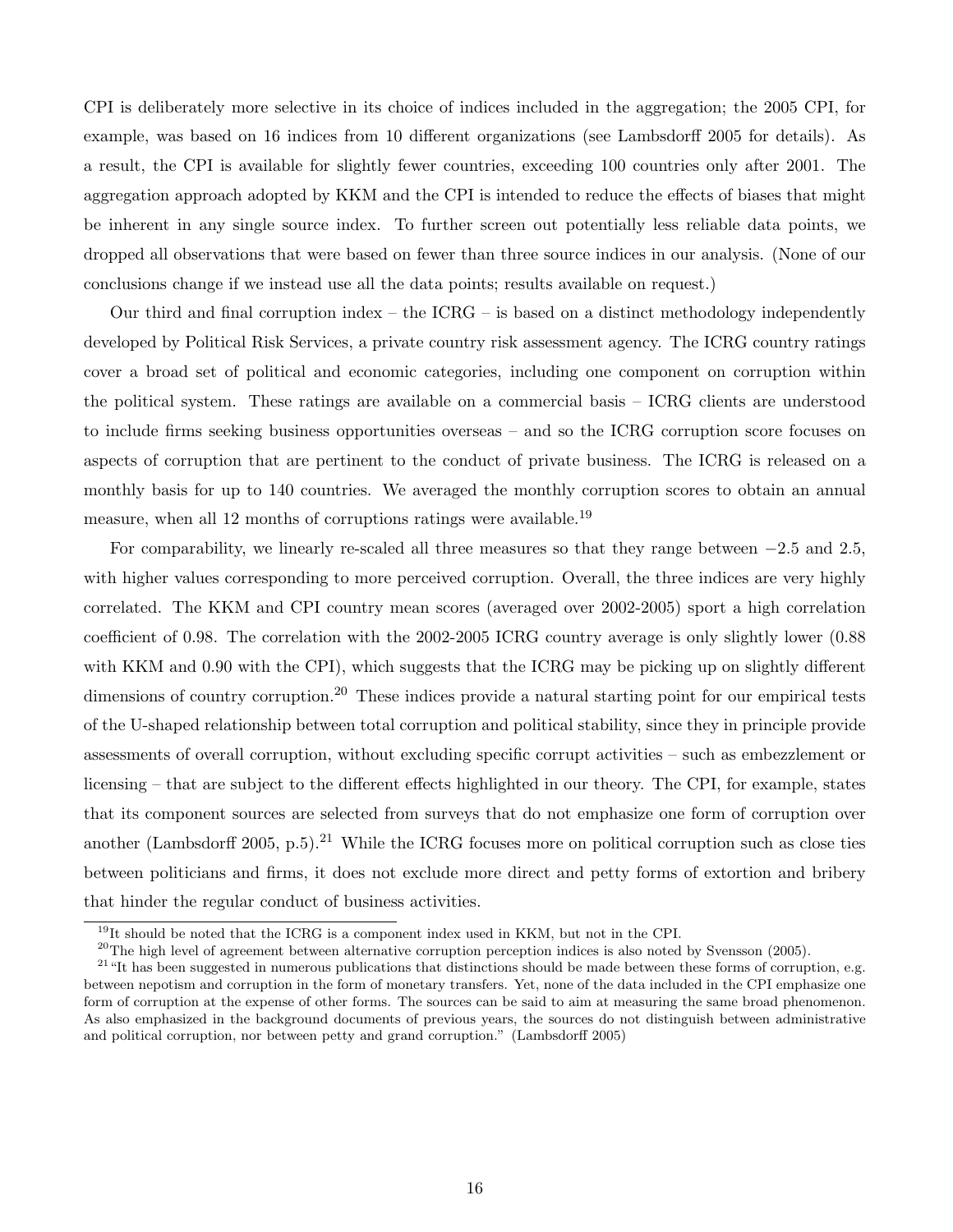#### 3.1.2 Political Stability

Turning to our key explanatory variable, we worked with two distinct sets of stability measures, the first of which focuses on the historically-observed average length of incumbent tenures. We view this as a simple means to capture how long a political incumbent can expect to hold onto the reins of executive power given recent conditions in the country, with a longer average tenure corresponding to a higher level of incumbent stability. To construct this measure, we used an encyclopedia – WorldStatesmen.org – that compiles chronologies of heads of state and heads of government for countries and territories around the world, including their party affiliation and dates of political transitions. This encyclopedia is extremely comprehensive and regularly updated (political changes in real-time are typically updated within a week), while also fully disclosing the list of sources and contributors consulted in assembling the chronologies. As a cross-check, we compared the accounts in WorldStatesmen.org for consistency with Beck et al.'s (2001) Database of Political Institutions (DPI), to corroborate the years in which political transitions occurred (see the Data Appendix for details). $^{22}$ 

We construct these average tenure measures using a 20-year window. Specifically, for each year in our sample, we calculate average tenure as 20 divided by one plus the number of observed government changes that took place in the preceding 20 years. Two separate variables were constructed counting respectively changes in individual chief executives, and changes in the party holding the seat of chief executive. While political titles differ across countries, we took the chief executive to be the de facto head of government as coded in the DPI.<sup>23</sup> In particular, for most communist states, we follow the DPI in coding the secretary-general of the communist party as the chief executive.<sup>24</sup> For our purposes, we treat military rulers and independents as separate and distinct parties, while also counting all interim and acting heads of government. We count situations in which an incumbent switches party affiliation while in power as a change in party. We adopt these mechanical rules to avoid making judgement calls about how substantial these changes to the political scene were; implicitly, this rule views the need for an acting head or for a change in party allegiance to be a signal of some potential instability in the political status quo.

We report results using both "Executive Tenure" and "Party Tenure", since good arguments can be made in favor of both as measures of the relevant decision-making horizon of political office-holders. On the one hand, "Executive Tenure" likely understates political stability in countries, such as Japan and Mexico,

 $22$ We did not use the DPI as our main source, since it documents the identity and party of the chief executive as of 1 January of each year, and does not record instances of multiple changes within a calendar year.

<sup>&</sup>lt;sup>23</sup>Panama offers an example of a country where the nominal head of government did not command real executive power for a long period. General Manuel Noriega is coded by the DPI as the chief executive between 1982-1989, even though he never assumed the formal post of President. There are also a handful of countries in which the post to which chief executive powers are attached switched midway during the sample period. For example, Bangladesh switched from a presidential to a parliamentary system in 1992. Our codings follow whoever the chief executive is, as designated in the DPI, regardless of the exact title of the relevant post.

 $^{24}$ An exception here is China under Deng Xiaoping, who never held the position of secretary-general, although he was the unquestioned de facto leader from 1978 until his death in 1997. Our codings designate Deng as the chief executive during these years, although this is inconsequential for the average party tenure measure.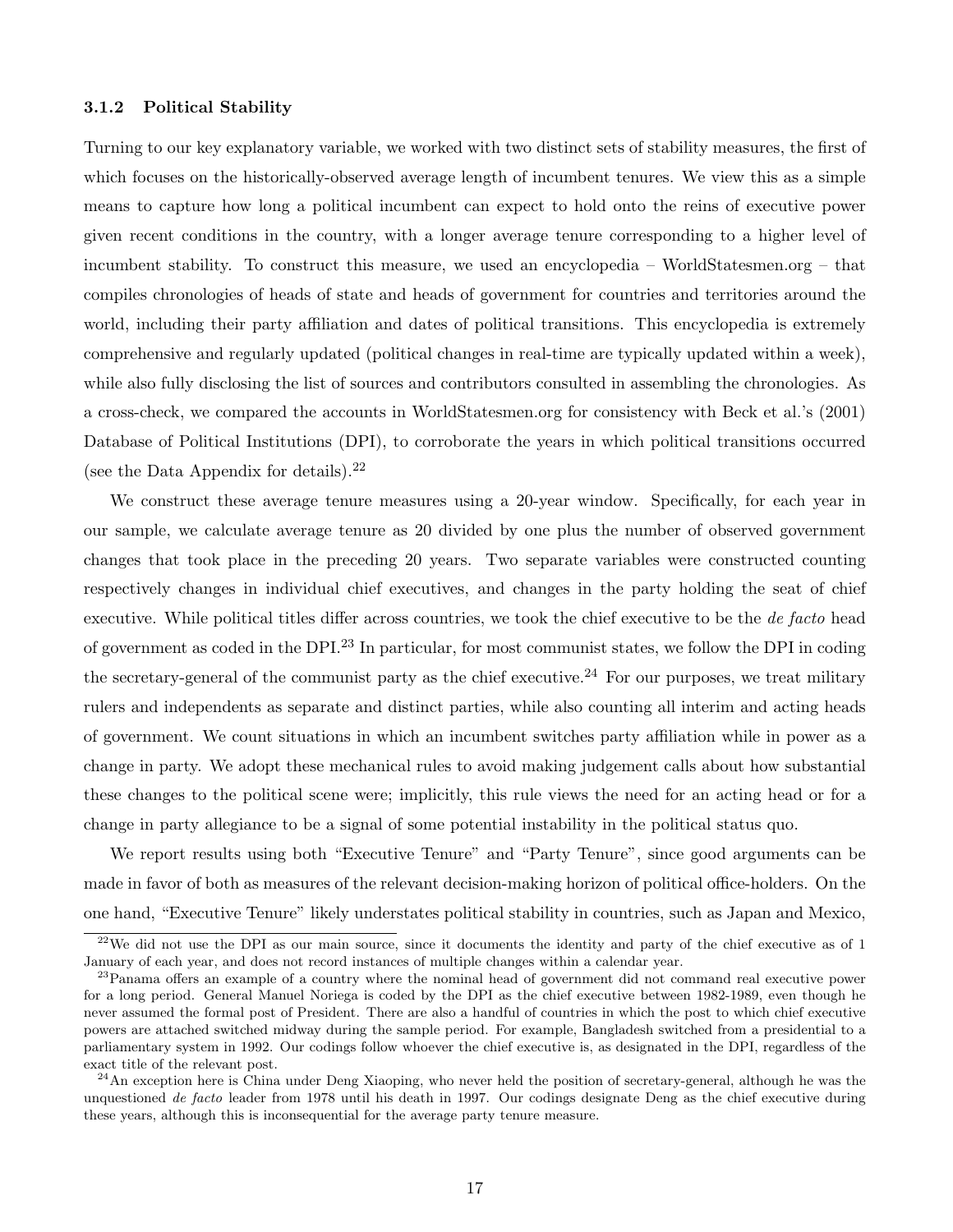which experienced regular turnover of heads of government, even though the ruling party (the LDP and PRI respectively) remained entrenched for several decades. On the other hand, changes in individual chief executives are often accompanied by turnover across the government hierarchy and patronage networks, in which case the decision-making horizon for corrupt agents would be better captured by "Executive Tenure" rather than by "Party Tenure". It is reassuring therefore that our empirical results work well with either tenure measure.

When constructing these variables, we adopt a 20-year window to allow a sufficiently long period over which to assess the average duration of an incumbent's stay in power. With the first year in the KKM sample being 1996, the earliest window we use is 1976-1995, so we can calculate average tenure using a full 20-year window for countries that became independent prior to 1976. This covers most of the countries that gained independence in the post-World War II wave of decolonization. For countries that gained independence more recently, we can still calculate average tenure using only the years since independence, but this comes at the cost of introducing more noise as we shorten the window over which the average is taken. For this reason, we typically exclude these young countries (most of which are from the former Soviet Union) from our sample. In our preferred specifications, we also drop Switzerland since average tenure is arguably a poor proxy for political stability in this instance: The Swiss have practised a unique seven-member presidency for more than 150 years, in which the post of chief executive rotates yearly among the seven members, and thus the average tenure of individual chief executives severely understates how stable the polity is.<sup>25</sup>

Our second measure of political stability is more straightforward to describe. We focus here on the strength of the incumbent's position in the country's legislative body. To this effect, we use the "Majority" variable from the DPI, which is equal to the share of seats in the legislature occupied by the governing party or coalition. A higher fraction of seats controlled by the ruling party would imply a lower likelihood of the opposition impeding policy decisions (including decisions, for example, to award licenses and contracts to favored private firms) or attempting to oust the incumbent, so that higher values of "Majority" would correspond to more incumbent stability.

# 3.2 The U-shape between Corruption and Stability

We proceed to our results on the robust U-shaped relationship between corruption and incumbent stability. We consider evidence from two types of empirical specifications: (i) Cross-section regressions, where the dependent variable is the average corruption score from 2002-2005 for each country; and (ii) Regressions where the dependent variable is the corruption score from individual years pooled across all years from 1996-2005. Since all three corruption indices display a high level of persistence over time, it is natural to attempt first to identify any relationship between corruption and stability at the cross-country level

<sup>&</sup>lt;sup>25</sup>In practice, our results from the cross-section regressions do not change much when we include Switzerland; results available upon request.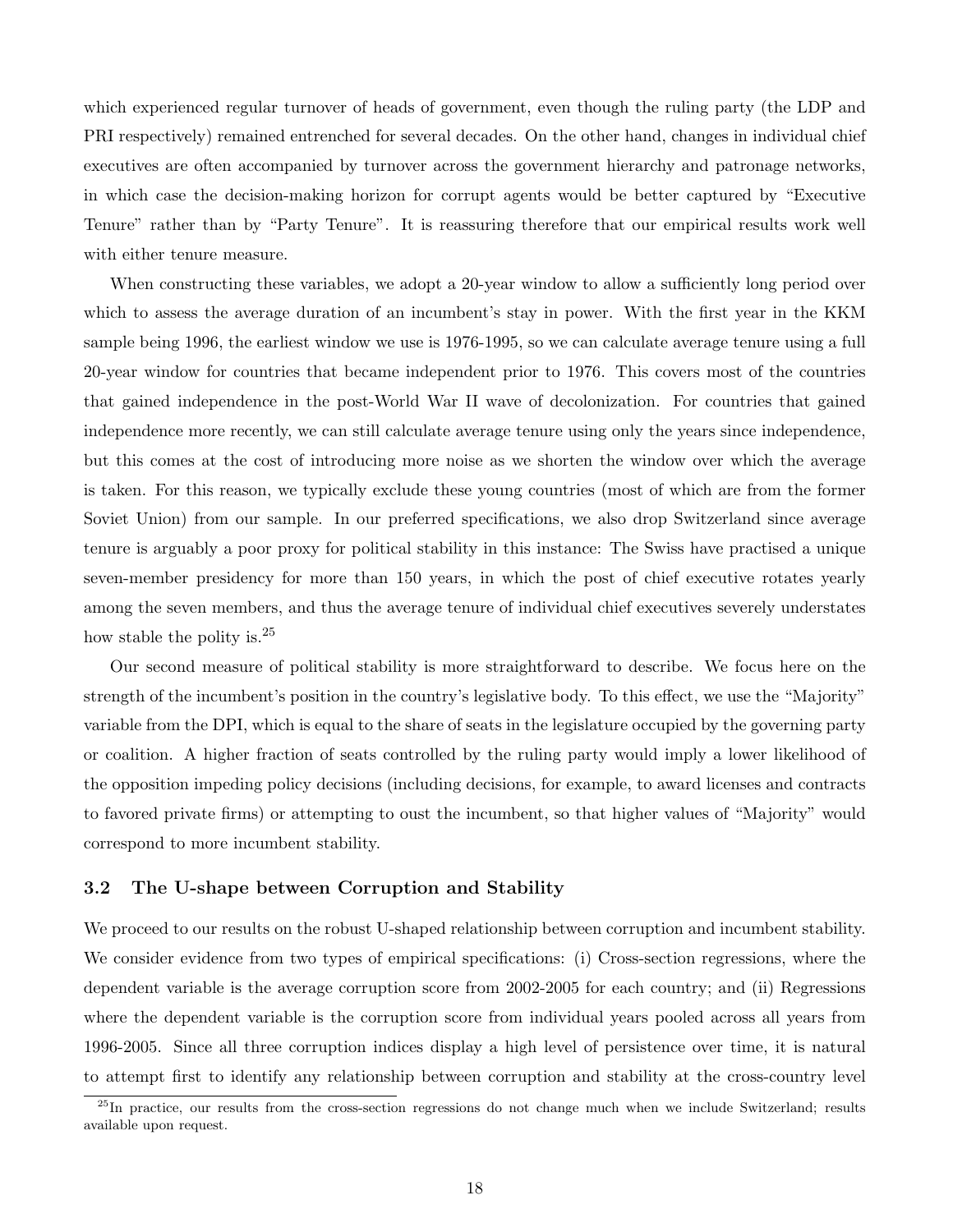through the cross-section regressions.<sup>26</sup> We then turn to the pooled regressions to make full use of all the years of information at our disposal. Here, we also use dynamic panel techniques that allow us to account for country fixed effects, while instrumenting for political stability to address potential problems arising from reverse causality.

#### 3.2.1 Average Incumbent Tenure

We present first the results from the cross-section regressions using average incumbent tenure as our measure of political stability. In order to pick up the non-monotonic relationship between corruption and stability, we include both stability and its square on the right-hand side of our regressions. Specifically, we estimate the following via ordinary least-squares:

$$
Corrup_i = \beta_0 + \beta_\alpha \cdot Stab_i + \beta_{\alpha^2} \cdot (Stab_i)^2 + \beta_X X_i + \varepsilon_i \tag{7}
$$

where *i* indexes country. The dependent variable,  $Corrup<sub>i</sub>$ , is the mean corruption score from 2002-2005, where the sample includes only those countries for which all 4 years of corruption scores were available. We use "Executive Tenure" and "Party Tenure" as measures of political stability,  $Stab_i$ , in Tables 1 and 2 respectively.  $X_i$  denotes additional determinants of corruption included as control variables, with  $\beta_X$  being the corresponding coefficient vector. Since our focus here is on the long-run determinants of corruption, the explanatory variables on the right-hand side of (7) are averages over the same lagged window used in the construction of the average tenure variable unless otherwise stated (this is 1982-2001 in most columns). We report Huber-White robust standard errors for the coefficient estimates, to account for possible heteroskedasticity in the residuals,  $\varepsilon_i$ . (Appendix Table 1 provides summary statistics for the variables used in this cross-section analysis, while the Data Appendix documents how these variables were collected or constructed.)

## [INSERT TABLE 1A]

Table 1A reveals a clear, robust U-shaped relationship between the KKM corruption index and political stability as measured by the average tenure of the chief executive. Throughout Columns (1)-(6), we obtain a negative significant coefficient on log "Executive Tenure", and a positive significant coefficient on log "Executive Tenure" squared. Corruption is thus decreasing in stability for low ranges of average tenure, while increasing in stability at high ranges. The estimates imply a U-shape with a fairly stable turning point, with corruption reaching its minimum at around 7-9 years of executive tenure in our full specifications in Columns (5) and (6). The last row confirms that this turning point lies in the interior of the relevant window of 0-20 years with a high probability (typically in excess of  $95\%$ ), as calculated from 1,000 Monte Carlo draws from the asymptotic multivariate normal distribution of the coefficient estimates.

 $^{26}$ The correlation between the KKM scores (and likewise for the CPI) in any two years between 1996-2005 is in excess of 0.9. The ICRG is slightly less persistent over time, with a pairwise correlation between any two years exceeding 0.68.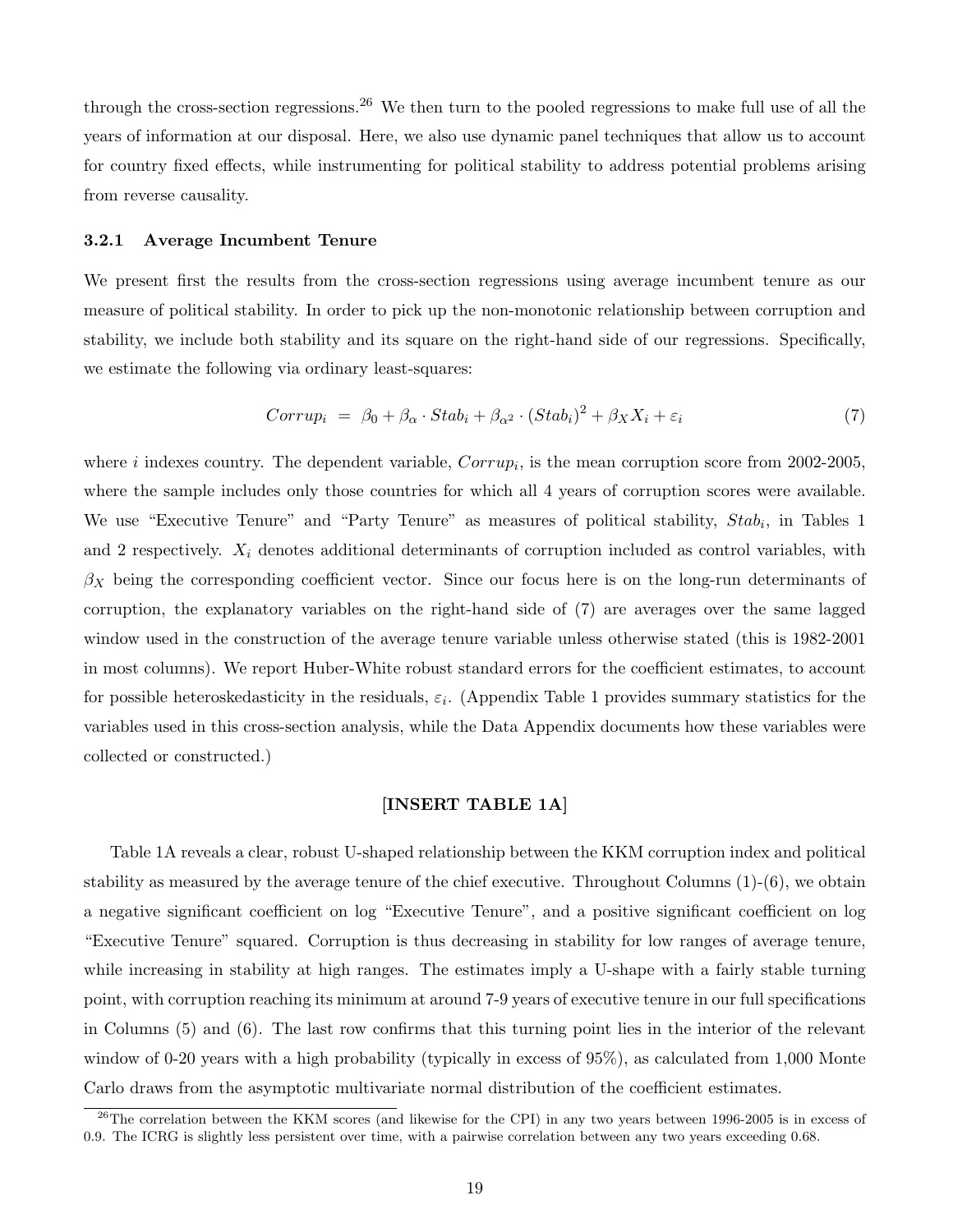Column (1) presents a bare-bones regression, in which only log "Executive Tenure" and its square are included on the right-hand side. We already find evidence in this minimal specification of a U-shaped relationship between corruption and stability, although the  $R^2$  is understandably low (= 0.03) given the small number of covariates.<sup>27</sup> Column (2) introduces log real GDP per capita (from the World Development Indicators, WDI) and its square, as well as region dummies, to help to control for any components in the corruption index that might be systematically correlated with a country's overall economic performance. Not surprisingly, the income coefficient comes out negative and highly significant; the squared term suggests some concavity in the relationship between corruption and income, but the overall pattern is consistent with the stylized fact that richer countries are perceived as being less corrupt.

This U-shaped pattern continues to be remarkably robust to the introduction of many other explanatory variables for corruption advanced in the literature. Column (3) adds a measure of ethnic fractionalization (from Alesina et al. 2003), democracy (from the Polity IV database), and a full set of legal origin dummies. Consistent with Treisman (2000), we find that democracies tend to be less corrupt (significant at the 10% level). While the regression does suggest that ethnic fragmentation is associated with more corruption (Mauro 1995), this effect is not statistically significant. Despite the inclusion of these important determinants of corruption, the KKM index retains its significant U-shape with respect to log "Executive Tenure".<sup>28</sup> We add in Column (4) a set of variables associated with economic rents, proposed by Ades and Di Tella (1999). Following their lead, we control for fuel and ore exports (normalized by total exports) to capture the availability of expropriable rents, while we proxy for the degree of competition that the domestic economy is exposed to with the value of imports normalized by GDP. Column (5) adds several variables capturing characteristics of political systems. Following Persson, Tabellini and Trebbi (2003), we include an indicator variable for whether legislative seats are allocated under a plurality vote rule, which in principle promotes more accountability from individual politicians and should thus reduce corrupt behavior.<sup>29</sup> We also control for inverse district magnitude (number of electoral districts divided by seats), where the intuition is that smaller districts help to improve accountability. Last but not least, we include a measure for presidentialism, following Kunicova's (2005) argument that presidential systems tend to be associated with more corruption. The results in Table 1A confirm that controlling for these additional determinants does not detract from the significance of the U-shape with respect to executive tenure.

We subject our central finding to a series of robustness tests in the remaining columns. Given the small number of observations in these cross-section regressions, a key concern would be whether any

 $27$ While we have also experimented with a cubic polynomial in stability in the regressions, none of the coefficients in log "Executive Tenure", its square or its cube show up as statistically significant. Given the limited number of data points in the regression, it does not appear practical to attempt to fit a cubic specification.

 $^{28}$ The U-shape remains robust if we add the ethnic fractionalization, democracy, or legal origin dummies into the regression separately; regressions available on request.

 $29$ Our results are similar if we use a more continuous measure of plurality that equals 1 if all seats are won under plurality rule; 2/3 if a majority of seats are won under plurality rule but some are allocated under proportional representation (PR) rules; 1/3 if a majority of seats are allocated under PR with a minority won by a plurality vote; and 0 if all legislative seats are allocated under PR rules.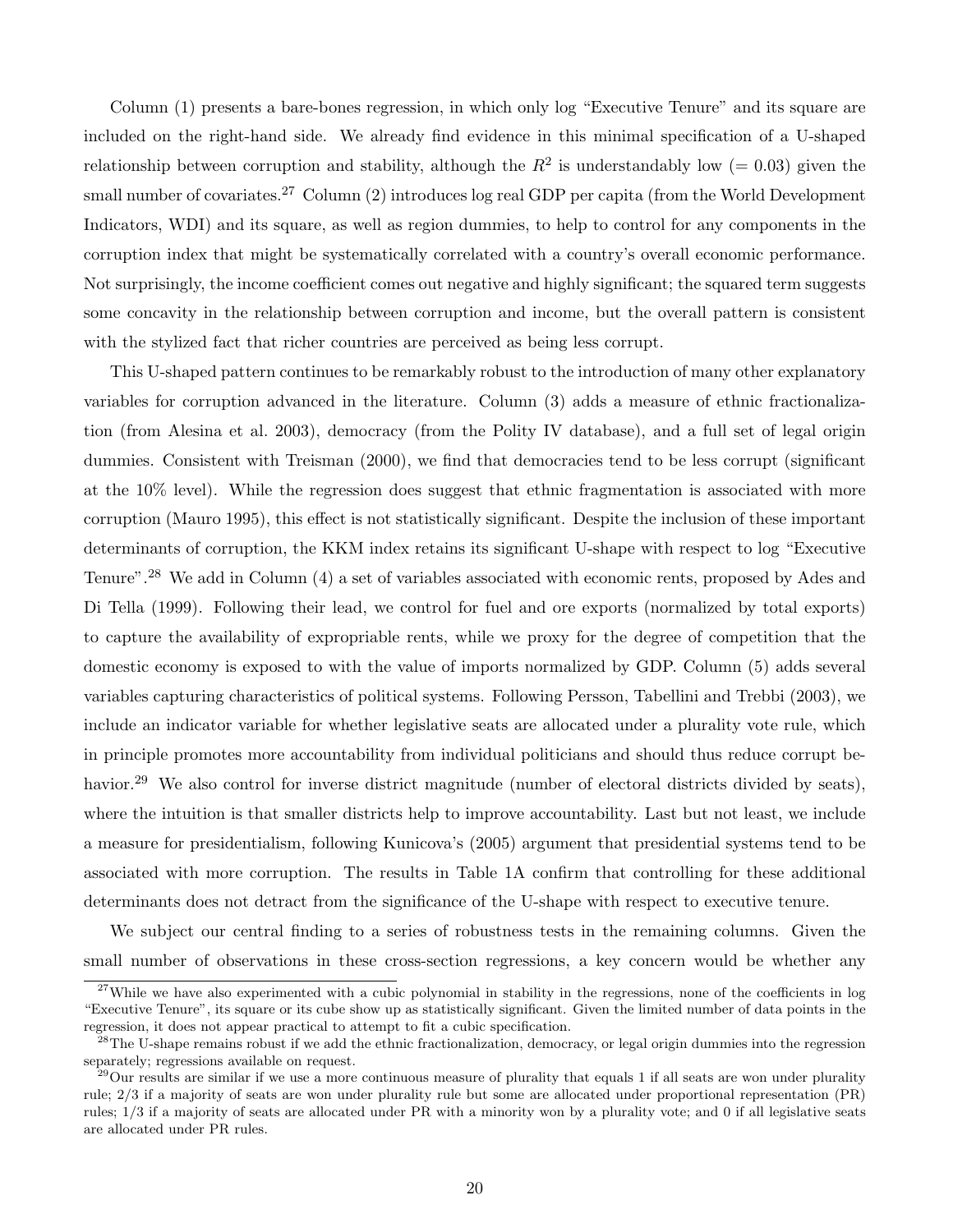outliers or influential observations might be driving our results. Column (6) demonstrates that the Ushape remains robust even when we drop those observations that are deemed potentially influential for the coefficient estimates under the Cook's distance criterion (Cook 1977), which recommends further exploring observations for which the Cook's distance metric exceeds  $4/(\text{sample size})$ .<sup>30</sup> Column (7) examines what happens when we use a shorter 10-year window in computing executive tenure (the auxillary controls in this regression are 10-year averages over 1992-2001, the same years covered by the tenure window). We continue to obtain a U-shape, although the coefficient on squared stability is now just marginally insignificant at the 10% level. It is worth noting too that the point estimates on the coefficients of log "Executive Tenure" and its square are both smaller in magnitude (attenuated towards zero) when compared to the corresponding full specification in Column (5). This is consistent with the interpretation that the tenure measure constructed with the 10-year window is subject to more classical measurement error, and that a sufficiently long window is necessary to compute average tenure more precisely.<sup>31</sup> We return in Column (8) to the use of a 20-year window, but construct our tenure measure with a window (1986-2005) that overlaps contemporaneously with the corruption variables on the left-hand side. We once again find a robust U-shaped pattern, similar to the full specification using a lagged window instead. (The controls in this specification are averages over 2002-2005, or 2002-2004 when 2005 data is not available; the results are similar using 1986-2005 averages.) Finally, Column (9) verifies that our central findings are not affected when we run the regressions using average tenure in years (instead of log tenure). That said, our preferred specifications are those that use log tenure, since the tenure measures are by construction proportional to the reciprocal of the number of changes of chief executive and thus display a lot of right skew.<sup>32</sup>

# [INSERT TABLE 1B]

Table 1B confirms that the U-shaped relationship between corruption and log "Executive Tenure" continues to hold with other leading corruption indices. We perform here the same regression specifications in Table 1A using the CPI and the ICRG mean scores as dependent variables instead (for expositional brevity, the table does not report the coefficients on the auxillary controls). Using the CPI scores in the top panel, the U-shape with respect to log "Executive Tenure" remains a consistent feature of the data despite the smaller number of CPI observations. While we do lose statistical significance on the squared stability term when we experiment with a 10-year window (Column (7)) or a contemporaneous window (Column (8)), this does not detract much from the central message of a U-shape with respect to stability

 $30$ Our results hold when alternative measures of influence are used to trim the dataset, such as the DFITS metric (Welsch and Kuh 1977), Welsch distance (Welsch 1982), or the COVRATIO criterion (Belsley, Kuh and Welsch 1980).

 $31$ Not surprisingly, when we use an even shorter 5-year window for computing average tenure, the coefficients on stability and its square are even further attenuated towards zero and no longer statistically significant. Note also that if we include countries that gained independence after 1982 by calculating average tenure using a truncated window starting in their year of independence, we find a similar attenuation in the coefficients of stability and its square, once again suggesting that the shortened window results in an average tenure measure that is more noisy.

 $32\text{We have in effect been penalizing ourselves by using log tenure, as the U-shaped relationship between corruption and$ stability is even more statistically significant when tenure is left un-logged (results available on request).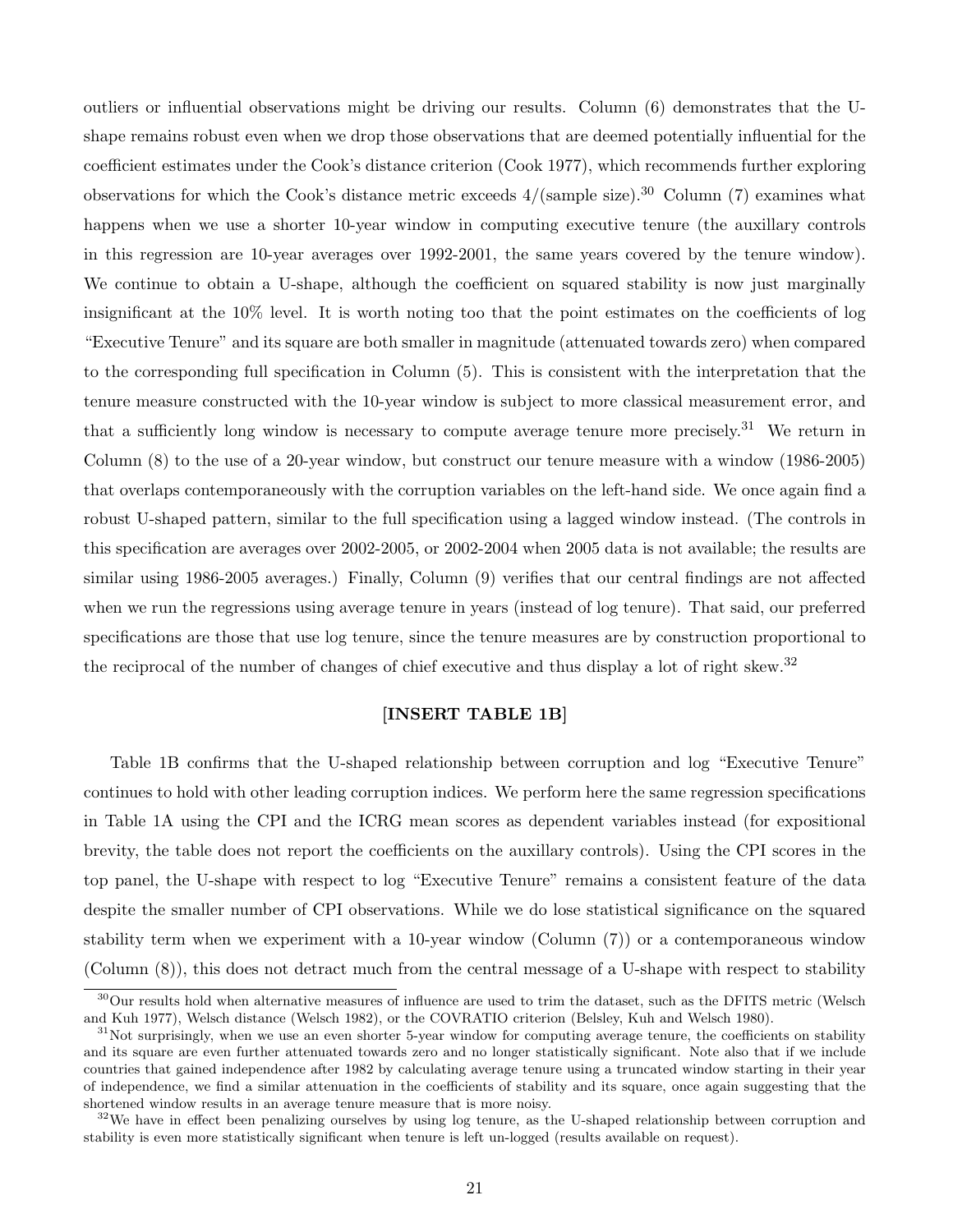with an interior turning point. Our central results also hold with the ICRG mean scores (bottom panel). Although the results weaken a little as we move towards the full specification in Column (5), and when we trim the dataset using the Cook's distance criterion in Column (6), the point estimates remain consistent with a U-shape. Overall, the strength of the U-shape is quite remarkable, especially in light of the small cross-section sample size and the extensive set of control variables used.

# [INSERT TABLE 2]

Table 2 repeats our cross-section regression exercise using "Party Tenure" as the measure of stability instead. We once again find evidence of a U-shaped pattern, particularly between the KKM corruption index and log "Party Tenure" (top panel). Not surprisingly, the implied turning point corresponds to a longer average tenure compared to Table 1A (equal to 16.38 years in our full specification in Column (5), or 11.70 years in Column (6) when trimming influential observations using the Cook's distance criterion), reflecting the higher frequency of turnover in individual chief executives compared to changes in the party in power.<sup>33</sup> It is also reassuring that our coefficients on average party tenure and its square are most precisely estimated when we parse our sample down in Column (6) to omit potentially influential observations. Our results are slightly weaker when the CPI mean score is used (middle panel), with the coefficient on the squared party tenure term tending to drop out of the range of conventional statistical significance in several specifications. In the bottom panel with the ICRG mean score, we generally find favorable evidence of a U-shaped relationship with respect to log "Party Tenure", although this is not statistically significant in Column (5) with the full set of control variables.

## [INSERT FIGURE 2]

Figure 2 neatly summarizes this relationship between corruption and the average tenure measures. The vertical axis in Figure 2A plots the residuals from the KKM index after controlling for all the right-hand side variables in our Column (5) specification, except for log "Executive Tenure" and its square. Figure 2B does the same for the log "Party Tenure" measure. Both the quadratic fit and a non-parametric kernel regression clearly illustrate the non-monotonic pattern between corruption and stability, with corruption being on average higher in countries that exhibit either very high or very low incumbent tenure lengths, and being on average lower in countries in an intermediate range of political stability.<sup>34</sup>

Our next step is to analyze the results when pooling together the observations from each individual year (between 1996-2005). For this, we run ordinary least-squares regressions of the form:

$$
Corrup_{it} = \beta_{\alpha} \cdot Stab_{i,t-1} + \beta_{\alpha^2} \cdot (Stab_{i,t-1})^2 + \beta_X X_{i,t-1} + D_t + \nu_i + \varepsilon_{it}
$$
\n
$$
\tag{8}
$$

<sup>&</sup>lt;sup>33</sup>The relatively lower Monte Carlo probability of an interior turning point is a consequence of this longer average party tenure, since the turning point is located closer to the upper bound of the (0, 20) interval.

 $34$ In Figure 2B, the kernel regression appears to suggest that there is a final downward-sloping arm to the non-monotonic relationship at the highest levels of average party tenure, as our theory would predict in the case where  $\gamma$  is sufficiently large (diminishing returns do not set in too rapidly in the accumulation process for resources). We do not wish to over-emphasize this point however, given the limited data points available.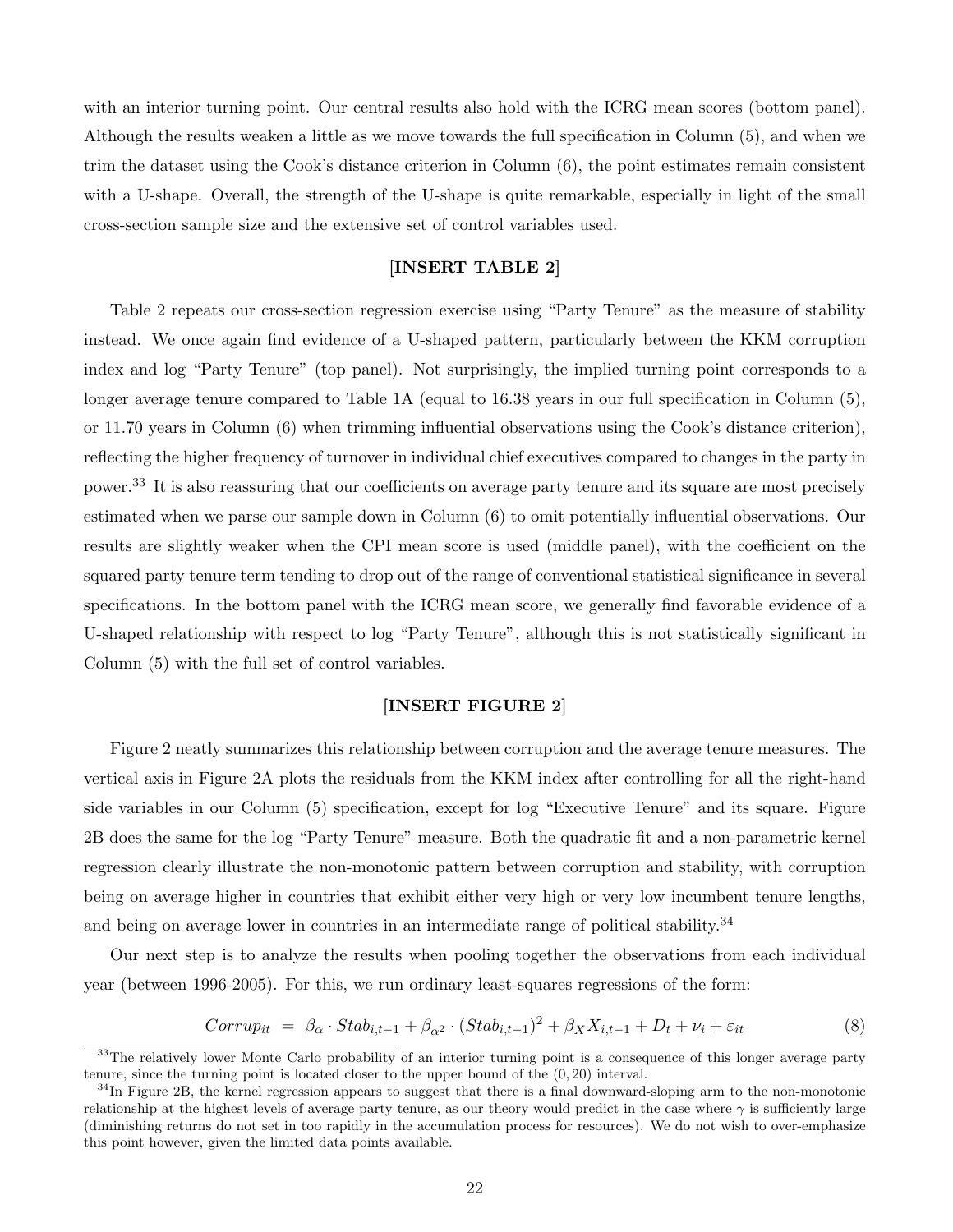where i indexes country, and t indexes year. We run all regressions with year fixed effects,  $D_t$ , since both the KKM and CPI indices are normalized in each year and thus cannot be compared cardinally across years. We use one-year lagged values for all the explanatory variables, including our measures of political stability, in order to reduce the possibility of reverse causality. (As before,  $X_{i,t-1}$  denotes a set of additional control variables. Regression results using contemporaneous instead of lagged control variables are similar and available on request.) Note that our average tenure measures for each year are now calculated using a lagged 20-year moving window. Since the earliest window used is 1976-1995 (to calculate average tenure leading up to 1996), we retain only those countries in our dataset that were independent by 1976; as before, we also drop the Swiss observation. Last but not least, we allow for within-country correlation in the residuals (induced by the country-specific error term,  $\nu_i$ ), and therefore report robust standard errors clustered by country. (We present an alternative specification with country fixed effects when we turn to our dynamic panel estimation later below.)

# [INSERT TABLE 3]

Table 3 presents the results when the measure of stability is log "Executive Tenure". Column (1) is a minimum specification run with the KKM index as the dependent variable and with only year fixed effects as additional controls, while Column (2) includes the entire set of control variables which we saw in the full specification in Column (5) of Tables 1 and 2. Both columns demonstrate that the U-shape between corruption and average executive tenure continues to hold in the pooled sample, with a turning point that is comparable to that from the prior cross-section regressions. (The results are similarly strong with more parsimonious sets of auxillary controls such as in Columns (2)-(4) of Tables 1 and 2.)

We extend the analysis in Column (3) to test the predictions from Proposition 2 relating to the bargaining strength of the incumbent,  $\sigma$ . To see its effects on the U-shaped relationship between corruption and stability, we introduce  $\sigma$  into the regression and also interact it with both stability and its square:

$$
Corrup_{it} = \beta_{\alpha} \cdot Stab_{i,t-1} + \beta_{\alpha^2} \cdot (Stab_{i,t-1})^2 + \beta_{\sigma}\sigma_i + \beta_{\alpha,\sigma} \cdot \sigma_i Stab_{i,t-1} + \beta_{\alpha^2,\sigma} \cdot \sigma_i (Stab_{i,t-1})^2
$$
  
+  $\beta_X X_{i,t-1} + D_t + \nu_i + \varepsilon_{it}$  (9)

We consider two possible proxies for  $\sigma$ . We first use a measure of the regulatory barriers to starting a business, from the World Bank's Doing Business database, which is based on the data methodology developed by Djankov et al. (2002). Specifically, this  $\sigma$  proxy is the number of days (averaged over 2003-2005, and re-scaled to lie between 0 and 1) needed to set up a new business following all official procedures. In principle, by imposing high and costly barriers to entry, an incumbent is in a position to extract a higher share of the rents enjoyed by the private sector, as firms will have to make more concessions to circumvent such regulatory hold-up. A second  $\sigma$  proxy which we consider is the "Regulatory Quality" governance index from KKM.<sup>35</sup> Constructed in much the same way as KKM's "Control of Corruption" index, this

 $35$ We thank a referee for suggesting this alternative proxy for the political incumbent's bargaining power.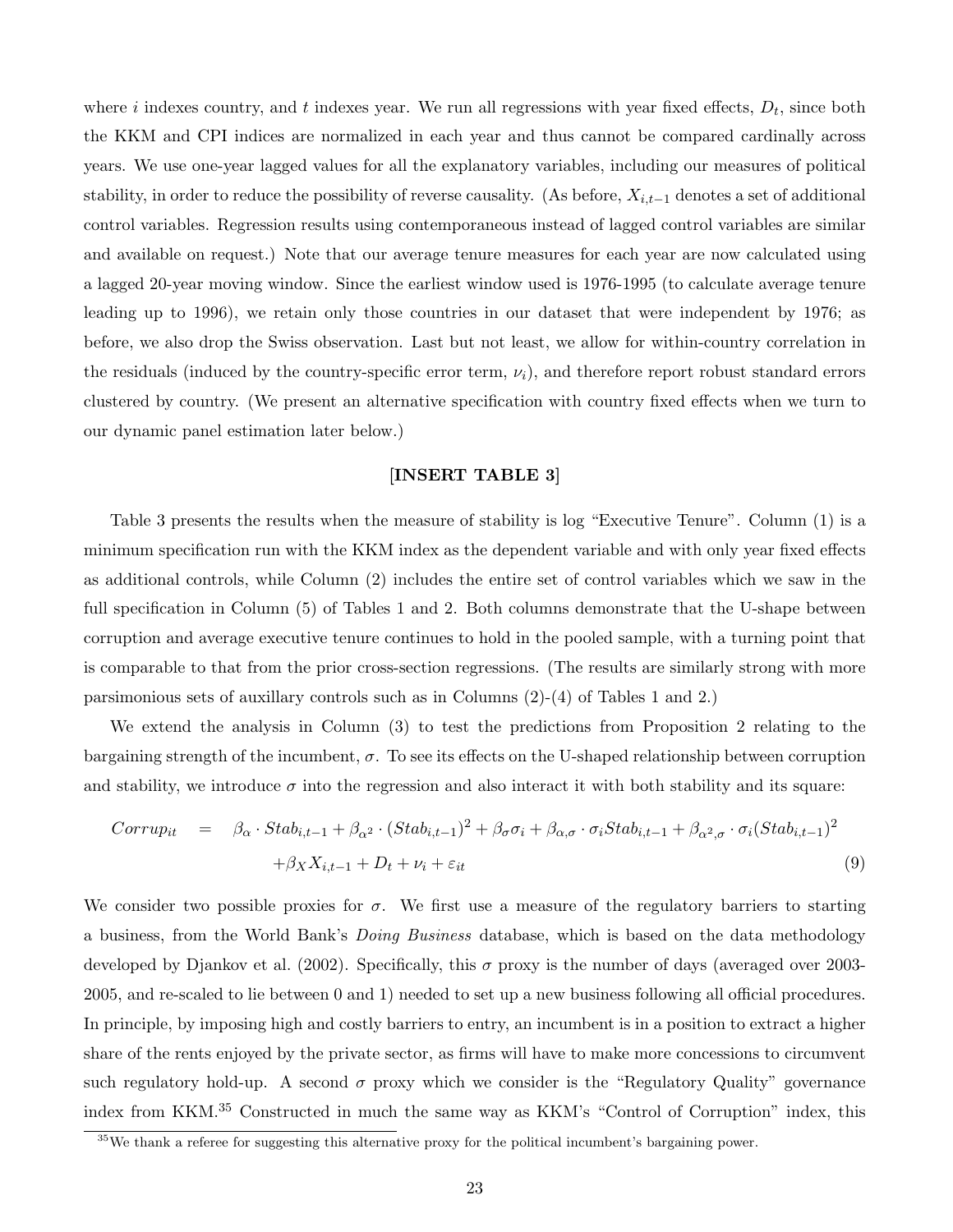measure aggregates institutional assessments of country government's ability to "formulate and implement sound policies and regulations that permit and promote private sector development" (KKM, p. 4). We use the negative of this index as an alternative proxy for governmental regulatory hold-up.<sup>36</sup>

While these proxies are admittedly imperfect, the results are encouraging. Column (3) presents the regressions using the "Days" proxy. First of all, it confirms that the basic U-shaped pattern with respect to "Executive Tenure" still holds.<sup>37</sup> Furthermore, the results are consistent with the comparative statics in Proposition 2: The coefficient on the interaction term between log "Executive Tenure" and our  $\sigma$  proxy is positive and statistically significant at the 5% level. To be fully precise, the net interaction effect between these two variables is given by the empirical cross-derivative of corruption with respect to stability and σ, which is equal to  $β_{α,σ} + 2β_{α^2,σ} × (log "Execute Tenure").$  This empirical cross-derivative is indeed positive when evaluated at the median value of log "Executive Tenure" in the regression sample, and we can formally reject the null hypothesis that this net interaction effect is equal to zero (p-value  $= 0.002$ ). This result is best illustrated in a diagram: Figure 3A shows that when the value of "Days" is increased, the U-shaped curve between the corruption residuals and stability is shifted up, with this shift being more pronounced at higher levels of executive tenure. Thus, an increase in the bargaining power of the incumbent generates a larger increase in corruption at higher levels of stability.<sup>38</sup> Using a one-year lag of the "Regulatory Quality" index as our  $\sigma$  proxy instead in Column (5), we obtain very similar results: The interaction coefficient between the  $\sigma$  proxy and log "Executive Tenure" is positive and significant, and we also reject the null hypothesis of a zero net interaction effect at the  $10\%$  level (p-value = 0.078).

## [INSERT FIGURE 3]

We explore in Columns (4) and (6) a means to exploit the panel structure of our dataset more extensively, in a way that also helps to allay concerns over potential endogeneity issues arising from unobserved country fixed characteristics or reverse causality. Consider the following model:

$$
Corrup_{it} = \beta_{\alpha} \cdot Stab_{i,t-1} + \beta_{\alpha^2} \cdot (Stab_{i,t-1})^2 + \beta_{\alpha,\sigma} \cdot \sigma_i Stab_{i,t-1} + \beta_{\alpha^2,\sigma} \cdot \sigma_i (Stab_{i,t-1})^2
$$

$$
+ \beta_X X_{i,t-1} + D_t + D_i + \varepsilon_{it}
$$
(10)

which is similar to (9), except that we have now included  $D_i$  as a country fixed effect. Estimating (10) using conventional fixed effects is likely to lead to biased coefficient estimates, since our key right-hand side variable, the stability of the political incumbent, as well as country income per capita, are both plausibly going to depend on the level of observed corruption in preceding periods. In other words, the error term,  $\varepsilon_{it}$ , is not strictly exogenous as required under fixed effects estimation  $(Corr(\varepsilon_{it}, Stab_{i,t+s}) \neq 0$ , for  $s \geq 0$ ).

<sup>&</sup>lt;sup>36</sup>As with the KKM corruption index, we drop those "Regulatory Quality" observations that are based on fewer than three component indices.

<sup>&</sup>lt;sup>37</sup>For all specifications where the interaction effect with a  $\sigma$  proxy is considered, the turning point reported is that obtained when setting the  $\sigma$  proxy to its median value in the regression sample.

 $38$ These tests for Proposition 2 are only slightly weaker when run in the cross-section analysis. The coefficients there have similar signs, although significance levels are lower given the small sample size in cross-section.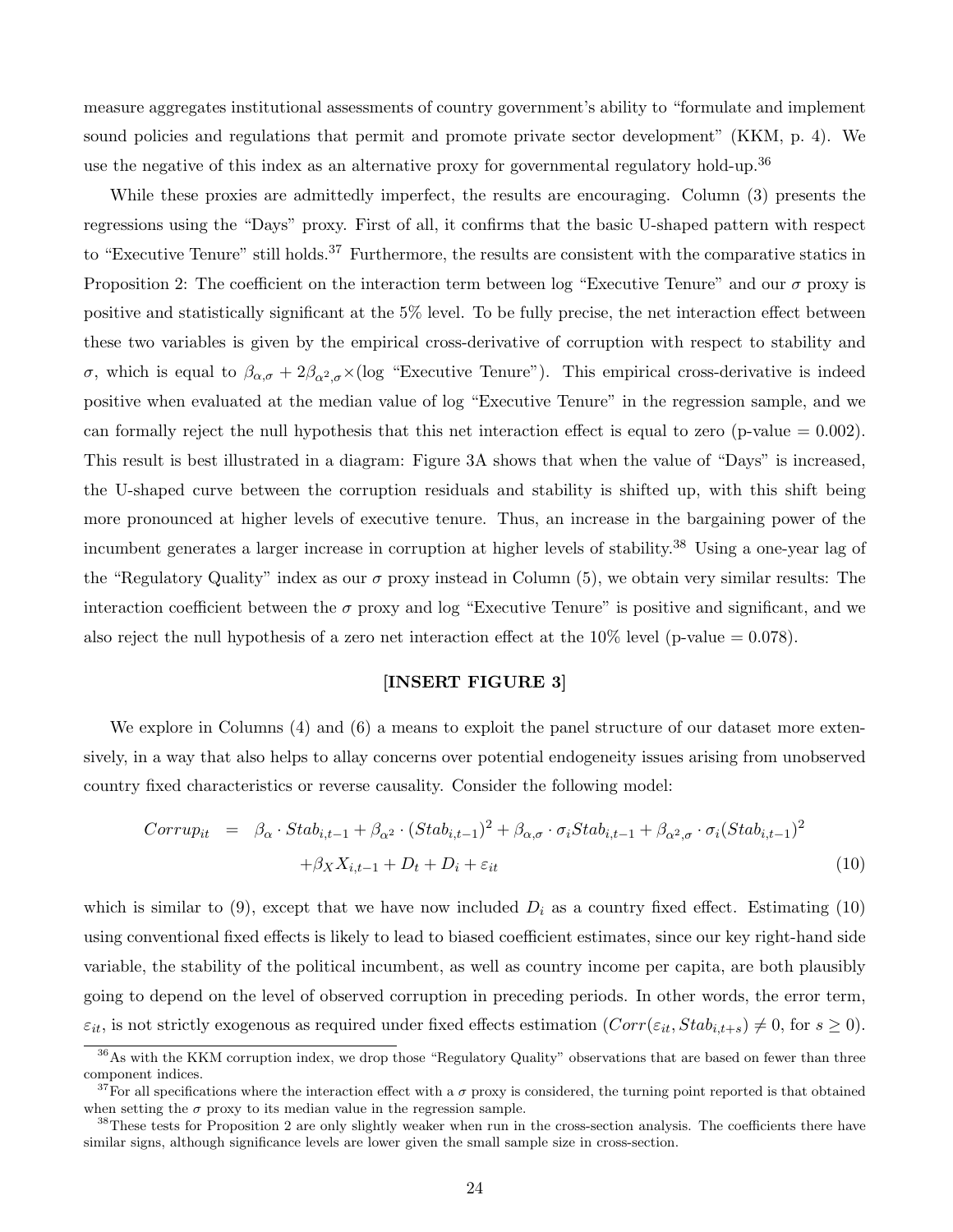To address this, we perform a dynamic panel GMM estimation using lagged levels of corruption, stability, stability squared, stability interacted with "Days", stability squared interacted with "Days", "Days", log income per capita, and log income per capita squared as instruments in the first-differenced version of (10) for these right-hand side variables involving stability and income per capita (Arellano and Bond 1991). At the same time, we also use lagged first differences of these variables as instruments in the levels version of (10), to improve the efficiency of the estimates, and allay concerns related to weak instruments when the right-hand side variables are persistent (Arellano and Bover 1995, Blundell and Bond 1998).<sup>39</sup>

This dynamic panel GMM estimation helps to reinforce the message from the prior OLS regressions: In Column (4), we continue to obtain a statistically significant quadratic U-shaped relationship linking corruption and average tenure. The estimated coefficient on the interaction between log "Executive Tenure" and "Days" remains positive, although this is not significant; that said, we do reject the null hypothesis of a zero net interaction effect at the 10% level (p-value =  $0.064$ ).<sup>40</sup> We find mixed results when running the dynamic panel estimation using the "Regulatory Quality" proxy in Column (6): We lose significance on the U-shape with respect to log "Executive Tenure", but obtain a positive and significant net interaction effect between log "Executive Tenure" and our  $\sigma$  proxy (we reject the null hypothesis of a zero net interaction effect; p-value  $= 0.001$ ).

The remainder of Table 3 provides some reassurance that our results are similarly valid with both the CPI and ICRG indices. We present the OLS and dynamic panel specifications using lagged "Regulatory Quality" as the  $\sigma$  proxy as this has slightly more explanatory power for the dependent corruption variable when compared to the "Days" proxy.<sup>41</sup> (The results using the "Days" proxy are similar and available on request.) The evidence points overall towards a U-shape with respect to log "Executive Tenure", as well as a positive interaction effect with the  $\sigma$  proxy (although the results are less significant in the final column which subjects the ICRG index to the dynamic panel estimation).<sup>42</sup>

For completeness, Table 4 conducts the parallel exercise using "Party Tenure" as the measure of incumbent stability, and we obtain strikingly similar results. The coefficients on log "Party Tenure" and its square continue to paint a consistent story regarding the non-monotonic relationship between corruption and average tenure. Figure 3B illustrates this U-shaped pattern, and also makes evident the impact of "Days" in increasing corruption particularly at higher levels of stability.

<sup>39</sup>We implement this using the xtabond2 Stata command developed in Roodman (2006).

 $^{40}$ Several basic specification tests (not reported in Table 3) verify that the key underlying assumptions for the dynamic panel model – including the requirement that  $\varepsilon_{it}$  be uncorrelated with past values of the right-hand side variables – are not violated. We reject the null hypothesis of no first-order serial correlation in the first-differences of the residuals at the 5% level (p-value  $= 0.023$ ). At the same time, we do not reject the null hypothesis of no second-order serial correlation (p-value  $=$ 0.104). The Sargan-Hansen statistic is small  $(\chi^2(183) = 73.41)$ , so we cannot reject the identifying restrictions for the validity of the instruments (p-value  $= 1.000$ ), subject to the caveat that this test tends to be weak when the set of instruments is large. We also reach similar conclusions with these diagnostic tests in the Column (6) dynamic panel GMM specification using the "Regulatory Quality" proxy.

<sup>&</sup>lt;sup>41</sup>The KKM "Regulatory Quality" index is only available every two years from 1996-2002. When necessary, we associate the index value for each year with the next year as well (for example, we associate the index value for 1996 with 1997 as well).

 $^{42}$ Our results also hold in specifications that use more parsimonious sets of control variables (regressions not shown).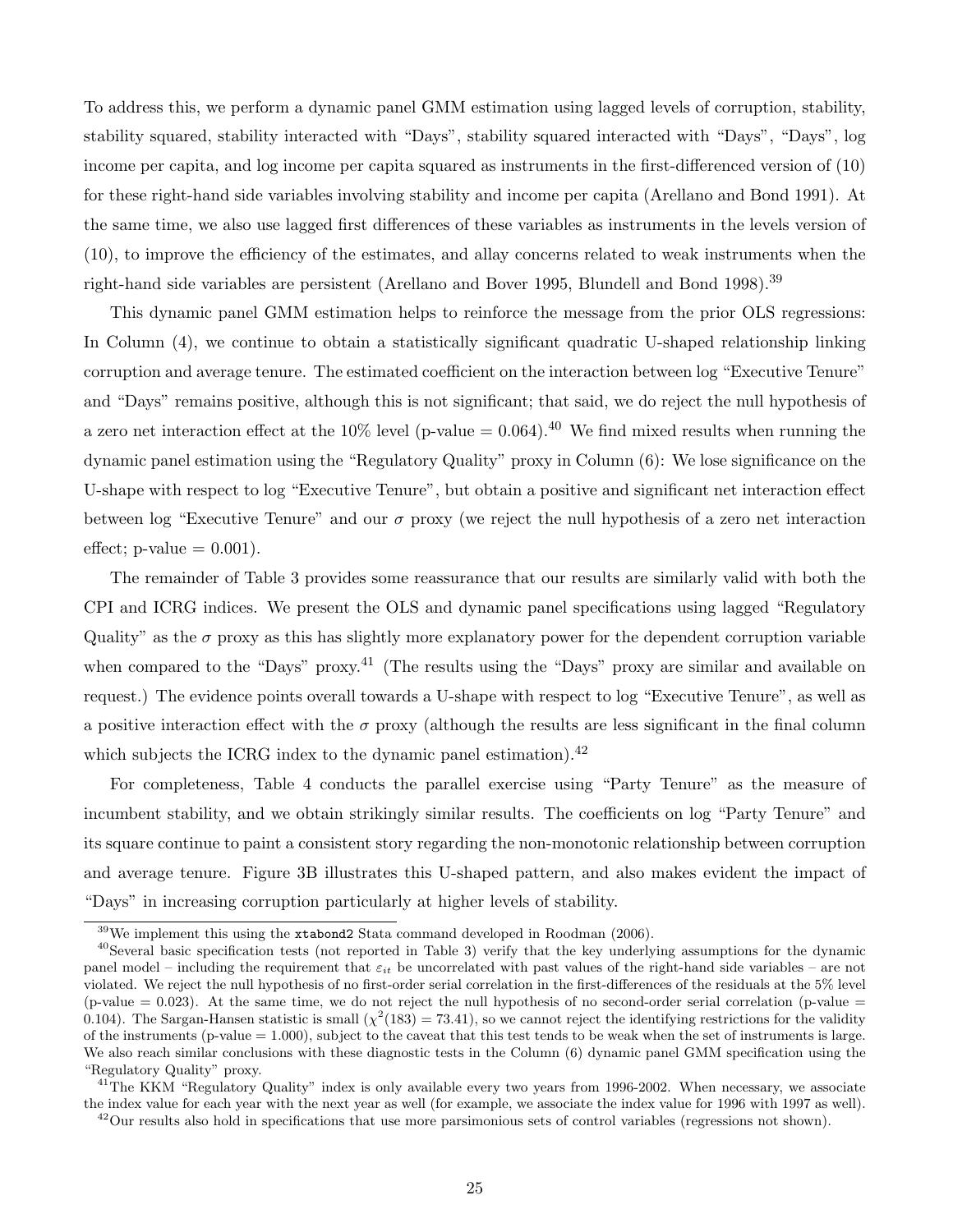# [INSERT TABLE 4]

We thus conclude that the evidence strongly supports the presence of a U-shaped relationship between corruption and stability, when stability is measured by the historically observed average tenures of either the chief executive or the party in power.

#### 3.2.2 Legislative Majority

We turn briefly then to consider the empirical evidence when political stability is measured instead by the strength of the incumbent's position in the legislature, as proxied by "Majority". These results are presented in Table 5, which summarizes findings from both cross-section and pooled regressions.

# [INSERT TABLE 5]

Reassuringly, our key conclusions are broadly unchanged. In the baseline cross-section KKM regression in Column (1) that includes only "Majority" and its square as explanatory variables, we already find a significant U-shaped pattern with an interior turning point which suggests that corruption bottoms out when the incumbent's "Majority" is around 0.75 (when the ruling coalition holds about three-quarters of the legislative seats). (As before, the right-hand side variables in these cross-section regressions are 20-year lagged averages between 1982-2001, so we include only countries that were independent prior to 1982.) This non-monotonic pattern in the cross-section persists with more parsimonious sets of auxillary controls, or when we drop potentially influential observations using the Cook's distance criterion (regressions not shown). When we pool together all the yearly observations and use one-year lags of "Majority" as our key explanatory variable following the specification in equation (8) with a full set of controls, the U-shape loses statistical significance (Column  $(2)$ ).<sup>43</sup> Nevertheless, statistical significance is restored when we further include the "Days" proxy in Column (3) following the specification in equation (9). We moreover find favorable evidence of a positive net interaction effect between "Majority" and our "Days" proxy for  $\sigma$  (we reject the null hypothesis of a zero net interaction effect;  $p$ -value  $= 0.007$ ). Repeating this exercise with the other corruption indices in the remaining columns of Table 5, we find that the statistical significance of our results generally weakens. That said, in the full specifications where the interaction effect of "Days" on stability is also considered (Columns (6) and (9)), we find particularly strong evidence for a U-shaped relationship linking corruption and "Majority".<sup>44</sup> Moreover, we again find a positive net interaction effect between stability and our "Days" proxy for the incumbent's bargaining power (p-value  $= 0.022$  and 0.002 respectively in Columns (6) and (9)).

<sup>&</sup>lt;sup>43</sup>We do not drop the newly independent countries or Switzerland, since the one-year lags of "Majority" are a valid measure of legislative strength in these countries. Our results do not change substantially if we drop these countries.

 $^{44}$ The Monte Carlo probability of the turning point lying in the interior of  $[0, 1]$  is relatively small in Columns  $(6)$  and  $(9)$ , due to the fact that the point estimate of this turning point when evaluated at the median value of "Days" is already close to the upper bound of this interval in both these specifications.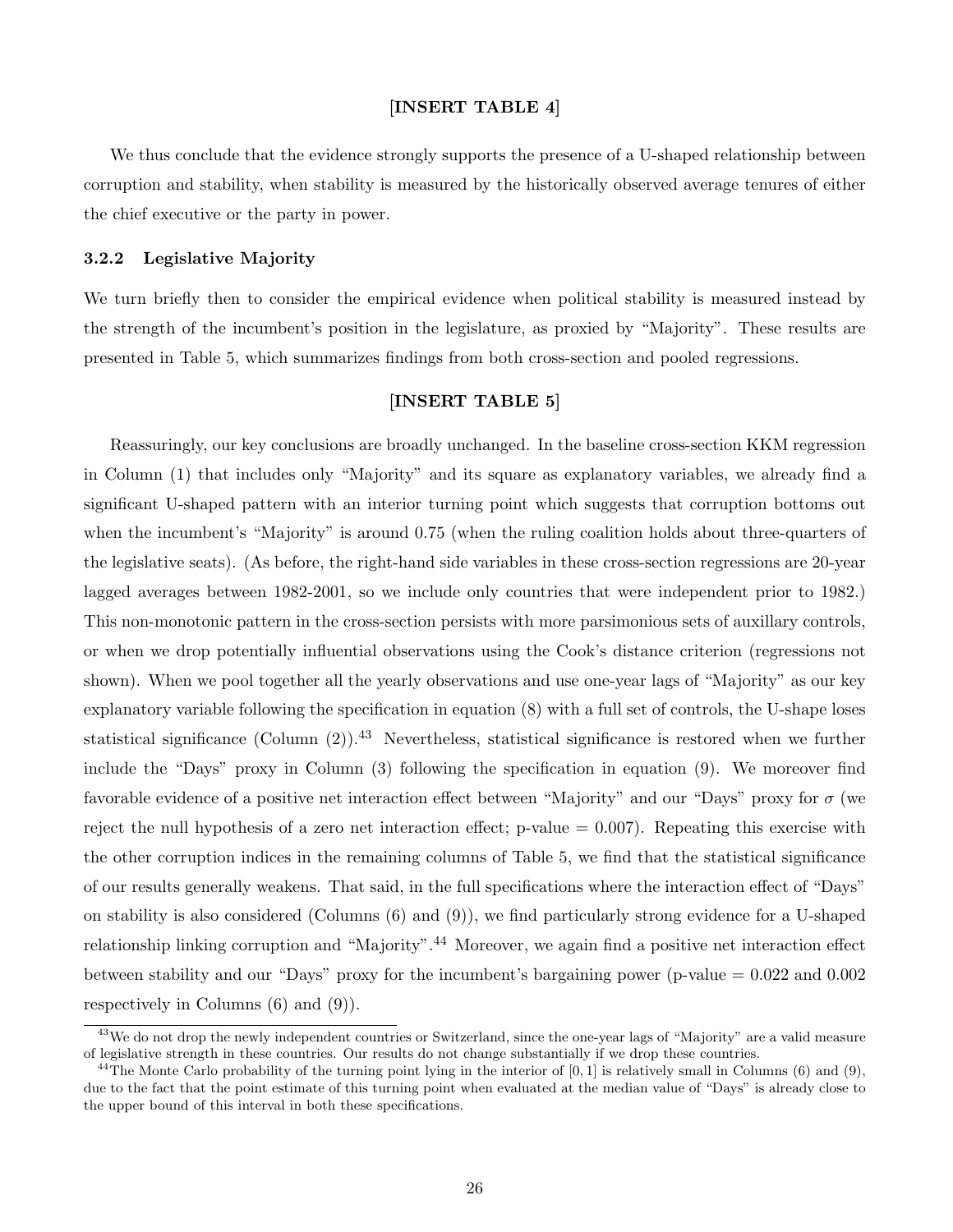# 3.3 Corruption and the Size of Government

Last but not least, we investigate the relationship between corruption and the size of government, motivated by our earlier theoretical prediction (in Proposition 4) that this should also be a U-shaped pattern. The relationship between these two variables has drawn some recent attention: Alesina and Angeletos (2005), for instance, present a model in which a positive relation between corruption and the size of government is taken as a premise, whereby a larger government implies a larger scope for rent-seeking activities. However, this relationship has not been easy to verify empirically: Glaeser and Saks (2006), for example, find no significant correlation between corruption convictions and the size of government at the state level in the United States. Understanding the nature of the relationship between these two variables is clearly an important topic in its own right, given the implications it bears for what an appropriate size of government might be in order to minimize the incentives for public office-holders to engage in corrupt activities.

As it turns out, we do find some suggestive evidence of a U-shaped pattern linking corruption and the size of government, as shown in Table 6. We use total government consumption expenditures as a share of GDP, taken from the WDI, to proxy for the size of government, as is standard in this literature. We focus first on the cross-section regression specifications, since this rids the analysis of budget cycle effects that could confound interpretation of the results by averaging the data over several years.

# [INSERT TABLE 6]

Column (1) reports a U-shaped pattern, significant at the 1% level, between the mean KKM corruption score and the size of government when no further controls are added. In this baseline specification, corruption reaches its minimum when the level of government expenditures sits at about 20% of GDP. This turning point lies well within the range of government sizes observed in the sample (between 0% and 50%). This relationship weakens when we add in a full set of controls (Column (2)), but is restored when we turn to the pooled specification based on annual observations (Column (3)). When using the other corruption measures, we find in general that the statistical significance of any U-shape with respect to government size is strong in the minimum baseline specification, but weakens as we add further auxillary controls. Overall though, the point estimates never overturn the basic U-shaped relationship. Of note, throughout all specifications, the Monte Carlo probability of the turning point lying in the interior of the relevant [0, 50] range is large (always in excess of 0.9).

In sum, we find some suggestive evidence that corruption is decreasing in the size of government for countries where the level of these government expenditures is low, but this relationship turns into a positively-sloped one over high ranges of government expenditures.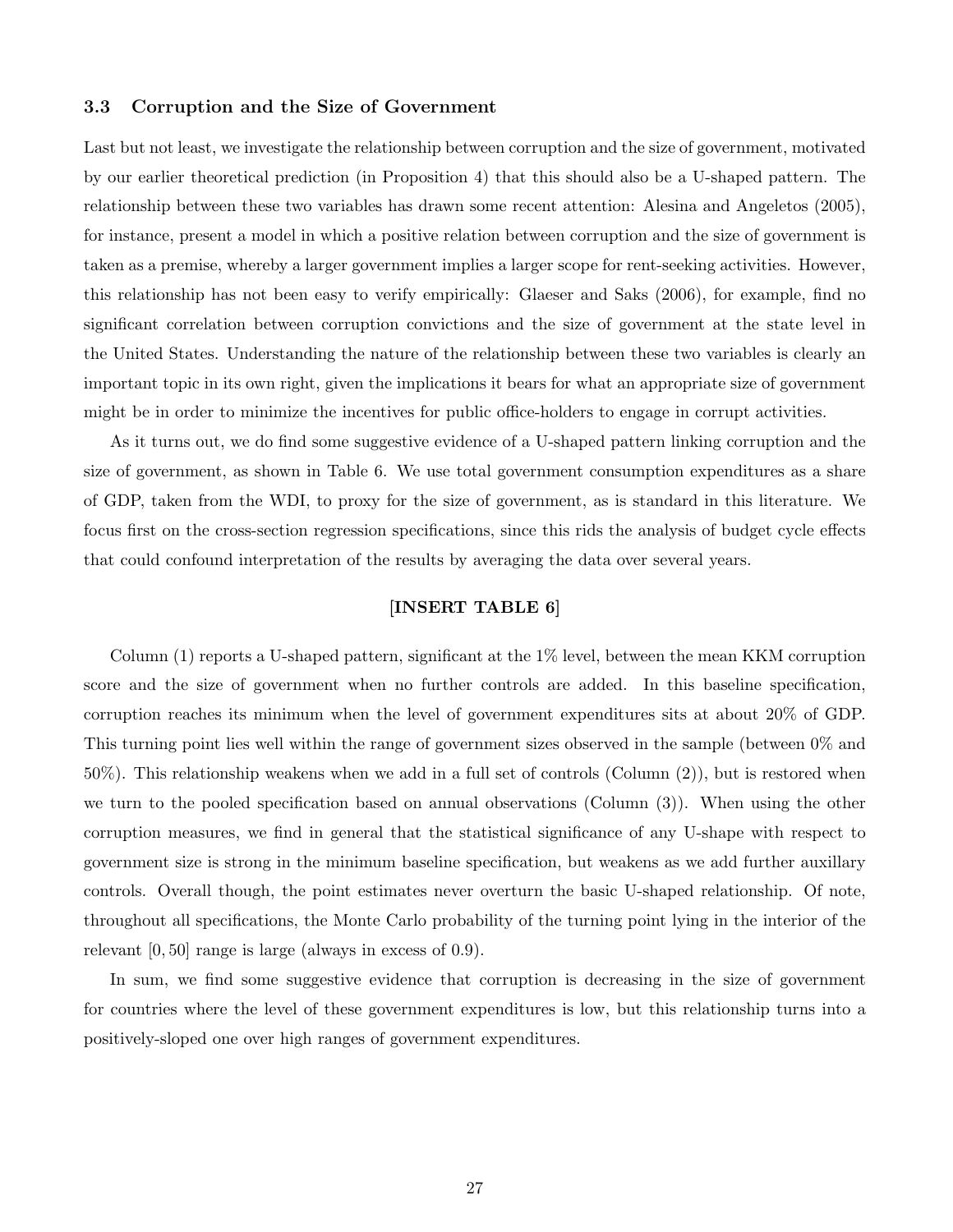# 4 Concluding Remarks

This paper has investigated the relationship between the level of corruption and the degree of instability to which political incumbents are exposed, both from theoretical and empirical perspectives. Our theoretical framework predicts that corruption and stability are related in a non-monotonic pattern that approximates a U-shape, building on the interaction between the horizon effect, by which a less stable incumbent is more willing to embezzle, and the demand effect, according to which higher bribes will be offered to a more stable incumbent.

On the empirical side, we find that the cross-country evidence displays a U-shaped relationship between corruption and political stability, as measured by historically-observed incumbent tenure lengths or by the legislative majority of the government. This result is largely robust to the inclusion of many political and economic control variables, as well as across various estimation methods. We see this robustness as suggesting that cross-country corruption perception indices do contain useful information beyond their oftnoted correlation with GDP per capita. (It is hard to believe that the nonlinear relationships uncovered could be attributed to random noise.)

While the available empirical evidence supports the U-shaped prediction, a natural next step will be to pursue tests to separately identify the horizon and demand effects within a common setting. In this regard, we believe that turning to micro-level data is a promising direction along which to bridge theory and empirics. Most encouragingly, some work based on Mexican firm-level data on corruption has already tested our theory, with the preliminary results being quite supportive (Gamboa-Cavazos, Garza-Cantú and Salinas 2006). Our hope is that further micro-level evidence will allow us to separately measure different types of corruption along the lines suggested by the theory, and we intend to continue working in this direction as part of this research agenda.

As a final note, it is worth highlighting some policy implications stemming from our analysis. The horizon effect suggests that the possibility of reelection should be an important incentive in defusing an incumbent's tendency to embezzle. On the other hand, the demand effect cautions that long-standing incumbents are more liable to engage in long-term illicit licensing relations with private firms. When these two effects are combined, our theory implies that there is an optimal length of tenure at which the marginal incentive to license more exactly offsets the marginal disincentive to engage in more embezzlement. This suggests that an electoral system in which there is the possibility of reelection, but which nevertheless imposes term limits on politicians, is well-placed to approximate such an optimal compromise between the horizon and demand effects. In fact, the data confirm that the length of executive tenure that minimizes corruption – the "turning point" of the U-shape – is around eight years, remarkably close to the term limits (two terms of four years) that are observed in practice in many countries. Advertently or inadvertently, the designers of these electoral institutions appear to have built in a system that balances off the horizon and demand effects highlighted in our analysis.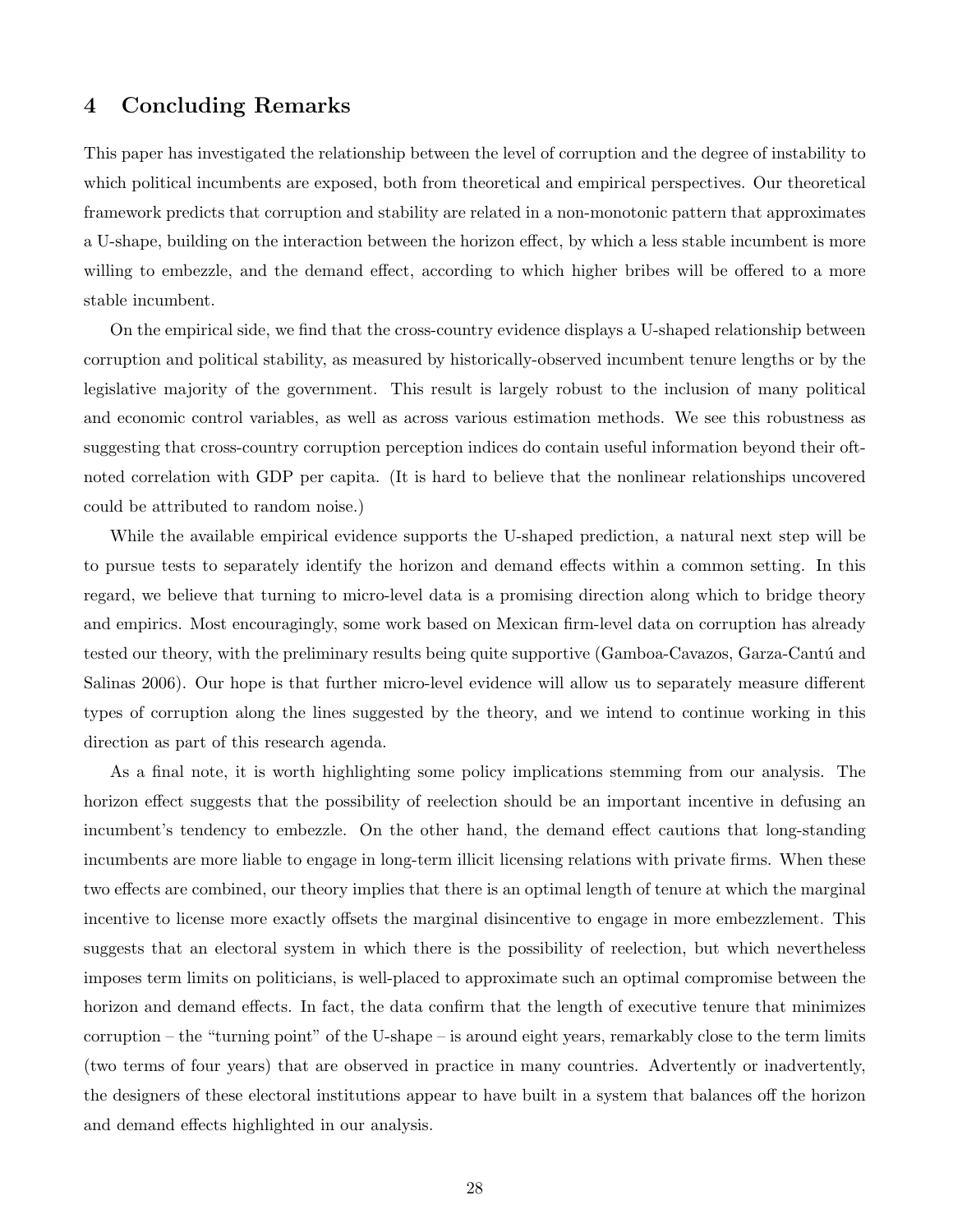# 5 References

- Acemoglu, D. (2005). "Politics and Economics in Weak and Strong States", Journal of Monetary Economics 52: 1199-1226.
- Ades, A., Di Tella, R. (1999). "Rents, Competition, and Corruption", American Economic Review 89: 982-993.
- Alesina, A., Angeletos, G.M. (2005). "Corruption, Inequality, and Fairness", *Journal of Monetary Eco*nomics 52: 1227-1244.
- Alesina, A., Devleeschauwer, A., Easterly, W., Kurlat, S., Wacziarg, R. (2003). "Fractionalization", Journal of Economic Growth 8: 155-194.
- Alesina, A., Baqir, R., Easterly, W. (1999). "Public Goods and Ethnic Divisions", Quarterly Journal of Economics 114: 1243-1284.
- Alesina, A., Özler, S., Roubini, N., Swagel, P. (1996). "Political Instability and Economic Growth", Journal of Economic Growth 2: 189-213.
- Alesina, A., Perotti, R. (1996). "Income Distribution, Political Instability and Investment", European Economic Review 40: 1202-1229.
- Arellano, M., Bond S.R. (1991). "Some Tests of Specifications for Panel Data: Monte Carlo Evidence and an Application to Employment Equations", Review of Economic Studies 58: 277-297.
- Arellano, M., Bover O. (1995). "Another Look at the Instrumental-Variable Estimation of Error-Components Models", Journal of Econometrics 68: 29-51.
- Bardhan, P. (1997). "Corruption and Development: A Review of Issues", Journal of Economic Literature 35: 1320-1346.
- Barro, R. (1973). "The Control of Politicians: An Economic Model", Public Choice 14: 19-42.
- Beck, T., Clarke, G., Groff, A., Keefer, P., Walsh, P. (2001). "New Tools and New Tests in Comparative Political Economy: The Database of Political Institutions", World Bank Economic Review 15: 165-176.
- Belsley, D.A., Kuh, E., Welsch, R.E. (1980). Regression Diagnostics: Identifying Influential Data and Sources of Collinearity. New York: John Wiley & Sons.
- Blundell, R., Bond, S. (1998). "Initial Conditions and Moment Restrictions in Dynamic Panel Data Models", Journal of Econometrics 87: 115-143.
- Cahoon, B.M., —. Worldstatesmen.org, http://www.worldstatesmen.org/
- Cook, R.D. (1977). "Detection of Influential Observations in Linear Regression", Technometrics 19: 15-18.
- DeLong, J.B., Shleifer, A. (1993). "Princes and Merchants: European City Growth before the Industrial Revolution", Journal of Law and Economics 36: 671-702.
- Djankov, S., La Porta, R., Lopez-de-Silanes, F., Shleifer, A. (2002). "The Regulation of Entry", *Quarterly* Journal of Economics 117: 1-37.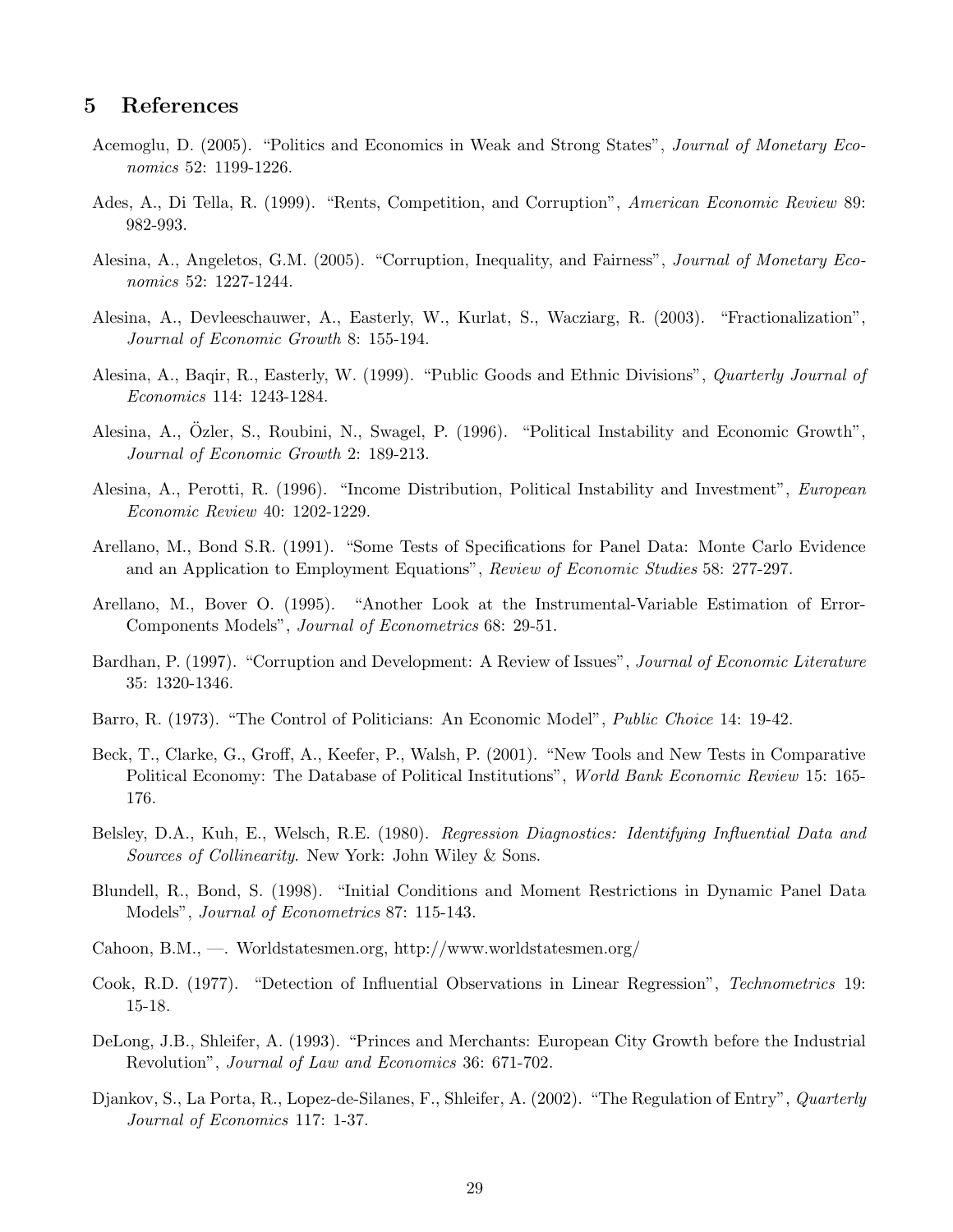- Easterly, W. (2003). "The Political Economy of Growth without Development: A Case Study of Pakistan". In: Rodrik, D. (Ed.), In Search of Prosperity: Analytical Narratives of Growth. Princeton University Press, USA, pp.439-472.
- Ferejohn, J. (1986). "Incumbent Performance and Electoral Control", Public Choice 30: 5-25.
- Ferraz, C., Finan, F. (2007). "Reelection Incentives and Political Corruption: Evidence from Brazilian Audit Reports". UCLA mimeo.
- Fredriksson, P.G., Svensson, J. (2003). "Political Instability, Corruption and Policy Formation: The Case of Environmental Policy", Journal of Public Economics 87: 1383-1405.
- Gamboa-Cavazos, M., Garza-Cantú, V., Salinas, E. (2006). "The Organization of Corruption: Political Horizons and Industrial Interests", Harvard University (mimeo).
- Geddes, B., Ribeiro Neto, A. (1999). "Institutional Sources of Corruption in Brazil". In: Rosenn, K.S., Downes R. (Eds.), Corruption and Political Reform in Brazil: The Impact of Collor's Impeachment. North-South Center Press at the University of Miami, USA, pp.21-48.
- Glaeser, E., Goldin, C. (2006). "Corruption and Reform: An Introduction". In: Glaeser, E., and Goldin, C. (Eds.), Corruption and Reform: Lessons from America's History, University of Chicago Press.
- Glaeser, E., Saks, R. (2006). "Corruption in America", *Journal of Public Economics* 90: 1053-1072.
- Gonçalves da Silva, M.F. (2000). A Economia Política da Corrupção no Brasil. Senac.
- Kaufmann, D., Kraay, A., Mastruzzi, M. (2006). "Governance Matters V: Governance Indicators for 1996-2005". World Bank Policy Research Working Paper 4012.
- Kaufmann, D., Kraay, A., Mastruzzi, M. (2007). "The World Governance Indicators Project: Answering the Critics". World Bank Policy Research Working Paper 4149.
- Kunicova, J. (2005). "Political Corruption: Another Peril of Presidentialism?" Caltech (mimeo).
- Lambsdorff, J. (1999). "Corruption in Empirical Research: A Review". At: http://www.transparency.org/working\_papers/lambsdorff/lambsdorff eresearch.html
- Lambsdorff, J. (2005). "The Methodology of the 2005 Corruption Perceptions Index. Transparency International". At: http://www.icgg.org/downloads/CPI Methodology.pdf
- La Porta, R., Lopez-de-Silanes, F., Shleifer, A., Vishny, R. (1999), "The Quality of Government", Journal of Law, Economics and Organization 15: 222-279.
- Le, Q., Mehlkop, G., Graeff, P. (2004). "The Mechanism of Corruption and Political Instability". Seattle University mimeo.
- Mauro, P. (1995). "Corruption and Growth", *Quarterly Journal of Economics* 110: 681-712.
- Nye, J.S. (1967). "Corruption and Political Development: A Cost-Benefit Analysis", American Political Science Review 61: 417-427.
- Olken, B. (2007). "Measuring Corruption: Evidence from a Field Experiment in Indonesia", Journal of Political Economy 115: 200-249.
- Olson, M. (1991). "Autocracy, Democracy, and Prosperity". In: Zeckhauser, R. (Ed.), Strategy of Choice. MIT Press, Cambridge, MA.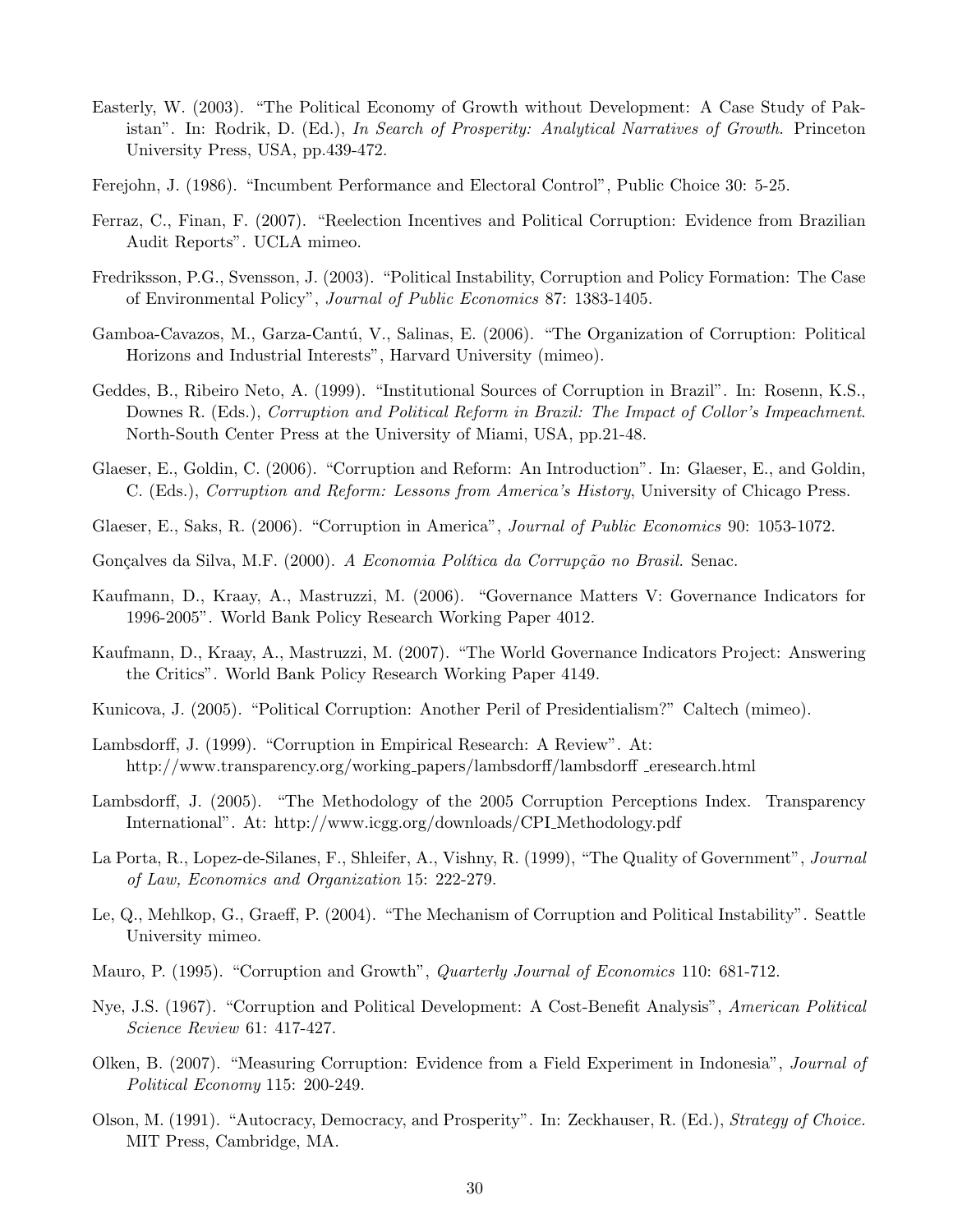- Olson, M. (2000). Power and Prosperity: Outgrowing Communist and Capitalist Dictatorships. Basic Books, USA.
- Persson, T., Tabellini, G., Trebbi, F. (2003). "Electoral Rules and Corruption", Journal of the European Economic Association 1: 958-989.
- Preston, J., Dillon, S. (2004). Opening Mexico: The Making of a Democracy. New York, NY: Farrar, Straus and Giroux.
- Roodman, D. (2006). "How to Do xtabond2: An Introduction to "Difference" and "System" GMM in Stata." Working Paper 103. Center for Global Development, Washington.
- Rose-Ackerman, S. (1999). Corruption and Government: Causes, Consequences, and Reform. Cambridge, UK: Cambridge University Press.
- Rosenberg, T. (2003). "The Taint of the Greased Palm". In: The New York Times Magazine, August 10th issue, p.28.
- Shleifer, A., Vishny, R. (1993). "Corruption", *Quarterly Journal of Economics* 108: 599-617.
- Skidmore, T. (1999). "Collor's Downfall in Historical Perspective". In: Rosenn, K.S., Downes R. (Eds.), Corruption and Political Reform in Brazil: The Impact of Collor's Impeachment. Miami, FL: North-South Center Press at the University of Miami, pp.1-20.
- Souza, A.D. (1999). "Collor's Impeachment and Institutional Reform in Brazil". In: Rosenn, K.S., Downes R. (Eds.), Corruption and Political Reform in Brazil: The Impact of Collor's Impeachment. Miami, FL: North-South Center Press at the University of Miami, pp.87-118.
- Svensson, J. (2005). "Eight Questions about Corruption", *Journal of Economic Perspectives* 19: 19-42.
- The Economist (2004). "All Change: The Benefits of Instability". December 11th issue, p.48.
- Treisman, D. (2000). "The Causes of Corruption: A Cross-National Study", *Journal of Public Economics* 76: 399-457.
- Welsch, R.E. (1982). "Influence Functions and Regression Diagnostics", in *Modern Data Analysis*, R.L. Launer and A.F. Siegel (eds.), pp.149-169. New York: Academic Press.
- Welsch, R.E., and Kuh, E. (1977). "Technical Report 923-77: Linear Regression Diagnostics". Cambridge, MA: Sloan School of Management, MIT.
- World Bank (2005). "Doing Business: Benchmarking Business Regulations". At: http://rru.worldbank.org/DoingBusiness/

Zárate, R.O. de, —. Zárate Political Collections (ZPC), http://www.terra.es/personal2/monolith/home.htm

# 6 Data Appendix

#### A. Corruption Perception Indices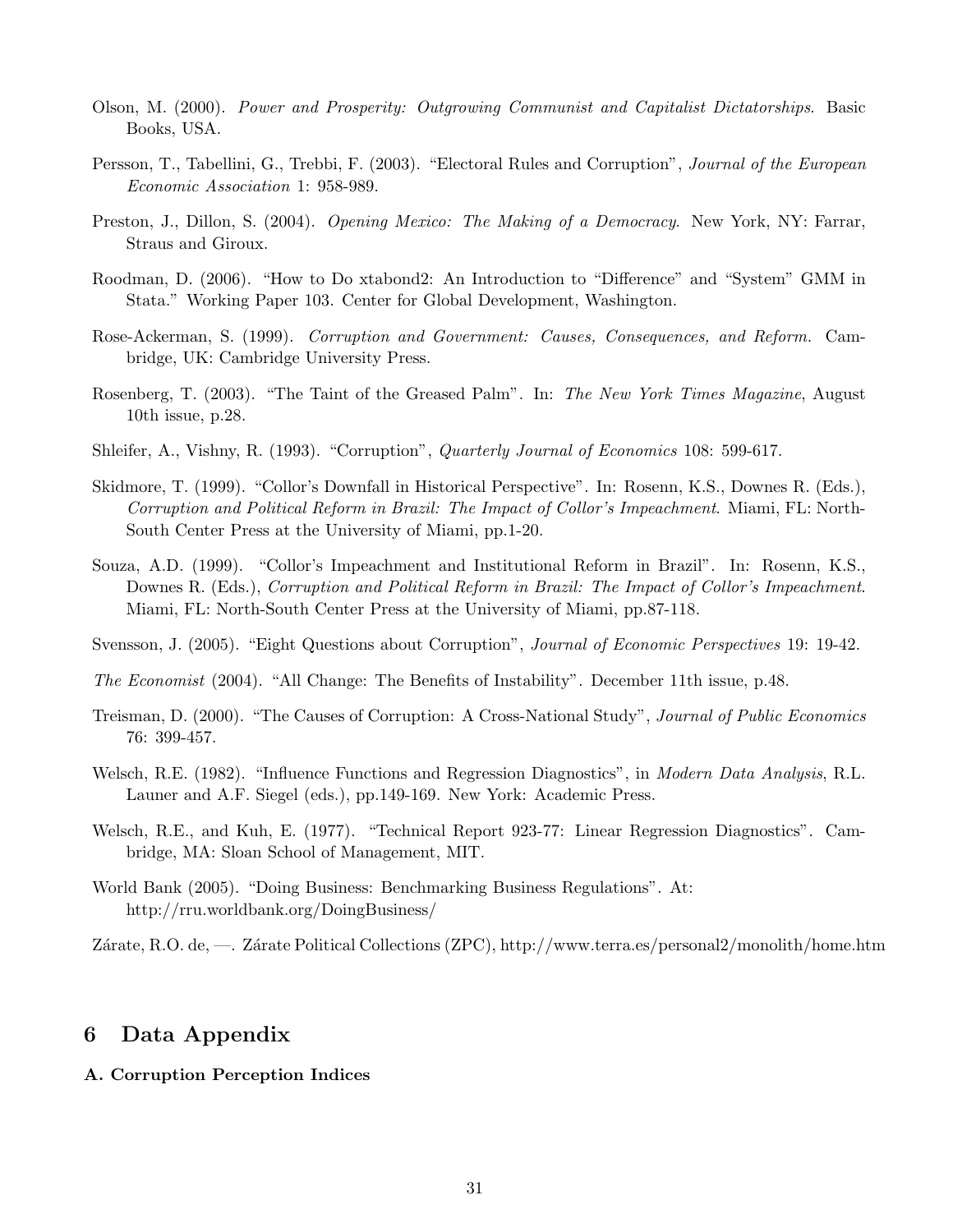- Kaufmann, Kraay and Mastruzzi (KKM): From KKM's (2006) "Control of Corruption" index, itself a composite of different corruption ratings aggregated by an unobserved components methodology. On a scale of  $-2.5$  to 2.5. The negative of the original index is used, so that higher numbers correspond to more perceived corruption. Data are available for 1996-2002 at two-year intervals, and thereafter for 2002-2005 on an annual basis. We drop all observations which were aggregated from less than three source indices. For the cross-section regressions, the dependent variable is the mean KKM score from 2002-2005; we restrict the sample to only those countries where all four years of data were available.
- Corruption Perceptions Index (CPI): From Transparency International (TI). The CPI is linearly re-scaled from its original range of 0 to 10, to  $a - 2.5$  to 2.5 scale, with higher numbers corresponding to more perceived corruption. Data used are annual observations from 1996-2005. The CPI is also based on corruption scores from different agencies, but its aggregation methodology is non-parametric in nature, using only the ordinal ranks of each country. We use only those data points which CPI aggregates based on at least three sources; these are the data points that TI reports in its annual ranking of countries. For the cross-section regressions, the dependent variable is the mean score for only those countries for which four continuous years of data were available for 2002-2005. (2002 is the first year for which CPI coverage exceeds 100 countries.)
- International Country Risk Guide (ICRG): From the Political Risk Services Group, a commercial provider of country risk assessments. The ICRG political risk rating index contains a sub-component for corruption, which is what we use. The original ICRG corruption index is coded on a scale of 0 to 6, and is available on a monthly basis. We linearly re-scaled the scores to lie on a −2.5 to 2.5 interval with a higher score corresponding to more corruption, and took the simple average of monthly scores to obtain an annual score (for each country, this is computed only for those years in which all 12 months of corruption data are available). For the cross-section regressions, we use the mean ICRG score for 2002-2005, where only countries with all four years of data are included in the sample. For more details on the ICRG methodology, see: http://www.prsgroup.com/ICRG Methodology.aspx

# B. Political Stability

Average Tenure: The historically observed average tenure (in years) for political incumbents over a 20-year window. Calculated as  $20/(1+x)$ , where x is the number of political changes observed in the preceding 20-year window. We compute two separate average tenure measures for: (i) individual chief executives; and (ii) the party in power (holding the seat of the chief executive).

The information on political changes was compiled from: http://www.worldstatesmen.org. We checked the political chronologies from WorldStatesmen.org for consistency against the August 2005 version of the Database of Political Institutions (DPI). The DPI contains two variables "PRTYIN" and "EXECME" that code respectively the number of years that the party of the chief executive has been in power and the name of the party of the chief executive, as of 1 January of each year from 1975-2004. These variables allow us to identify years in which political changes occurred, although they are not ideal since they do not pick up instances of extreme political volatility when more than one change occurred in a year. Notwithstanding this, we used these DPI variables as a cross-check. Reassuringly, few discrepancies were found, and these were resolved by consulting additional sources on political histories, such as the Zarate Political Collections (ZPC).

Majority: From the DPI. Variable used is "MAJ", which is the fraction of seats in the legislature held by members of the governing coalition, as of 1 January of each year.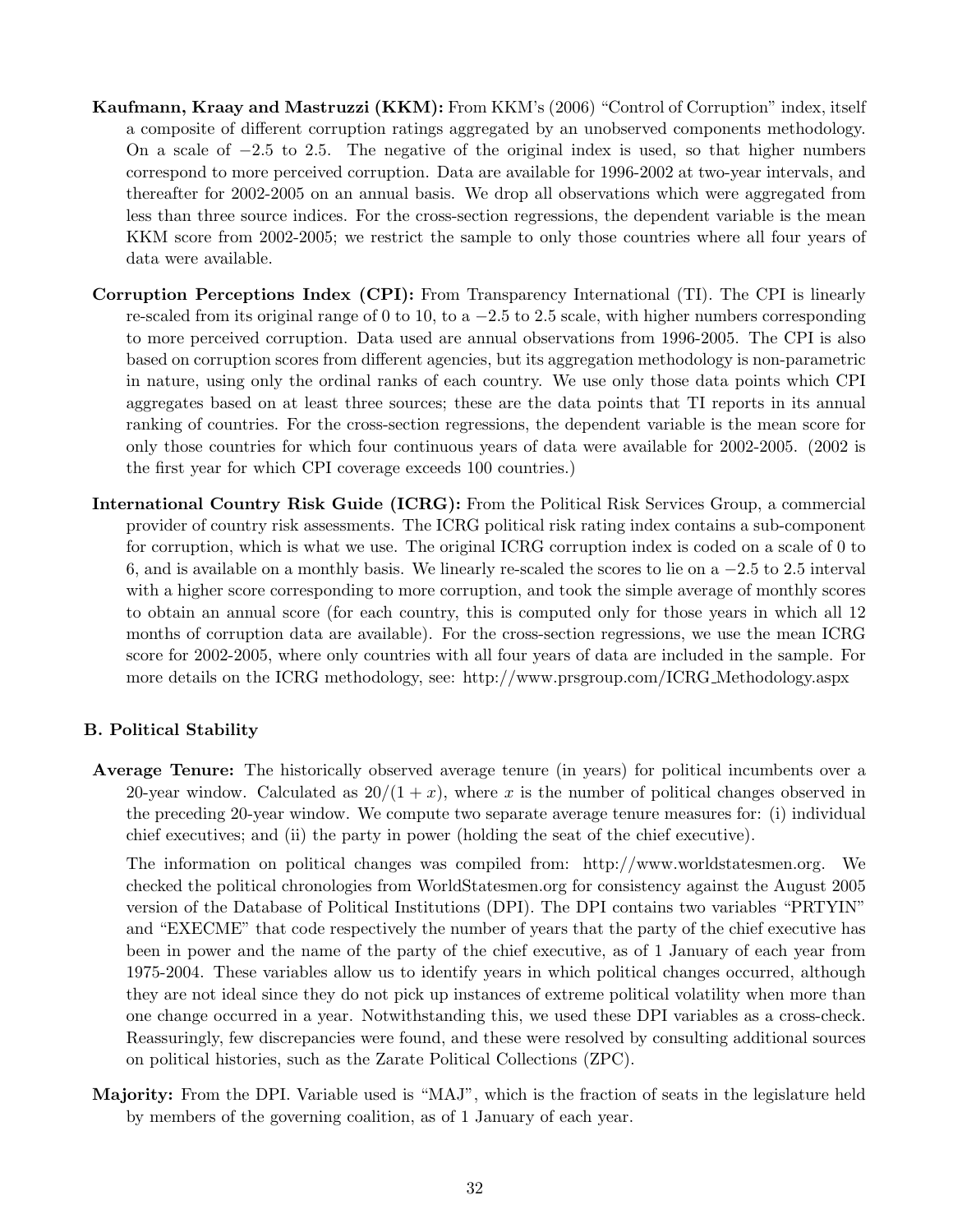# C. Additional Variables

- Real GDP per capita: From the World Bank World Development Indicators (WDI). Real PPPadjusted GDP per capita (in constant 2000 international dollars).
- Ethnic fractionalization: From Alesina et al. (2003). Equal to 1 minus the Herfindahl Index of population shares of ethnic groups within a country. (This variable does not vary over time.)
- **Democracy:** Polity IV democracy score, on a scale of 0 to 10. The reference date for the annual observations in the Polity IV dataset is 31 December of each year. We match these to the data corresponding to 1 January of the following year for consistency with the DPI.
- Fuel exports: From the WDI. Value of fuel exports as a percentage of total merchandize exports.
- Ore exports: From the WDI. Value of ore and metal exports as a percentage of total merchandize exports.
- Imports: From the WDI. Imports of goods and services as a percentage of GDP.
- Presidentialism: Calculated from the DPI. The DPI variable "SYSTEM" codes political systems as: 0 for a direct presidential system; 1 for a strong president elected by a legislative assembly; and 2 for a parliamentary system. Our presidentialism variable is equal to (2-"SYSTEM")/2, so higher values indicate more political power concentrated with the president.
- Plurality: Equal to the "PLURALTY" variable from the DPI. Variable is 1 if a first-past-the-post rule is used in elections to the legislature for at least some seats. Variable is coded as 0 if all seats are determined by proportional representation (PR) rules, or if elections are not free (all legislators are appointed or there is no competition under one-party rule).
- Inverse of District Magnitude: Calculated as 1/"MDMH". The "MDMH" variable is from the DPI, and is equal to the number of legislative seats per electoral district.
- Legal Origin: From La Porta et al. (1999). Dummy variables for British, French, Scandinavian, German, and socialist legal origin.
- Region dummies: Following the World Bank's classifications, dummy variables for: East Asia and the Pacific; East Europe and Central Asia; Middle East and North America; South Asia; West Europe; North America; Sub-Saharan Africa; Latin America and the Caribbean.
- Days to start a business: Days required to start a business following all formally required procedures. Mean taken over the years 2003-2005 (countries with less than three years of data are dropped). From Doing Business: Benchmarking Business Regulations, a World Bank database.
- Regulatory Quality: From KKM (2006). The negative of the "Regulatory Quality" index is used, so higher scores correspond to a business environment that is less favorable towards private sector firms. As with the "Control of Corruption" index, we drop all observations aggregated on the basis of fewer than three source indices.

Size of Government: From the WDI. Total government consumption expenditure as a share of GDP.

Year of Independence: From the CIA World Factbook.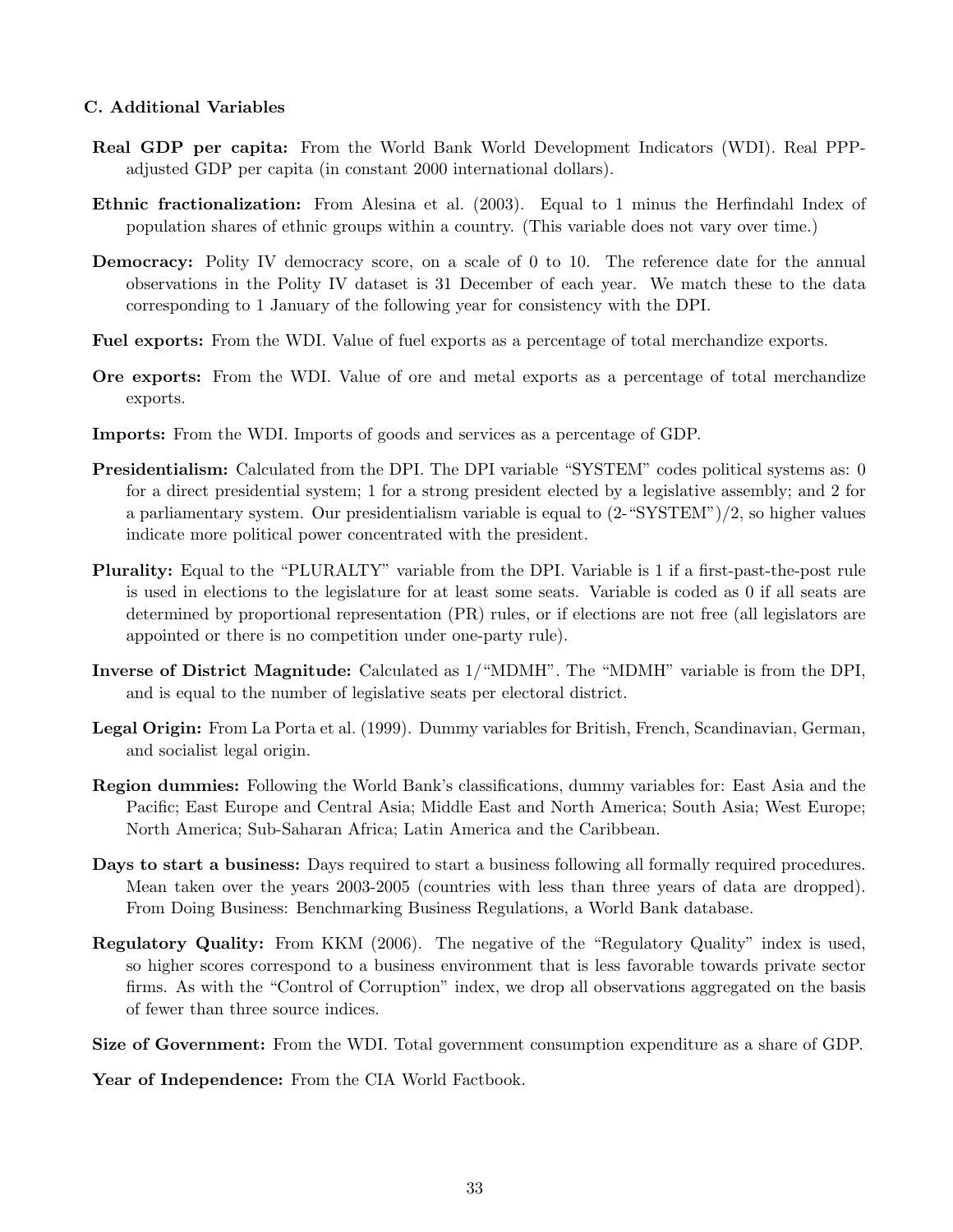| KKM mean (2002-2005)<br>Dependent variable: | Min. Spec.<br>$\widehat{\Xi}$  | $\widehat{\Omega}$         | $\odot$                | $\bigoplus$            | Full Spec.<br>$\widetilde{\mathbf{e}}$ | $\mathrm{Cook's} < 4/n$<br>$\begin{array}{c} \textcircled{\small{6}} \end{array}$ | 10-year window<br>$\left( 7\right)$ | $86-05$ window<br>$\circled{s}$ | Ten. not logged<br>$\circledcirc$ |
|---------------------------------------------|--------------------------------|----------------------------|------------------------|------------------------|----------------------------------------|-----------------------------------------------------------------------------------|-------------------------------------|---------------------------------|-----------------------------------|
| Ln Exec. Tenure                             | $-0.988**$<br>(0.485)          | $-1.103***$<br>(0.224)     | $1.211***$<br>(0.233)  | 1.104***<br>(0.231)    | $1.219***$<br>(0.248)                  | $-0.859***$<br>(0.200)                                                            | $0.583**$<br>(0.251)                | $0.949***$<br>(0.354)           | $-0.175***$<br>(0.039)            |
| (Ln Exec. Tenure) <sup>2</sup>              | $0.294***$<br>(0.135)          | $0.296***$<br>(0.068)      | $0.296***$<br>(0.070)  | $0.269***$<br>(110.0)  | $0.306***$<br>(0.077)                  | $0.199***$<br>(0.058)                                                             | (0.090)<br>0.148                    | $0.217*$<br>(0.113)             | $0.008***$<br>(0.002)             |
| Ln Real GDP per cap.                        |                                | $2.984***$<br>(0.668)      | $3.435***$<br>(0.733)  | $3.726***$<br>(0.728)  | $3.962***$<br>(0.868)                  | $3.391***$<br>(0.808)                                                             | $3.424***$<br>(0.754)               | $3.895***$<br>(0.922)           | $0.751***$<br>(0.216)             |
| $(\mbox{Ln Real GDP per cap.})^2$           |                                | $-0.225***$<br>(0.041)     | $-0.245***$<br>(0.046) | $-0.263***$<br>(0.045) | $-0.279***$<br>(0.054)                 | $-0.237***$<br>(0.050)                                                            | $-0.246***$<br>(0.046)              | $-0.273***$<br>(0.055)          | $0.658***$<br>(0.199)             |
| Ethnic fractionalization                    |                                |                            | (0.203)<br>0.207       | (0.223)<br>$-0.051$    | $-0.132$<br>(0.273)                    | $-0.165$<br>(0.228)                                                               | $-0.159$<br>(0.234)                 | $-0.272$<br>(0.293)             | $-0.187$<br>(0.271)               |
| Democracy                                   |                                |                            | $-0.040*$<br>(0.021)   | $-0.037*$<br>(0.019)   | $-0.025$<br>(0.026)                    | $-0.045***$<br>(0.023)                                                            | $-0.030$<br>(0.018)                 | $-0.012$<br>(0.020)             | $-0.023$<br>(0.026)               |
| Imports / GDP                               |                                |                            |                        | $-0.004$<br>(0.003)    | $-0.004*$<br>(0.002)                   | $-0.004*$<br>(0.002)                                                              | $-0.005***$<br>(0.002)              | $-0.003$<br>(0.002)             | $-0.004$<br>(0.002)               |
| Fuel / Total exports                        |                                |                            |                        | $0.005***$<br>(0.001)  | $0.004***$<br>(0.002)                  | $0.005***$<br>(0.002)                                                             | $0.005***$<br>(0.002)               | $0.005***$<br>(0.002)           | $0.004***$<br>(0.002)             |
| Ores / Total exports                        |                                |                            |                        | $-0.002$<br>(0.004)    | $-0.003$<br>(0.004)                    | $-0.001$<br>(0.002)                                                               | $-0.002$<br>(0.003)                 | $-0.003$<br>(0.004)             | $-0.003$<br>(0.004)               |
| Plurality                                   |                                |                            |                        |                        | $-0.099$<br>(0.132)                    | $-0.002$<br>(0.118)                                                               | (0.111)<br>0.001                    | $-0.048$<br>(0.139)             | $-0.029$<br>(0.132)               |
| Inv. district magnitude                     |                                |                            |                        |                        | $-0.049$<br>(0.127)                    | $-0.029$<br>(0.105)                                                               | (0.126)<br>0.089                    | (0.182)<br>0.049                | $-0.057$<br>(0.119)               |
| Presidentialism                             |                                |                            |                        |                        | (0.148)<br>0.159                       | (0.140)<br>0.036                                                                  | (0.120)<br>0.136                    | (0.122)<br>0.121                | (0.146)<br>0.184                  |
| Region dummies                              | $\frac{1}{2}$                  | ${\rm Yes}$                | ${\rm Yes}$            | ${\rm Yes}$            | ${\rm Yes}$                            | ${\rm Yes}$                                                                       | ${\rm Yes}$                         | ${\rm Yes}$                     | ${\rm Yes}$                       |
| Legal origin dummies                        | $\mathop{\mathsf{S}}\nolimits$ | $\stackrel{\circ}{\simeq}$ | Yes                    | $Y$ es                 | ${\rm Yes}$                            | ${\rm Yes}$                                                                       | ${\rm Yes}$                         | ${\rm Yes}$                     | ${\rm Yes}$                       |
| Number of obs. $(n)$                        | 136                            | 25                         | 120                    | 116                    | 105                                    | 76                                                                                | 118                                 | 5 <sub>1</sub>                  | 105                               |
| $R^2$                                       | $0.03\,$                       | $0.85\,$                   | 0.86                   | $0.88\,$               | 0.89                                   | 0.91                                                                              | 0.88                                | 0.90                            | $0.89\,$                          |
| Turning point (in years)                    | 5.37                           | 6.46                       | 7.72                   | $7.80\,$               | 7.32                                   | 8.65                                                                              | $7.15$                              | 8.86                            | 11.24                             |
| $MC$ prob. $\in (0, 20)$ (or $(0, 10)$ )    | 0.995                          | 1.000                      | 0.998                  | 0.995                  | 0.997                                  | 0.971                                                                             | 0.758                               | 0.883                           | 1.000                             |

The U-Shape between Corruption and Average Chief Executive Tenure (in Cross-section) The U-Shape between Corruption and Average Chief Executive Tenure (in Cross-section) Notes: Robust standard errors in parentheses, with  $*, **$ , and  $**$  denoting significance at the 10%, 5% and 1% levels respectively. Sample includes only countries independent by the start of the relevant tenure window; CHE are Column (7) where averages over 1992-2001 are used, and Column (8) where averages over 2002-2005 are used (or 2002-2004 for variables without 2005 data). Countries dropped in Column (6) under the Cook's Distance criteri Column (6) under the Cook's Distance criterion are BWA, CAN, CHL, GNQ, NZL, PNG, SGP, and USA. The "MC prob." row reports the Monte Carlo probability that the turning Notes: Robust standard errors in parentheses, with \*, \*\*, and \*\*\* denoting significance at the 10%, 5% and 1% levels respectively. Sample includes only countries independent by the start of the relevant tenure window; CHE is excluded. Right-hand side controls (except country fixed factors and ethnic fractionalization) are averages over 1982-2001; the exceptions are Column (7) where averages over 1992-2001 are used, and Column (8) where averages over 2002-2005 are used (or 2002-2004 for variables without 2005 data). Countries dropped in point lies in the interior of the relevant tenure window, based on 1,000 draws from the multivariate normal distribution of the coefficient estimates.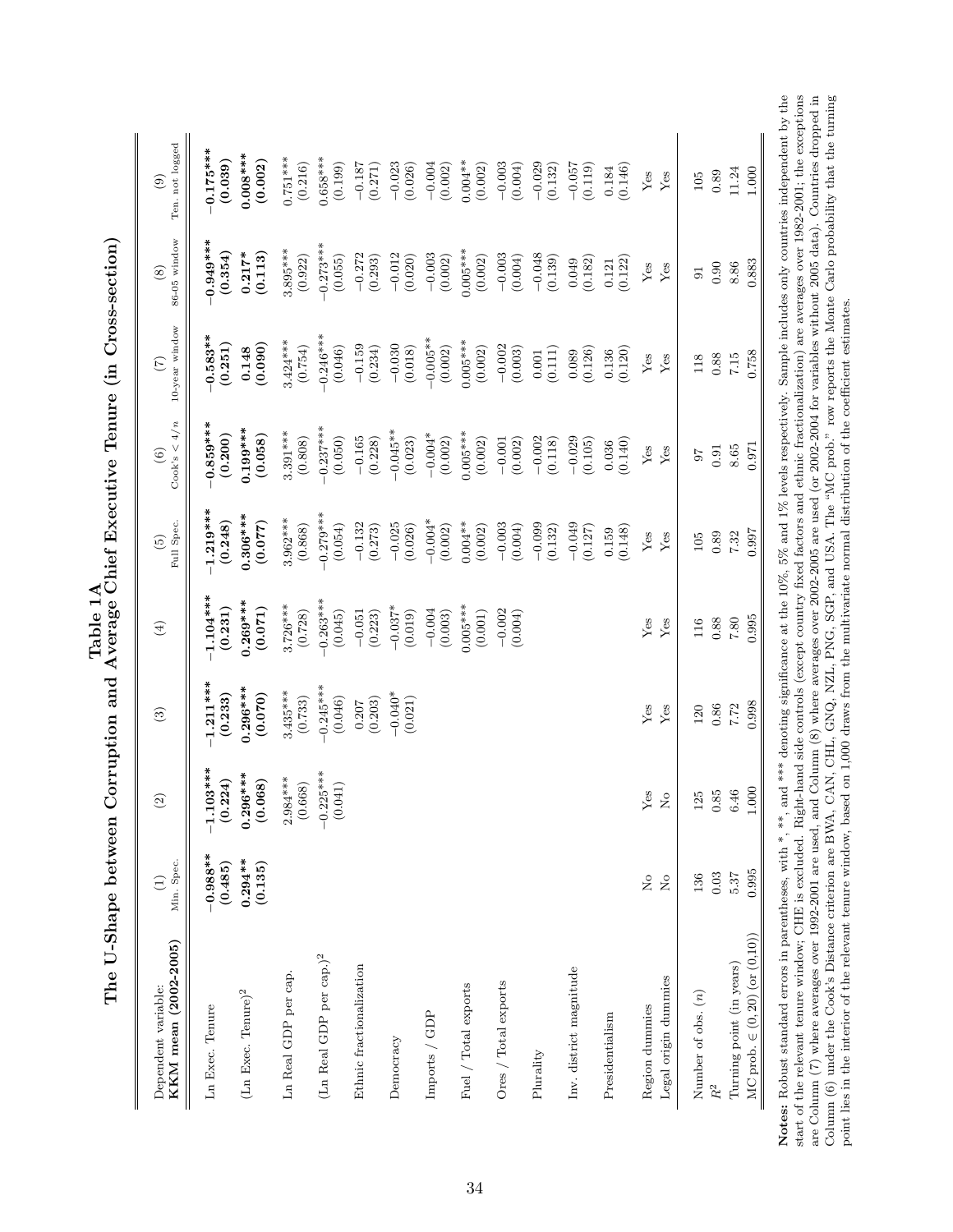|                                                                    | Min. Spec.<br>$\widehat{\Xi}$ | $\widehat{\mathfrak{g}}$ | $\mathbf{E}$                                                           | $\bigoplus$            | Full Spec.<br>$\widetilde{\Theta}$ | Cook's $\lt 4/n$<br>$\odot$ | 10-year window<br>$\widetilde{C}$ | $86-05$ window<br>$\circledS$               | Ten. not logged<br>$\odot$ |
|--------------------------------------------------------------------|-------------------------------|--------------------------|------------------------------------------------------------------------|------------------------|------------------------------------|-----------------------------|-----------------------------------|---------------------------------------------|----------------------------|
| Dependent variable: CPI mean (2002-2005)                           |                               |                          |                                                                        |                        |                                    |                             |                                   |                                             |                            |
| Ln Exec. Tenure                                                    | $-1.740**$<br>(0.700)         | $-0.966***$<br>(0.331)   | $-1.110***$<br>(0.326)                                                 | $0.841***$<br>(0.303)  | $-0.930***$<br>(0.306)             | $-0.872***$<br>(0.264)      | $-0.707**$<br>(0.343)             | $-1.061***$<br>(0.499)                      | $-0.173***$<br>(0.045)     |
| $(\rm Ln~Exec.~Tenure)^2$                                          | $0.543***$<br>(0.194)         | $0.207***$<br>(0.089)    | $0.246***$<br>(0.092)                                                  | $0.182**$<br>(0.087)   | $0.214***$<br>(0.087)              | $0.205***$<br>(0.074)       | (0.131)<br>0.204                  | (0.172)<br>0.228                            | $0.007***$<br>(0.002)      |
| Number of obs. $(n)$                                               | 83                            | 83                       | $\overline{81}$                                                        | $\overline{81}$        | $81$                               | $\mathcal{C}$               | 89                                | $\ensuremath{\mathop{\mathbb{F}}\nolimits}$ | $8\!$                      |
|                                                                    | $0.06\,$                      | 0.86                     | 0.88                                                                   | 0.90                   | 0.90                               | 0.95                        | 0.89                              | 0.90                                        | 0.90                       |
| MC prob. $\in (0, 20)$ (or $(0, 10)$ )<br>Turning point (in years) | 0.999<br>4.96                 | 0.890<br>$10.30\,$       | 0.921<br>9.60                                                          | 0.880<br>10.12         | 0.921<br>8.77                      | 0.973<br>8.34               | 0.832<br>5.68                     | 0.789<br>10.20                              | 12.12<br>1.000             |
| Dependent variable: ICRG mean (2002-2005)                          |                               |                          |                                                                        |                        |                                    |                             |                                   |                                             |                            |
| Ln Exec. Tenure                                                    | $-1.310***$<br>(0.428)        | $-1.297***$<br>(0.391)   | $-1.369***$<br>(0.392)                                                 | $-1.215***$<br>(0.393) | $-0.899**$<br>(0.403)              | $-0.554$<br>(0.371)         | $-0.842*$<br>(0.479)              | $-1.258*$<br>(0.640)                        | $-0.183***$<br>(0.056)     |
| $(\rm Ln~Exec.~Tenure)^2$                                          | $0.403***$<br>(0.119)         | $0.353***$<br>(0.118)    | $0.332***$<br>(0.112)                                                  | $0.299***$<br>(0.113)  | (0.116)<br>0.189                   | (0.099)<br>0.082            | $0.296*$<br>(0.176)               | (0.205)<br>0.326                            | $0.007***$<br>(0.003)      |
| Number of obs. $(n)$                                               | 119                           | $\Xi$                    | 105                                                                    | 104                    | 96                                 | 86                          | 106                               | 86                                          | 96                         |
|                                                                    | $0.07$                        | 0.68                     | 0.72                                                                   | $0.75$                 | 0.78                               | 0.84                        | 0.74                              | 77                                          | 0.78                       |
| Turning point (in years)                                           | $5.07$                        | 6.28                     | 7.85                                                                   | $7.60\,$               | 10.76                              | 29.79                       | 4.15                              | 6.89                                        | 12.22                      |
| MC prob. $\in (0, 20)$ (or $(0, 10)$ )                             | 1.000                         | 0.993                    | 0.980                                                                  | 0.970                  | 0.820                              | 0.633                       | 0.978                             | 0.918                                       | 0.989                      |
| Income, inc. sq., Reg. dummies                                     | $\frac{1}{2}$                 | ${\rm Yes}$              | Yes                                                                    | ${\rm Yes}$            | ${\rm Yes}$                        | ${\rm Yes}$                 | Yes                               | ${\rm Yes}$                                 | ${\rm Yes}$                |
| Eth. Frac., Democ., Legal origin                                   | $\overline{R}$                | $\mathcal{L}^{\circ}$    | Yes                                                                    | Yes                    | Yes                                | Yes                         | Yes                               | Yes                                         | Yes                        |
| Economic rents                                                     | $\mathcal{L}^{\circ}$         | $_{\rm N_o}$             | $\rm \stackrel{\circ}{\rm \stackrel{\circ}{\rm \scriptscriptstyle M}}$ | Yes                    | Yes                                | ${\rm Yes}$                 | Yes                               | Yes                                         | Yes                        |
| Political system                                                   | $\overline{R}$                | $\overline{a}$           | $\mathsf{S}^{\mathsf{O}}$                                              | $\tilde{z}$            | Yes                                | Yes                         | Yes                               | Yes                                         | Yes                        |

| Notes: Robust standard errors in parentheses, with $*$ , **, and $*$ denoting significance at the 10%, 5% and 1% levels respectively. Sample includes only countries independent by the |
|-----------------------------------------------------------------------------------------------------------------------------------------------------------------------------------------|
| start of the relevant tenure window; CHE is excluded. Right-hand side controls (except country fixed factors and ethnic fractionalization) are averages over 1982-2001; the exceptions  |
| Column $(8)$ where averages over 2002-2005 are used (or 2002-2004 for variables without 2005 data). Countries dropped<br>are Column (7) where averages over 1992-2001 are used, and     |
| n Column (6) under the Cook's Distance criterion are: CAN, CHL, GRC, KOR, NZL, PHL, USA, and ZMB in the upper panel using CPI scores; and AGO, AUS, GAB, HTI, KOR,                      |
| ICRG scores. The "MC prob." row reports the Monte Carlo probability that the turning point lies in the interior of the<br>IWT, NZL, PNG, SGP, and ZWE in the lower panel using          |
| relevant tenure window, based on 1,000 draws from the multivariate normal distribution of the coefficient estimates.                                                                    |
|                                                                                                                                                                                         |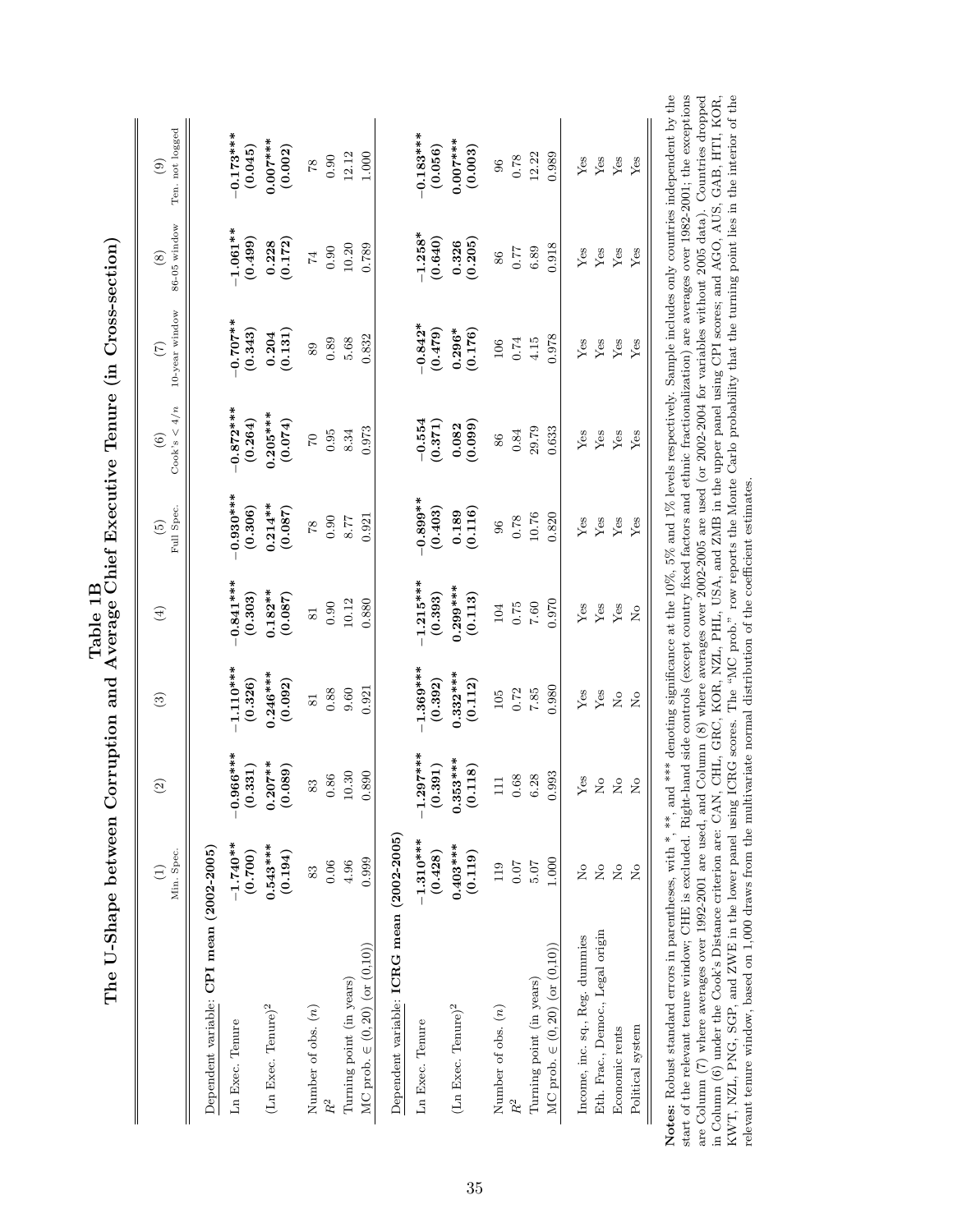|                                                                    | Min. Spec.<br>$\widehat{E}$                                            | $\widehat{\odot}$                                                      | $\mathfrak{S}$                        | $\tag{4}$                             | Full Spec.<br>$\widetilde{\Theta}$ | Cook's < $4/n$<br>$\odot$ | 10-year window<br>$\widetilde{(\mathcal{L})}$ | $86-05$ window<br>$\circledast$ | Ten. not logged<br>$\odot$ |
|--------------------------------------------------------------------|------------------------------------------------------------------------|------------------------------------------------------------------------|---------------------------------------|---------------------------------------|------------------------------------|---------------------------|-----------------------------------------------|---------------------------------|----------------------------|
| Dependent variable: KKM mean (2002-2005)                           |                                                                        |                                                                        |                                       |                                       |                                    |                           |                                               |                                 |                            |
| Ln Party Tenure                                                    | $-1.061*$<br>(0.559)                                                   | $-0.819***$<br>(0.264)                                                 | $0.803***$<br>(0.266)                 | $0.722***$<br>(0.257)                 | $0.728***$<br>(0.261)              | $-0.684***$<br>(0.206)    | $-0.520*$<br>(0.293)                          | $-0.649*$<br>(0.340)            | $-0.083**$<br>(0.041)      |
| $(\rm Ln~Party~Tenure)^2$                                          | (0.146)<br>$0.252*$                                                    | $0.188***$<br>(0.072)                                                  | $0.147***$<br>(0.071)                 | $0.129*$<br>(0.068)                   | $0.130*$<br>(0.071)                | $0.139***$<br>(0.049)     | (0.099)<br>0.112                              | (0.089)<br>0.108                | (0.002)<br>0.003           |
| Number of obs. $(n)$                                               | 136                                                                    | $125$                                                                  | 120                                   | $116\,$                               | $105\,$                            | 93                        | 118                                           | $\overline{91}$                 | $105\,$                    |
|                                                                    | 8.23<br>0.02                                                           | $0.84\,$<br>8.87                                                       | 15.47<br>0.85                         | 0.87                                  | 0.88                               | $11.70\,$<br>0.92         | 10.15<br>0.89                                 | 20.35<br>0.90                   | 16.06<br>$0.87$            |
| MC prob. $\in (0, 20)$ (or $(0, 10)$ )<br>Turning point (in years) | 0.935                                                                  | 0.956                                                                  | 0.698                                 | $16.44\,$<br>0.639                    | 16.38<br>0.639                     | 0.928                     | 0.663                                         | 0.585                           | 0.778                      |
| Dependent variable: CPI mean (2002-2005)                           |                                                                        |                                                                        |                                       |                                       |                                    |                           |                                               |                                 |                            |
| Ln Party Tenure                                                    | $-1.640**$<br>(0.733)                                                  | $-0.705*$<br>(0.415)                                                   | $-0.741**$<br>(0.365)                 | $-0.648*$<br>(0.336)                  | $-0.713**$<br>(0.351)              | $-0.663**$<br>(0.322)     | (0.389)<br>$-0.421$                           | $-0.838*$<br>(0.434)            | $-0.111**$<br>(0.048)      |
| $(\rm Ln~Party~Tenure)^2$                                          | $0.409**$<br>(0.205)                                                   | (0.114)<br>0.121                                                       | (0.101)<br>0.101                      | (0.091)<br>0.100                      | (0.097)<br>0.122                   | (0.087)<br>0.117          | (0.137)<br>0.039                              | (0.117)<br>0.125                | $0.004*$<br>(0.002)        |
| Number of obs. $(n)$                                               | 83                                                                     | 83                                                                     | 81                                    | $\overline{\text{81}}$                | $82$                               | 69                        | 89                                            | $\overline{7}$                  | 87                         |
|                                                                    | 0.04                                                                   | $0.85\,$                                                               | $0.88\,$                              | 0.90                                  | 0.90                               | 0.94                      | 0.89                                          | 0.91                            | 0.90                       |
| Turning point (in years)                                           | $7.43\,$                                                               | 18.52                                                                  | 39.31                                 | 25.45                                 | 18.79                              | 16.93                     | 209.56                                        | 28.37                           | 15.19                      |
| MC prob. $\in (0, 20)$ (or $(0, 10)$ )                             | 0.949                                                                  | 0.693                                                                  | 0.444                                 | 0.539                                 | 0.640                              | 0.651                     | 0.553                                         | 0.524                           | 0.829                      |
| Dependent variable: ICRG mean (2002-2005)                          |                                                                        |                                                                        |                                       |                                       |                                    |                           |                                               |                                 |                            |
| Ln Party Tenure                                                    | $-1.589***$<br>(0.495)                                                 | $-1.188***$<br>(0.438)                                                 | $-1.083**$<br>(0.440)                 | $-1.042**$<br>(0.447)                 | $-0.731$<br>(0.465)                | $-0.589$<br>(0.410)       | $-0.794$<br>(0.535)                           | $-1.140*$<br>(0.681)            | $-0.126**$<br>(0.055)      |
| $(\rm Ln~Party~Tenure)^2$                                          | $0.410***$<br>(0.129)                                                  | $0.280**$<br>(0.114)                                                   | $0.204*$<br>(0.115)                   | $0.208*$<br>(0.113)                   | (0.122)<br>0.119                   | (0.102)<br>0.092          | (0.182)<br>0.229                              | (0.175)<br>0.241                | $0.004*$<br>(0.002)        |
| Number of obs. $(n)$                                               | 119                                                                    | $\Xi$                                                                  | 105                                   | 104                                   | 96                                 | 88                        | 106                                           | 86                              | $96$                       |
|                                                                    | 0.06                                                                   | 0.66                                                                   | $0.71\,$                              | 0.74                                  | 0.78                               | 0.84                      | 0.74                                          | 0.77                            | 0.77                       |
| Turning point (in years)                                           | 6.94                                                                   | 8.36                                                                   | 14.28                                 | 12.19                                 | 21.54                              | 24.58                     | 5.64                                          | 10.65                           | 14.64                      |
| MC prob. $\in (0, 20)$ (or $(0, 10)$ )                             | 0.998                                                                  | 0.971                                                                  | 0.719                                 | 0.814                                 | 0.632                              | 0.653                     | 0.873                                         | 0.837                           | 0.862                      |
| Income, inc. sq., Reg. dummies                                     | $\rm \stackrel{\circ}{\rm \stackrel{\circ}{\rm \scriptscriptstyle M}}$ | ${\rm Yes}$                                                            | Yes                                   | ${\rm Yes}$                           | ${\rm Yes}$                        | Yes                       | Yes                                           | Yes                             | ${\rm Yes}$                |
| Eth. Frac., Democ., Legal origin                                   | $\stackrel{\circ}{\phantom{}_{\sim}}$                                  | $\stackrel{\circ}{\mathbf{Z}}$                                         | Yes                                   | Yes                                   | $\mathbf{Yes}$                     | Yes                       | Yes                                           | Yes                             | Yes                        |
| Economic rents                                                     | $\stackrel{\circ}{\simeq}$                                             | $\stackrel{\circ}{\mathbf{Z}}$                                         | $\stackrel{\circ}{\phantom{}_{\sim}}$ | Yes                                   | $\rm Yes$                          | ${\rm Yes}$               | ${\rm Yes}$                                   | ${\rm Yes}$                     | ${\rm Yes}$                |
| Political system                                                   | $\rm _{No}$                                                            | $\rm \stackrel{\circ}{\rm \stackrel{\circ}{\rm \scriptscriptstyle M}}$ | $\stackrel{\circ}{\phantom{}_{\sim}}$ | $\stackrel{\circ}{\phantom{}_{\sim}}$ | Yes                                | Yes                       | Yes                                           | Yes                             | Yes                        |

|                                    | ζ<br>֧֦֦֦֦֦֧֧֦֧֧֧֦֧֦֧֧֦֧֦֧֦֧֧֧֧֧֧֝֝֝֝֝֝֬֝֟֓֟֓֟֓֟֓֟֓֝֬֝֓֟֓֟֓֟֓֟֓֝֬֝֟֓֝֬֝֬֝֬֝֬֝֝<br>֧֪֪֧֧֧֪֧֧֧֧֪֪֪֦֖֖֧֧֚֝֝֝֬֝֝֬֝֬֝֬֝֬֝֬֝֝֬֝֬<br>֦֧֦֧֚֬֝֬֓֓֓֬֓֓֓֬֓֓֓֓֓֓֓֬֓֓֓֬֓֓֓֡֓֓֬֓֓ |
|------------------------------------|---------------------------------------------------------------------------------------------------------------------------------------------------------------------|
|                                    |                                                                                                                                                                     |
|                                    | ֧֪֪֪֦֧֧֧֧֧֧֦֧֧֛֛֛֪֦֧֦֧֧֧֧֧֧֦֧֦֧֧֛֛֝֝֝֝֝֝֝֬֝֬֝֬֝֬֝֓֟֓֝֬֝֓֟֓֟֓֟֓֟֓֟֓֟֓֝֬֟֓֟֓֝֬֜֜֝֬֝֬֝֬֝֬֝֬֜֝֬֜<br>֧֧֛֧֧֧֪֧֧֪֧֪֧֪֧֜֝֓֬֝֬֝֬֝֬֝֬֝֬֝֬<br>j<br>)<br>I                      |
|                                    | Í                                                                                                                                                                   |
| ļ<br>¢<br>$\overline{\phantom{a}}$ | Trarama Larty<br>)<br>)<br>)                                                                                                                                        |
| <b>Lanus</b>                       |                                                                                                                                                                     |
|                                    | - China China China China<br>China China China China China China China China China China China China China China China China China China Ch<br>l<br>ζ               |
|                                    |                                                                                                                                                                     |
|                                    | י<br>י<br>l<br>$\frac{1}{2}$<br>ับ<br> <br>Ī<br>I<br>)<br>I                                                                                                         |
|                                    |                                                                                                                                                                     |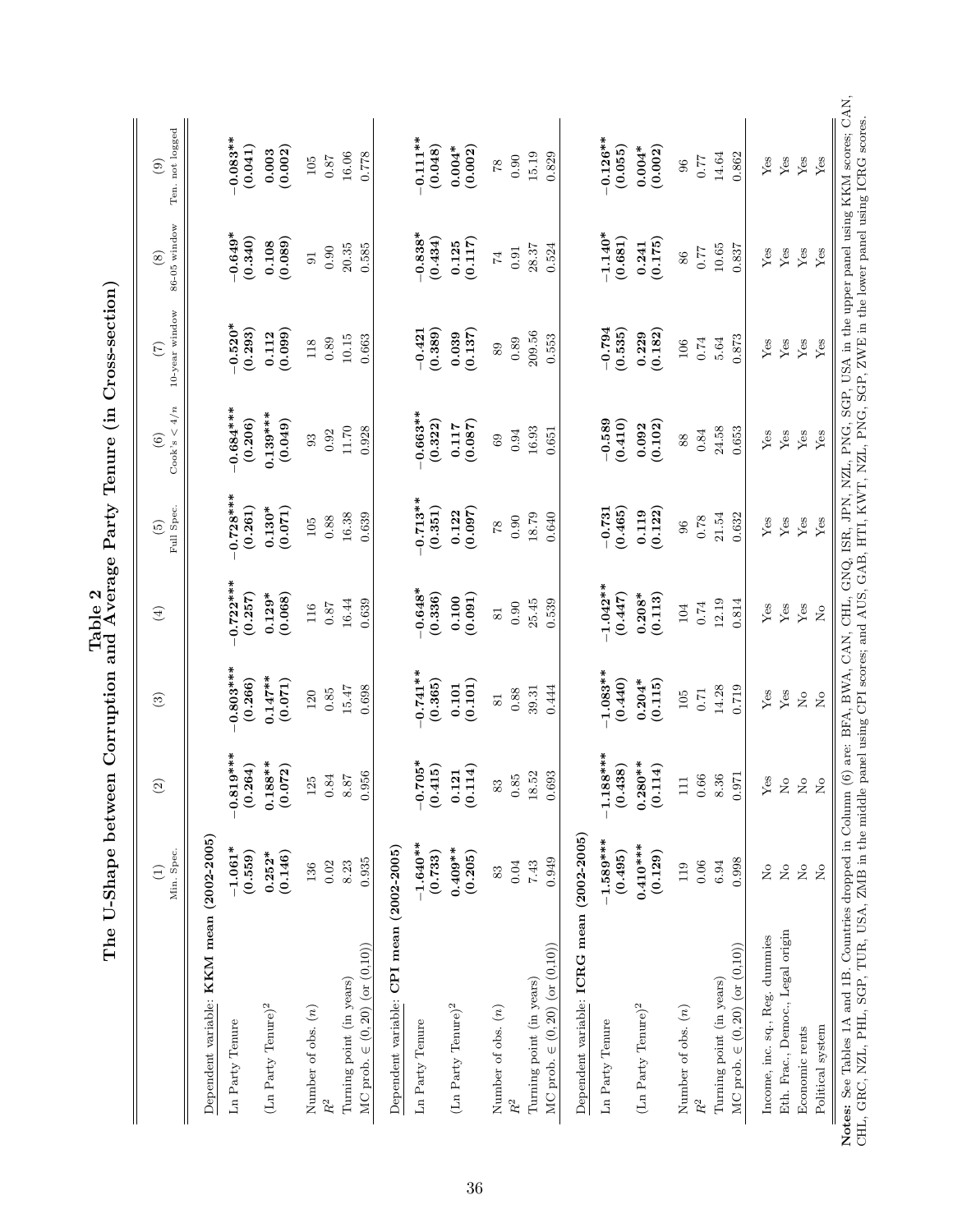|                                                                  | THE O-DIRIC DELWEL ON THE DELWEL ON THE DELWEL OF THE DELWEL OF THE DELWEL OF THE DELWEL OF THE DELWEL OF THE DELWEL OF THE DELWEL OF THE DELWEL OF THE DELWEL OF THE DELWEL OF THE DELWEL OF THE DELWE OF THE DELWE OF THE DE | (Dependent variable: Annual corruption scores, 1996-2005, unbalanced panel) |                                                         |                                                   |                                        |                                                  |                                                  |                                                 |                                                          |                                                    |
|------------------------------------------------------------------|--------------------------------------------------------------------------------------------------------------------------------------------------------------------------------------------------------------------------------|-----------------------------------------------------------------------------|---------------------------------------------------------|---------------------------------------------------|----------------------------------------|--------------------------------------------------|--------------------------------------------------|-------------------------------------------------|----------------------------------------------------------|----------------------------------------------------|
| Corruption index:                                                | KKM                                                                                                                                                                                                                            | KKM<br>$\odot$                                                              | $\begin{array}{c} \text{(3)} \\ \text{KKM} \end{array}$ | KKM<br>$(\pm)$                                    | KKM<br>$\widetilde{\mathfrak{S}}$      | $\begin{array}{c} (6) \\ \text{KKM} \end{array}$ | E<br>$\left( \sum_{i=1}^{n} \tilde{z}_i \right)$ | E<br>$\circledast$                              | ICRG<br>$\circledcirc$                                   | $\begin{array}{c} (10) \\ \text{ICRG} \end{array}$ |
| $\sigma$ proxy:                                                  | Min. Spec.<br><b>OLS</b>                                                                                                                                                                                                       | Full Spec.<br><b>OLS</b>                                                    | Full Spec<br>$``\rm{Days}"$<br>STO                      | Full Spec.<br>$``\rm{Days}"$<br>$_{\rm GMM}$      | Full Spec.<br>$``\mathsf{Reg}"$<br>OLS | Full Spec.<br>$``\mathsf{Reg}"$<br>$_{\rm GMM}$  | Full Spec.<br>"Reg"<br><b>OLS</b>                | Full Spec.<br>$``\mathrm{Reg}"$<br>$_{\rm GMM}$ | Full Spec<br>$\mathbf{r}_{\mathsf{e}\mathsf{g}'}$<br>OLS | Full Spec.<br>$``\mathrm{Reg}"$<br><b>GMM</b>      |
| Ln Exec. Tenure                                                  | $-1.001**$<br>(0.412)                                                                                                                                                                                                          | $-0.941***$<br>(0.231)                                                      | $-1.256***$<br>(0.311)                                  | $\begin{array}{c} -0.760** \ (0.333) \end{array}$ | $-0.506**$<br>(0.208)                  | $-0.370$<br>(0.265)                              | $-0.506*$<br>(0.285)                             | $0.738***$<br>(0.261)                           | $-0.579*$<br>(0.334)                                     | $-0.863$<br>(0.565)                                |
| $(\rm Ln~Exec.~Tenure)^2$                                        | $0.311***$<br>(0.113)                                                                                                                                                                                                          | $0.230***$<br>(0.063)                                                       | $0.278***$<br>(0.095)                                   | $0.179***$<br>(0.089)                             | $0.128***$<br>(0.061)                  | $\frac{0.102}{(0.076)}$                          | (0.105)                                          | (0.071)                                         | $0.156*$<br>(0.093)                                      | $\begin{array}{c} 0.180 \\ (0.140) \end{array}$    |
| $\sigma$ proxy                                                   |                                                                                                                                                                                                                                |                                                                             | $-1.402*$<br>(0.726)                                    |                                                   | (0.163)<br>0.099                       |                                                  | (0.230)<br>0.094                                 |                                                 | $-0.345$<br>(0.295)                                      |                                                    |
| (Ln Exec. Tenure) $\times\,\sigma$                               |                                                                                                                                                                                                                                |                                                                             | $2.015**$<br>(0.960)                                    | $(0.397$<br>(0.560)                               | (0.199)<br>$0.366*$                    | $0.236*$<br>(0.140)                              | $(0.485*$<br>(0.291)                             | $0.233*$<br>(0.127)                             | $0.875**$<br>(0.364)                                     | $0.616***$<br>(0.199)                              |
| (L<br>n Exec. Tenure)<br>² $\times$ $\sigma$                     |                                                                                                                                                                                                                                |                                                                             | $-0.417$<br>(0.290)                                     | (0.195)<br>$-0.001$                               | $-0.090$<br>(0.059)                    | $-0.047$<br>(0.050)                              | $-0.134$<br>(0.084)                              | $-0.053$<br>(0.051)                             | $-0.213*$<br>(0.116)                                     | $-0.148$<br>(0.091)                                |
| Number of obs. $(n)$                                             | 871                                                                                                                                                                                                                            | 564                                                                         | 528                                                     | 528                                               | 500                                    | 500                                              | 563                                              | 563                                             | 723                                                      | 723                                                |
| Number of countries                                              | 137                                                                                                                                                                                                                            | $\mathfrak{B}$                                                              | $\sqrt{8}$                                              | $28$                                              | 94                                     | 94                                               | $28$                                             | $\sqrt{8}$                                      | $\overline{5}$                                           | $\Xi$                                              |
| $\mathcal{L} = \mathcal{L} = \mathcal{L} = \mathcal{L}$<br>$R^2$ | 0.04                                                                                                                                                                                                                           | 0.89                                                                        | o oo<br>0.89                                            | coco                                              | $\sim$<br>0.91                         | n oo 1                                           | n nnF<br>0.90                                    | o o o                                           | 0.010<br>0.69                                            | $\sim$ $\sim$ $\sim$<br>$\overline{\phantom{a}}$   |

The U-Shane between Corruption and Average Chief Executive Tenure<br>The U-Shane between Corruption and Average Chief Executive Tenure The U-Shape between Corruption and Average Chief Executive Tenure

value of ln "Exec. Tenure" in the regression sample. The turning point for columns with these interaction terms is evaluated at the median value of the  $\sigma$  proxy in the regression sample. The last row reports the probabi "Days") are one-year lags. The p-value is reported for a t-test of whether the net interaction effect between ln "Exec. Tenure" and the  $\sigma$  proxy equals 0, when evaluated at the median Notes: Robust standard errors in parentheses, with  $*$ ,  $**$ , and  $***$  denoting significance at the 10%, 5% and 1% levels respectively. In all OLS columns, standard errors are clustered by country. Sample includes only countries independent before 1976, and "CHE" is dropped. Right-hand side variables (except country fixed factors, ethnic fractionalization, and "Days") are one-year lags. The p-value is reported for a t-test of whether the net interaction effect between ln "Exec. Tenure" and the σ proxy equals 0, when evaluated at the median value of ln "Exec. Tenure" in the regression sample. The turning point for columns with these interaction terms is evaluated at the median value of the σ proxy in the regression Notes: Robust standard errors in parentheses, with \*, \*\*, and \*\*\* denoting significance at the 10%, 5% and 1% levels respectively. In all OLS columns, standard errors are clustered by country. Sample includes only countries independent before 1976, and "CHE" is dropped. Right-hand side variables (except country fixed factors, ethnic fractionalization, and sample. The last row reports the probability that the turning point lies in the interior of (0,20), based on 1,000 Monte Carlo draws from the multivariate normal distribution of the coefficient estimates. coefficient estimates.

p-value (Interaction = 0) — — 0.002 0.064 0.078 0.001 0.205 0.036 0.018 0.034 Turning point (in years) 5.00 9.06 9.06 9.06 9.06 9.06 7.75 9.07 7.27 9.06 9.06 9.06 8.71 8.71 8.71 6.78 MC prob. ∈ (0, 20) 0.998 0.998 0.961 0.966 0.946 0.889 0.881 0.762 0.970 0.827

0.064

 $0.002$ 9.06 0.961

> $7.75$ 0.998

 $p$ -value (Interaction = 0) Turning point (in years) MC prob.  $\in (0,20)$ 

0.998  $5.00$ 

0.034 10.33 0.827

0.018

0.036  $12.00\,$ 0.762

 $0.205$ 8.71 0.881

 $0.001\,$ 6.63

 $0.078$ 7.27<br>7.27

 $0.970$  $6.78$ 

0.889

0.966 6.92

 $Y$ es  $Y$ es

 ${\rm Yes}$  ${\rm Yes}$  Yes

Yes

Yes

 $Yes$ 

 $Yes$ 

 ${\rm Yes}$ 

 $\ensuremath{\mathrm{Yes}}$  $\mathbf{Yes}$  ${\rm Yes}$ 

 ${\rm Yes}$  $\rm Yes$  ${\rm Yes}$ Yes

 $\ensuremath{\mathrm{Yes}}$  $\mathbf{Yes}$  ${\rm Yes}$  $Y$ es

 $Y$ es  ${\rm Yes}$  ${\rm Yes}$  $Y$ es

 $\mathbf{Yes}$  ${\rm Yes}$ 

 $Yes$  ${\rm Yes}$ 

 $\rm _{Xo}$ 

Eth. Frac., Democ., Legal origin Income, inc. sq., Reg. dummies

Political system Economic rents

 ${\rm Yes}$  $Y$ es

 $Y_{\text{es}}$ <br>Yes

 $\overline{X}$   $\overline{Y}$ 

 ${\rm Yes}$  $Y$ es

Yes

Yes

 $Y$ es

Yes

Yes  $Yes$ 

 $Y$ es

Year dummies Yes Yes Yes Yes Yes Yes Yes Yes Yes Yes Income, inc. sq., Reg. dummies No Yes Yes Yes Yes Yes Yes Yes Yes Yes Eth. Frac., Democ., Legal origin No Yes Yes Yes Yes Yes Yes Yes Yes Yes Economic rents No Yes Yes Yes Yes Yes Yes Yes Yes Yes Political system No Yes Yes Yes Yes Yes Yes Yes Yes Yes

 $Y$ es

Yes

 $Yes$  $\rm _{Xo}$ 

Year dummies

Yes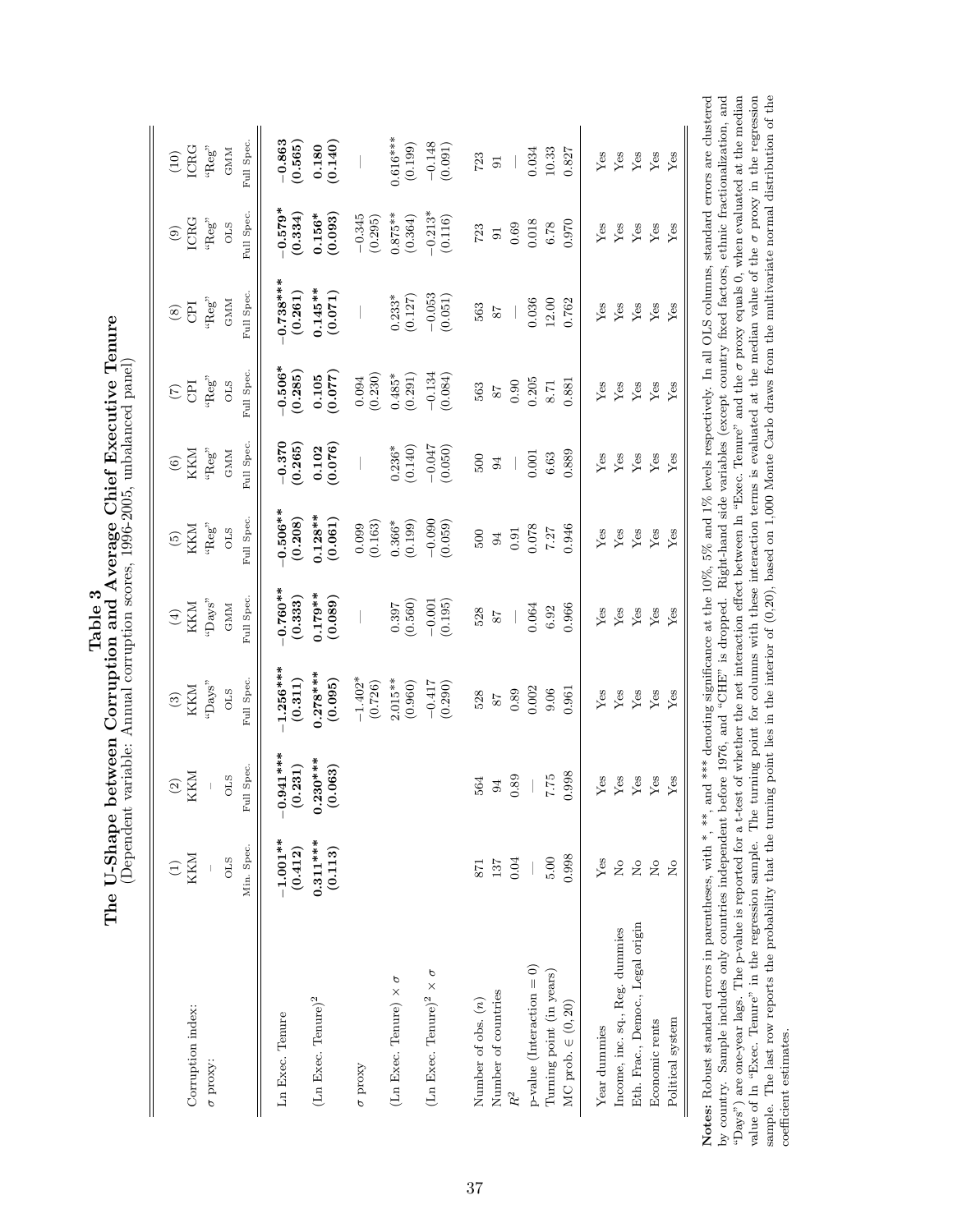| י<br>ב<br>ەلمىت | U-Shape between Corruption and Average Party Tenur | ncea nana<br>$-200$ , under-<br>$1996 - 200^{r}$<br><b>DOLU</b><br>ntion L<br>$\frac{1}{2}$ |
|-----------------|----------------------------------------------------|---------------------------------------------------------------------------------------------|
|                 | The $I^{\tau}$                                     | Annial C<br>'arianla •                                                                      |

| Corruption index:<br>$\sigma$ proxy:        | Min. Spec.<br>KKM<br><b>OLS</b>                                        | Full Spec.<br>KKM<br>STO                        | Full Spec<br>"Days"<br>KKM<br><b>OLS</b>        | Full Spec.<br>"Days"<br>KKM<br>GMM             | Full Spec<br>KKM<br>"Reg"<br><b>OLS</b>       | Full Spec<br>"Reg"<br>KKM<br>GMM        | Full Spec<br>$``\mbox{Reg}''$<br><b>OLS</b><br><b>CPI</b> | Full Spec<br>$``\mathsf{Reg}"$<br><b>GMM</b><br>Eq | Full Spec<br>ICRG<br>"Reg"<br><b>OLS</b><br>$\circledcirc$ | Full Spec.<br>ICRG<br>"Reg"<br><b>GMM</b><br>(10) |
|---------------------------------------------|------------------------------------------------------------------------|-------------------------------------------------|-------------------------------------------------|------------------------------------------------|-----------------------------------------------|-----------------------------------------|-----------------------------------------------------------|----------------------------------------------------|------------------------------------------------------------|---------------------------------------------------|
| $(\rm Ln~Party~Term)^2$<br>Ln Party Tenure  | $-1.052**$<br>(0.504)<br>(0.131)<br>$0.258*$                           | $-0.772***$<br>$0.164***$<br>(0.293)<br>(0.072) | $-1.593***$<br>$0.331***$<br>(0.109)<br>(0.428) | $-1.300***$<br>$0.270**$<br>(0.461)<br>(0.130) | $0.454***$<br>$0.109**$<br>(0.185)<br>(0.047) | $-0.473$<br>(0.399)<br>(0.111)<br>0.125 | $0.659**$<br>$0.156***$<br>(0.258)<br>(0.066)             | $-1.014***$<br>$0.258***$<br>(0.350)<br>(0.108)    | $-0.555$<br>(0.360)<br>(0.088)<br>$0.146*$                 | $-0.996*$<br>$0.288***$<br>(0.553)<br>(0.138)     |
| $\sigma$ proxy                              |                                                                        |                                                 | $3.870***$<br>(1.065)                           |                                                | $-0.266$<br>(0.245)                           |                                         | $-0.476$<br>(0.288)                                       |                                                    | $-1.104***$<br>(0.389)                                     |                                                   |
| (Ln Party Tenure) $\times \sigma$           |                                                                        |                                                 | $4.447***$<br>(1.224)                           | (0.617)<br>0.161                               | $0.602**$<br>(0.280)                          | $0.369**$<br>(0.146)                    | $0.951***$<br>(0.349)                                     | (0.178)<br>0.191                                   | $1.625***$<br>(0.443)                                      | $0.661***$<br>(0.235)                             |
| (Ln Party Tenure)<br>$^2$ $\times$ $\sigma$ |                                                                        |                                                 | $0.960***$<br>(0.307)                           | (0.237)<br>0.113                               | $-0.110$<br>(0.074)                           | $-0.103*$<br>(0.060)                    | $-0.216**$<br>(0.096)                                     | $-0.031$<br>(0.073)                                | $-0.383***$<br>(0.126)                                     | $-0.175*$<br>(0.095)                              |
| Number of obs. $(n)$                        | 871                                                                    | 564                                             | 528                                             | 528                                            | 500                                           | 500                                     | 563                                                       | 563                                                | 723                                                        | 723                                               |
| Number of countries                         | 137                                                                    | 94                                              | $^{87}$                                         | 78                                             | $\overline{94}$                               | $\overline{94}$                         | 78                                                        | 78                                                 | $\overline{5}$                                             | $\overline{5}$                                    |
| $R^2$                                       | 0.03                                                                   | 0.88                                            | 0.89                                            |                                                | 0.91                                          |                                         | 0.91                                                      |                                                    | 0.70                                                       |                                                   |
| $p$ -value (Interaction = 0)                |                                                                        |                                                 | 0.000                                           | 0.086                                          | 0.000                                         | 0.565                                   | 0.001                                                     | 0.186                                              | 0.001                                                      | 0.310                                             |
| Turning point (in years)                    | 7.67                                                                   | 10.51                                           | 12.17                                           | 8.97                                           | 9.28                                          | 6.53                                    | 8.56                                                      | 7.62                                               | 7.87                                                       | 5.78                                              |
| MC prob. $\in (0, 20)$                      | 0.951                                                                  | S<br>0.91                                       | 0.857                                           | 0.948                                          | 0.944                                         | 0.922                                   | 0.991                                                     | 0.945                                              | 0.998                                                      | 0.987                                             |
| Year dummies                                | ${\rm Yes}$                                                            | Yes                                             | ${\rm Yes}$                                     | ${\rm Yes}$                                    | ${\rm Yes}$                                   | ${\rm Yes}$                             | ${\rm Yes}$                                               | ${\rm Yes}$                                        | ${\rm Yes}$                                                | ${\rm Yes}$                                       |
| Income, inc. sq., Reg. dummies              | $\overline{a}$                                                         | Yes                                             | Yes                                             | ${\rm Yes}$                                    | Yes                                           | Yes                                     | Yes                                                       | ${\rm Yes}$                                        | ${\rm Yes}$                                                | ${\rm Yes}$                                       |
| Eth. Frac., Democ., Legal origin            | $\rm \stackrel{\circ}{\rm \stackrel{\circ}{\rm \scriptscriptstyle M}}$ | Yes                                             | ${\rm Yes}$                                     | ${\rm Yes}$                                    | ${\rm Yes}$                                   | ${\rm Yes}$                             | ${\rm Yes}$                                               | ${\rm Yes}$                                        | ${\rm Yes}$                                                | ${\rm Yes}$                                       |
| Economic rents                              | $\overline{R}$                                                         | $Y$ es                                          | Yes                                             | ${\rm Yes}$                                    | ${\rm Yes}$                                   | ${\rm Yes}$                             | ${\rm Yes}$                                               | ${\rm Yes}$                                        | ${\rm Yes}$                                                | ${\rm Yes}$                                       |
| Political system                            | $\overline{R}$                                                         | $Y$ es                                          | Yes                                             | Yes                                            | Yes                                           | Yes                                     | Yes                                                       | Yes                                                | Yes                                                        | $Y$ es                                            |

coefficient estimates.

coefficient estimates.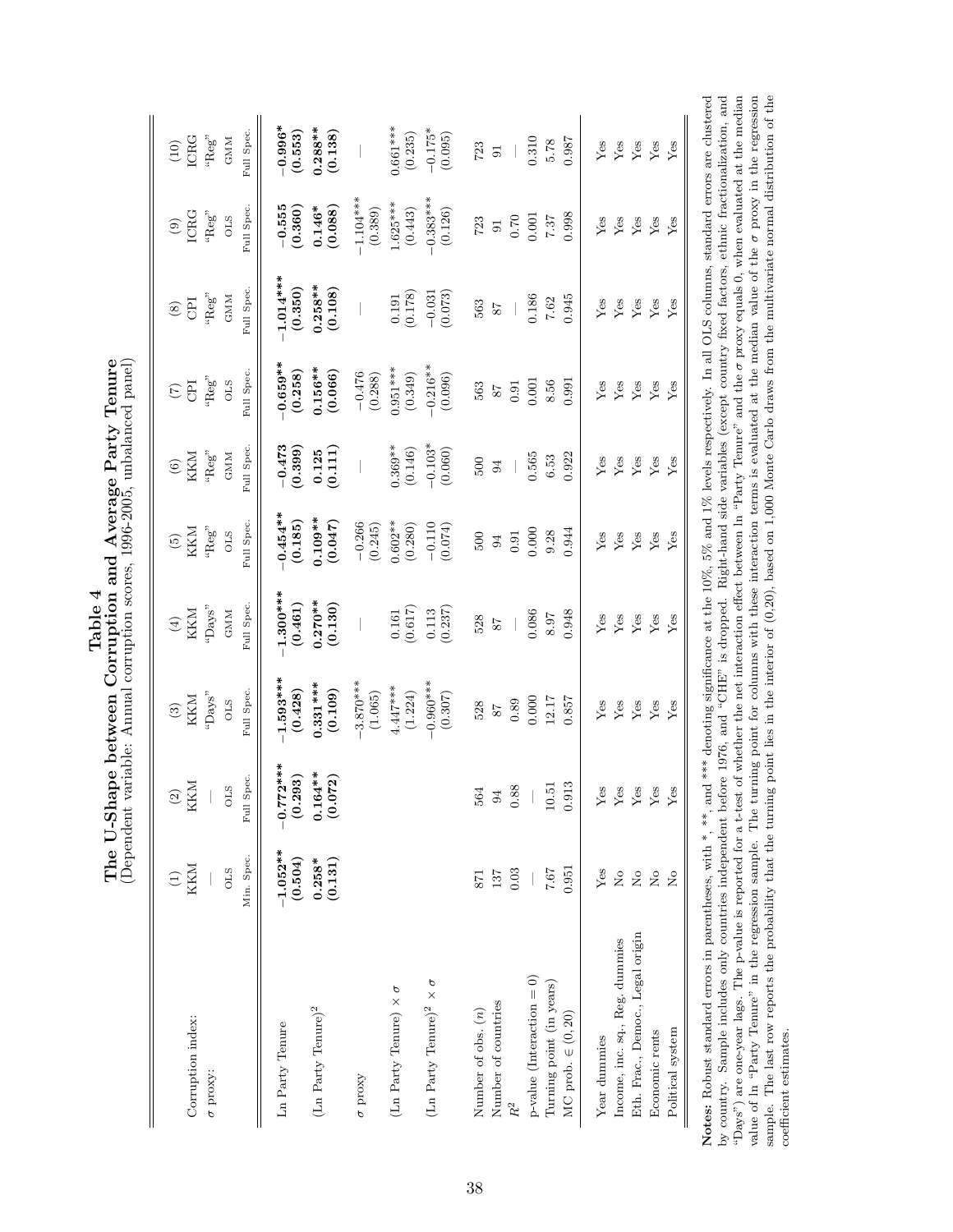| Corruption index:                                                                   | $\begin{array}{c} (1) \\ \text{KKM} \end{array}$   | $\frac{\text{(2)}}{\text{KKM}}$ | KKM<br>$\odot$         | E<br>$\bigoplus$              | Ē<br>$\widetilde{\Theta}$ | E<br>$\copyright$      | $\frac{1}{2}$                 | ICRG<br>$\circledast$                           | ICRG<br>$\Large{\textcircled{\small{1}}}$ |
|-------------------------------------------------------------------------------------|----------------------------------------------------|---------------------------------|------------------------|-------------------------------|---------------------------|------------------------|-------------------------------|-------------------------------------------------|-------------------------------------------|
| $\sigma$ proxy:                                                                     |                                                    |                                 | "SveC"                 |                               |                           | "Days"                 |                               |                                                 | $``\rm{Days}"$                            |
|                                                                                     | Cross-section<br>by 1982<br>Ind.                   | Pooled                          | Pooled                 | Cross-section<br>Ind. by 1982 | Pooled                    | Pooled                 | Cross-section<br>Ind. by 1982 | Pooled                                          | Pooled                                    |
| Majority                                                                            | 721**<br>.305)<br>$\frac{1}{2}$<br>$\widetilde{a}$ | $-0.756$<br>(0.576)             | $2.976***$<br>(1.048)  | $-4.200$<br>(3.379)           | $\frac{-0.712}{(0.838)}$  | $-3.771**$<br>(1.543)  | $-4.808$<br>(3.945)           | $-0.409$<br>(1.192)                             | $-6.540***$<br>(2.059)                    |
| $(\mathrm{M} \mathrm{a} \mathrm{j} \mathrm{or} \mathrm{i} \mathrm{t} \mathrm{y})^2$ | $3.571***$<br>(1.547)                              | $0.244$<br>$(0.447)$            | $1.773**$<br>(0.851)   | $2.222$<br>(2.461)            | $(0.230)$<br>$(0.654)$    | $2.529*$<br>(1.297)    | $2.754$<br>(2.728)            | $\begin{array}{c} 0.161 \\ (0.894) \end{array}$ | $4.591***$<br>(1.658)                     |
| $\sigma$ proxy                                                                      |                                                    |                                 | $-2.584***$<br>(0.995) |                               |                           | $-3.430**$<br>(1.454)  |                               |                                                 | $-7.329***$<br>(2.059)                    |
| (Majority) $\times$ $\sigma$                                                        |                                                    |                                 | $8.524***$<br>(3.459)  |                               |                           | $11.867***$<br>(5.313) |                               |                                                 | 23.359***<br>(7.123)                      |
| $(\mbox{Majority})^2$ $\times$ $\sigma$                                             |                                                    |                                 | $-5.816**$<br>(2.907)  |                               |                           | $-8.826*$<br>(4.555)   |                               |                                                 | $-16.833***$<br>(5.844)                   |
| Number of obs. $(n)$                                                                | 108                                                | 678                             | 640                    | 67                            | 759                       | 739                    | 50                            | 906                                             | 860                                       |
| Number of countries                                                                 | $108\,$                                            | 114                             | $106\,$                | $\mathbb{S}^{\mathbb{Z}}$     | 107                       | $\overline{101}$       | $26\,$                        | 108                                             | $\overline{101}$                          |
|                                                                                     | 0.87                                               | 0.88                            | $0.88\,$               | 0.90                          | 0.86                      | 0.87                   | 0.76                          | 0.65                                            | 0.66                                      |
| $p-value (Interaction = 0)$                                                         |                                                    |                                 | 0.007                  |                               |                           | 0.022                  | $\bigg $                      | $\mid$                                          | 0.002                                     |
| Turning point                                                                       | 0.80                                               | 1.55                            | 0.99                   | $\!0.95\!$                    | $1.55\,$                  | 0.86                   | 0.87                          | 1.27                                            | $0.75\,$                                  |
| MC prob. $\in (0,1)$                                                                | .937                                               | 0.335                           | 0.510                  | 0.644                         | 0.503                     | 0.681                  | 0.761                         | 0.769                                           | 0.899                                     |
| Year dummies                                                                        | $\frac{1}{2}$                                      | ${\rm Yes}$                     | Yes                    | $\mathsf{S}_{\mathsf{X}}$     | Yes                       | ${\rm Yes}$            | $\rm _{N}^{\circ}$            | ${\rm Yes}$                                     | ${\rm Yes}$                               |
| Income, inc. sq., Reg. dummies                                                      | ${\rm Yes}$                                        | ${\rm Yes}$                     | ${\rm Yes}$            | ${\rm Yes}$                   | ${\rm Yes}$               | ${\rm Yes}$            | ${\rm Yes}$                   | ${\rm Yes}$                                     | ${\rm Yes}$                               |
| Eth. Frac., Democ., Legal origin                                                    | $\rm Yes$                                          | ${\rm Yes}$                     | ${\rm Yes}$            | ${\rm Yes}$                   | ${\rm Yes}$               | ${\rm Yes}$            | ${\rm Yes}$                   | ${\rm Yes}$                                     | $\rm Yes$                                 |
| Economic rents                                                                      | ${\rm Yes}$                                        | ${\rm Yes}$                     | ${\rm Yes}$            | ${\rm Yes}$                   | ${\rm Yes}$               | ${\rm Yes}$            | ${\rm Yes}$                   | ${\rm Yes}$                                     | ${\rm Yes}$                               |
| Political system                                                                    | ${\rm Yes}$                                        | Yes                             | ${\rm Yes}$            | Yes                           | Yes                       | Yes                    | Yes                           | $Y$ es                                          | Yes                                       |

The U-Shape between Corruption and Legislative Majority<br>The U-Shape between Corruption and Legislative Majority The U-Shape between Corruption and Legislative Majority Notes: Robust standard errors in parentheses, with  $*, **$ , and \*\*\* denoting significance at the 10%, 5% and 1% levels respectively. In all "Pooled" columns, these standard errors are In the "Pooled" columns, the right-hand side variables are one-year lags. The p-value is reported for a t-test of whether the net interaction effect between "Majority" and the  $\sigma$  proxy equals 0, when evaluated at the me is evaluated at the median value of the  $\sigma$  proxy in the regression sample. The last row of the table reports the probability that the turning point lies in the interior of  $(0,1)$ , based on 1,000 Monte Carlo draws from clustered by country. The dependent variable in the "Cross-section" columns is the mean corruption score over 2002-2005, while right-hand side variables are averages over 1982-2001. In the "Pooled" columns, the right-hand side variables are one-year lags. The p-value is reported for a t-test of whether the net interaction effect between "Majority" and the σ proxy is evaluated at the median value of the  $\sigma$  proxy in the regression sample. The last row of the table reports the probability that the turning point lies in the interior of (0,1), based on Notes: Robust standard errors in parentheses, with \*, \*\*, and \*\*\* denoting significance at the 10%, 5% and 1% levels respectively. In all "Pooled" columns, these standard errors are clustered by country. The dependent variable in the "Cross-section" columns is the mean corruption score over 2002-2005, while right-hand side variables are averages over 1982-2001. equals 0, when evaluated at the median value of "Majority" in the regression sample. For the specifications involving interaction effects, the turning point with respect to "Majority" 1,000 Monte Carlo draws from the multivariate normal distribution of the coefficient estimates.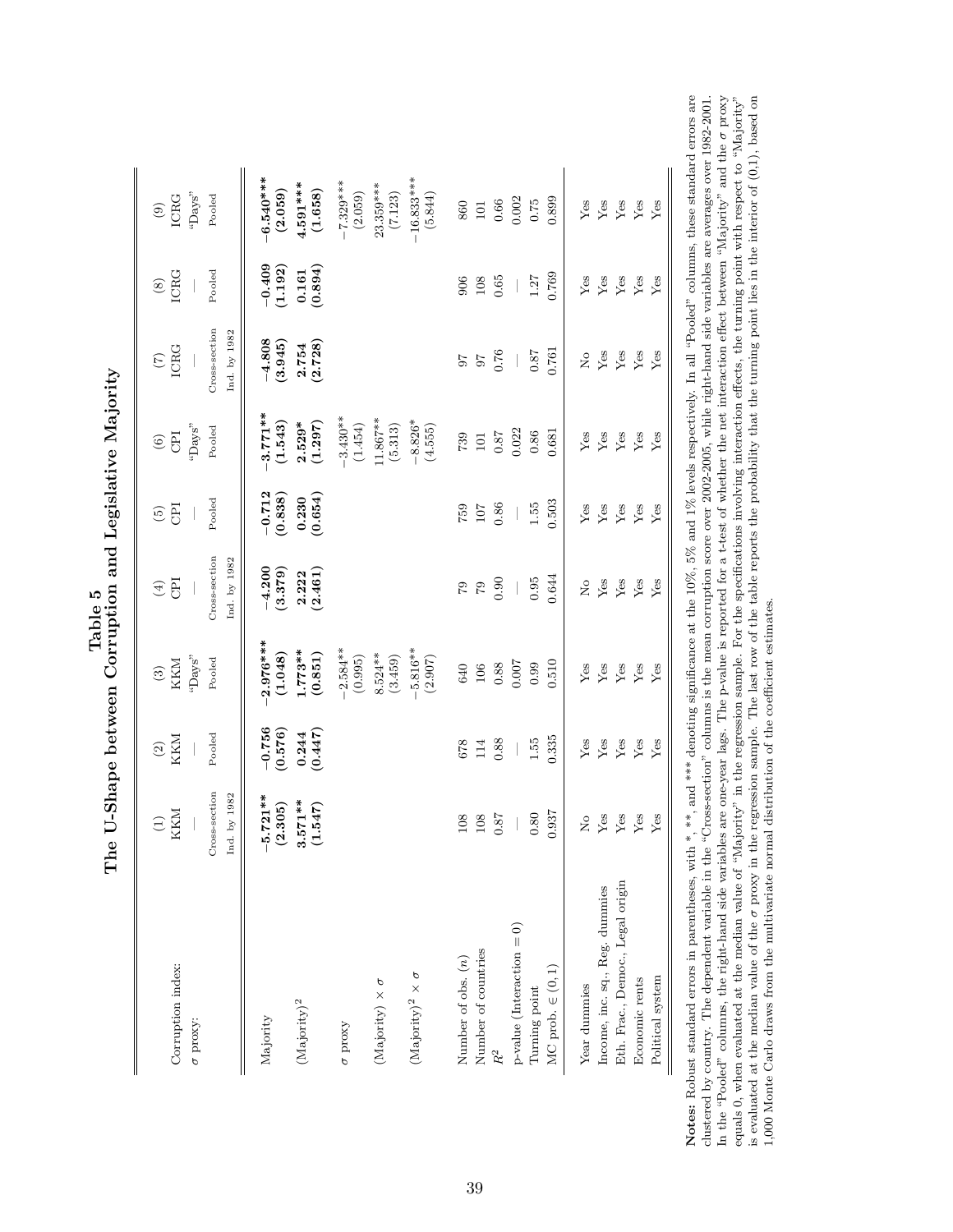| Corruption index:                | KKM                            | $^{(2)}_{\mbox{\tiny KKM}}$                                                 | $\frac{\text{(3)}}{\text{KKM}}$ | <b>GPI</b><br>$\tag{4}$ | CPI<br>$\widetilde{\mathfrak{S}}$                                       | $\circ$ $\overline{5}$                                                  | ICRG<br>$\widetilde{C}$ | <b>ICRG</b><br>$\circledast$       | $\begin{array}{c} (9) \\ \text{ICRG} \end{array}$         |
|----------------------------------|--------------------------------|-----------------------------------------------------------------------------|---------------------------------|-------------------------|-------------------------------------------------------------------------|-------------------------------------------------------------------------|-------------------------|------------------------------------|-----------------------------------------------------------|
|                                  | Cross-section                  | Cross-section                                                               | Pooled                          | Cross-section           | Cross-section                                                           | Pooled                                                                  | Cross-section           | Cross-section                      | Pooled                                                    |
|                                  | Ind. by 1982                   | Ind. by $1982\,$                                                            |                                 | Ind. by 1982            | Ind. by 1982                                                            |                                                                         | Ind. by 1982            | Ind. by 1982                       |                                                           |
|                                  | Min. Spec.                     | Full Spec.                                                                  | Full Spec.                      | Min. Spec.              | Full Spec.                                                              | Full Spec.                                                              | Min. Spec.              | Full Spec.                         | Full Spec.                                                |
| Govt. Spending / GDP             | $-0.263***$<br>(0.050)         | $\begin{array}{c} -0.051 \ (0.038) \end{array}$                             | $0.076***$<br>(0.023)           | $0.368***$<br>(0.096)   | $\begin{array}{c} -0.066* \\ (0.039) \end{array}$                       | $\begin{array}{c} -0.056^{*} \\ (0.031) \end{array}$                    | $-0.201***$<br>(0.054)  | $-0.020$<br>(0.063)                | $-0.033$<br>(0.044)                                       |
| $(Govt.$ Spending / $GDP)^2$     | $0.006***$<br>(0.001)          | (0.001)                                                                     | $0.002***$                      | $0.007**$<br>(0.003)    | $\begin{array}{c} 0.001 \\ 0.001 \end{array}$                           | (0.001)                                                                 | (0.001)                 | (0.000)                            | $\begin{array}{c} 0.001 \\ (0.001) \end{array}$           |
| Number of obs. (n)               | 135                            | 106                                                                         | <b>LL9</b>                      | 84                      |                                                                         | $760\,$                                                                 | 118                     | $\angle 6$                         |                                                           |
| Number of countries              | 135                            | $106\,$                                                                     | $113\,$                         | 84                      |                                                                         | $105\,$                                                                 | 118                     | $^{57}$                            |                                                           |
|                                  | 0.18                           | $0.87$                                                                      | $\rm 0.88$                      | 0.33                    | 88.0<br>6 a d                                                           | 0.86                                                                    | 0.12                    | 0.75                               | $\begin{array}{c} 903 \\ 106 \\ 0.63 \\ 1.63 \end{array}$ |
| Turning point                    | 23.51                          | 17.30                                                                       | 16.54                           | 25.86                   | 23.79                                                                   | 19.47                                                                   | 23.83                   | $20.65\,$                          |                                                           |
| $MC$ prob. $\in (0, 50)$         | 1.000                          | 0.948                                                                       | 1.000                           | 0.961                   | 0.930                                                                   | 0.950                                                                   | 0.997                   | 0.876                              | 0.899                                                     |
| Year dummies                     | $\frac{1}{2}$                  | $\mathop{\mathsf{S}}\nolimits$                                              | ${\rm Yes}$                     | $\frac{1}{2}$           | $\stackrel{\circ}{\simeq}$                                              |                                                                         |                         |                                    |                                                           |
| Income, inc. sq., Reg. dummies   | $\mathop{\mathsf{S}}\nolimits$ | $\begin{array}{c}\n\mathbf{Yes}\\ \mathbf{Yes}\\ \mathbf{Yes}\n\end{array}$ | $\mathbf{Yes}$                  |                         | $\begin{array}{c}\mathbf{Yes}\\ \mathbf{Yes}\\ \mathbf{Yes}\end{array}$ | $\begin{array}{c}\n\text{Yes} \\ \text{Yes} \\ \text{Yes}\n\end{array}$ | 2222                    | $X_{\text{ss}}$<br>$Y_{\text{es}}$ | Yes<br>Yes<br>Yes                                         |
| Eth. Frac., Democ., Legal origin | $\rm _{N}^{\circ}$             |                                                                             | ${\rm Yes}$                     | 222                     |                                                                         |                                                                         |                         |                                    |                                                           |
| Economic rents                   | $\overline{R}$                 |                                                                             | $\rm Yes$                       |                         |                                                                         |                                                                         |                         |                                    |                                                           |
| Political system                 | $\overline{R}$                 | Yes                                                                         | Yes                             | $\overline{R}$          | Yes                                                                     | Yes                                                                     | $\tilde{z}$             | $Y$ es                             | Yes                                                       |

| Notes: Robust standard errors in parentheses, with $*$ , $**$ , and $**$ denoting significance at the 10%, 5% and 1% levels respectively. In all "Pooled" columns, these standard errors are |
|----------------------------------------------------------------------------------------------------------------------------------------------------------------------------------------------|
| clustered by country. The dependent variable in the "Cross-section" columns is the mean corruption score over 2002-2005, while right-hand side variables are averages over 1982-2001.        |
| In the "Pooled" columns, the right-hand side variables are one-year lags. The last row of the table reports the probability that the turning point lies in the interior of (0,50), based on  |
| 1,000 Monte Carlo draws from the multivariate normal distribution of the coefficient estimates.                                                                                              |
|                                                                                                                                                                                              |

The U-Shape between Corruption and the Size of Government  $% \mathcal{N}$ The U-Shape between Corruption and the Size of Government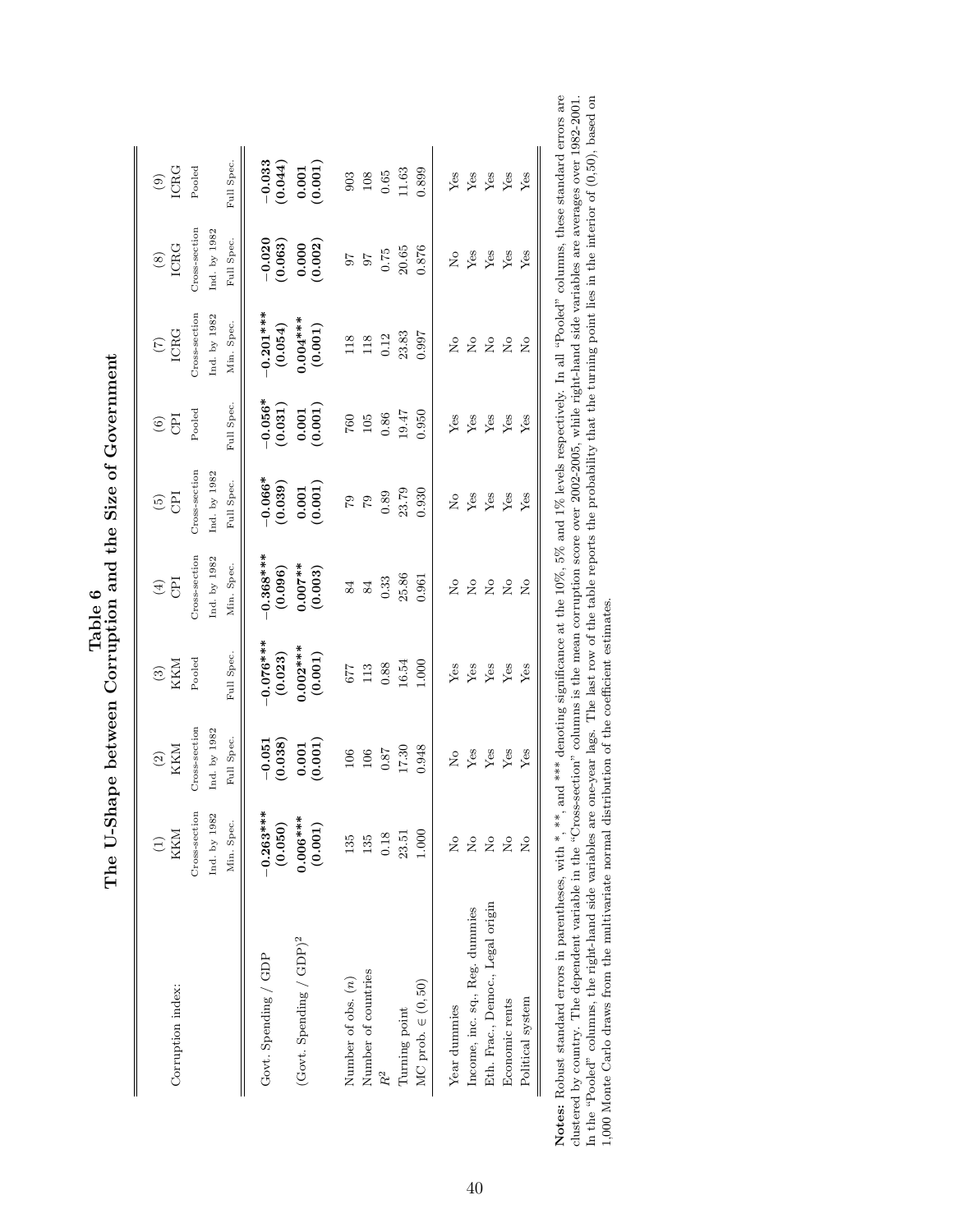|                                          | N   | Min            | Median       | Max          | Mean     | Std. Dev. |
|------------------------------------------|-----|----------------|--------------|--------------|----------|-----------|
| A. Corruption perception indices         |     |                |              |              |          |           |
| KKM (2002-2005)                          | 166 | $-2.465$       | 0.386        | 1.748        | 0.097    | 1.027     |
| CPI (2002-2005)                          | 102 | $-2.338$       | 0.65         | 1.788        | 0.231    | 1.197     |
| ICRG (2002-2005)                         | 140 | $-2.5$         | 0.616        | 2.5          | 0.422    | 0.949     |
| <b>B.</b> Political stability measures   |     |                |              |              |          |           |
| Avg Executive Tenure (1982-2001)         | 162 | 0.952          | 4.25         | 20           | 5.967    | 5.106     |
| Avg Party Tenure (1982-2001)             | 162 | 1.333          | 5            | 20           | 7.773    | 6.217     |
| Majority (1982-2001)                     | 160 | 0.303          | 0.760        | 1            | 0.734    | 0.181     |
| C. Other variables                       |     |                |              |              |          |           |
| Log real GDP per capita $(1982-2001)$    | 152 | 6.222          | 8.295        | 10.411       | 8.332    | 1.106     |
| Ethnic Fractionalization                 | 163 | $\overline{0}$ | 0.484        | 0.930        | 0.454    | 0.258     |
| Democracy (1982-2001)                    | 156 | $\Omega$       | 3.053        | 10           | 4.105    | 3.768     |
| Imports / GDP $(\%, 1982-2001)$          | 162 | 4.993          | 36.284       | 176.450      | 41.759   | 23.353    |
| Fuel / Total Exports (%, 1982-2001)      | 154 | 0.001          | 3.709        | 96.538       | 16.068   | 26.009    |
| Ore / Total Exports (%, 1982-2001)       | 155 | 0.004          | 2.719        | 75.145       | 8.777    | 14.662    |
| Plurality (1982-2001)                    | 149 | $\Omega$       | $\mathbf{1}$ | 1            | 0.685    | 0.448     |
| Inverse District Magnitude (1982-2001)   | 142 | 0.007          | 0.211        | 1.429        | 0.438    | 0.412     |
| Presidentialism (1982-2001)              | 162 | $\overline{0}$ | 0.85         | $\mathbf{1}$ | 0.648    | 0.413     |
| Days to start a business $(2003-2005)$   | 134 | $\overline{2}$ | 40.5         | 203          | 50.117   | 37.210    |
| Regulatory Quality (1996-2005)           | 134 | $-1.854$       | $-0.096$     | 2.386        | $-0.091$ | 0.948     |
| Government Spending / GDP (%, 1982-2001) | 159 | 4.449          | 16.234       | 43.280       | 16.653   | 6.420     |

# Appendix Table 1 Summary Statistics

Notes: In Panel A, for each corruption index, only those countries with all 4 years of data available are included when calculating the mean corruption score from 2002-2005. Summary statistics for variables in panels B and C are for the sample of countries for which the KKM mean (2002-2005) score was computed.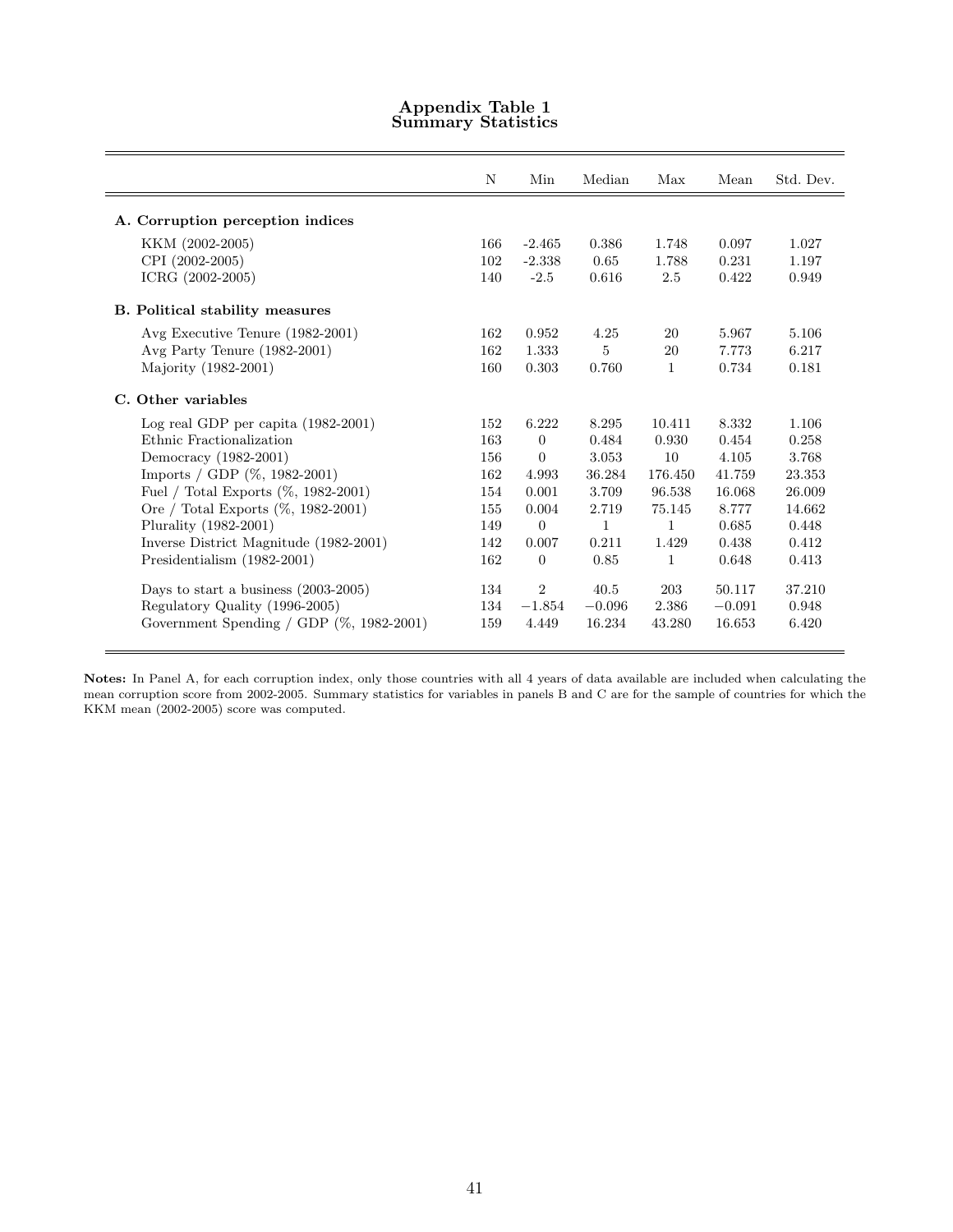**Figure 1 Sequence of Events** 

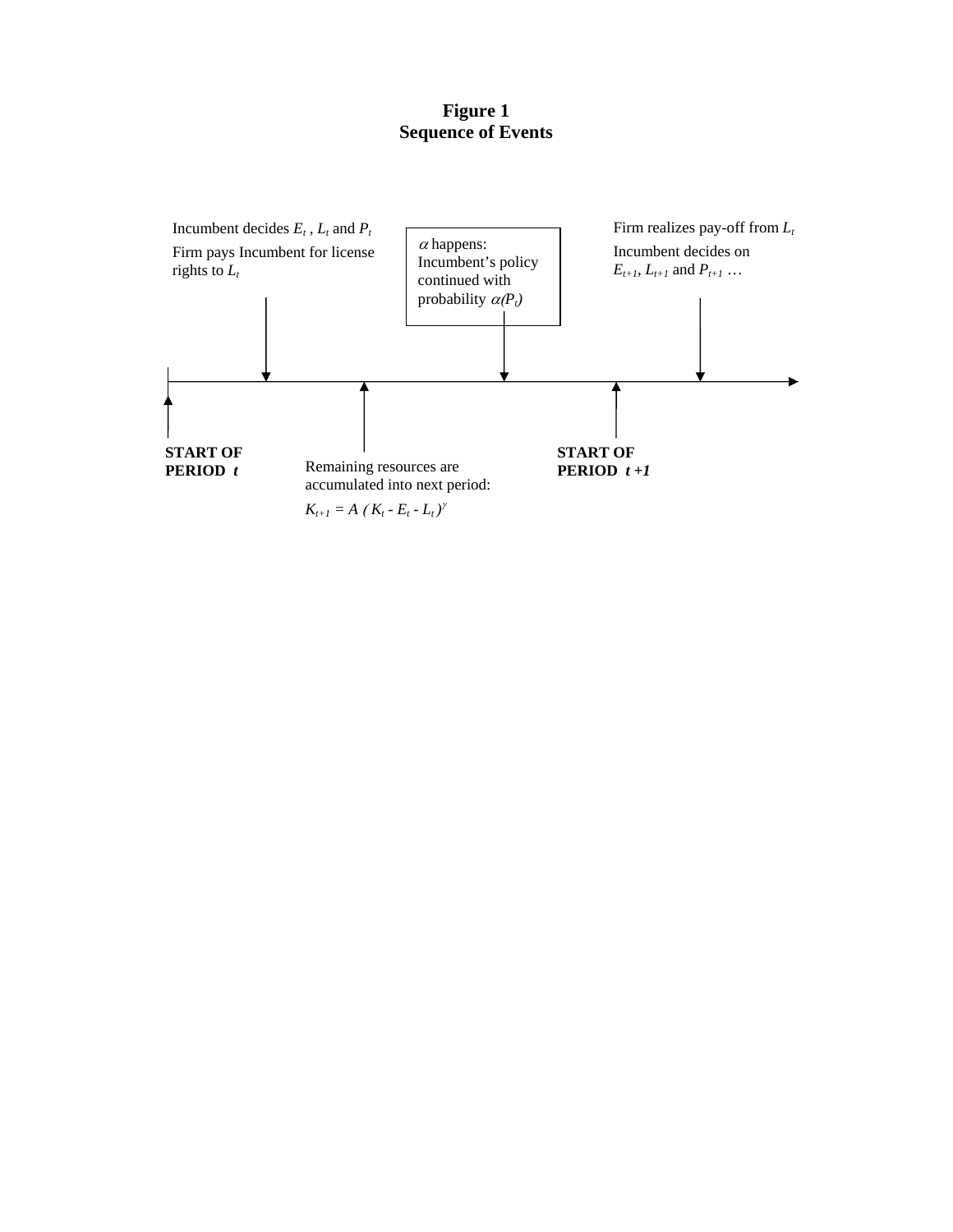**Figure 2 The U-shape between Corruption and Average Incumbent Tenure (Cross-section)** 

# **A: Log Executive Tenure**



**B: Log Party Tenure** 



**Notes:** Figure A is based on regression (5) in Table 1A, while Figure B is based on regression (5) in Table 2 (KKM panel). The kernel regressions use a Guassian kernel function, with bandwidth = 0.25 and 300 gridpoints. Sample excludes all countries not independent by 1982, as well as "CHE".